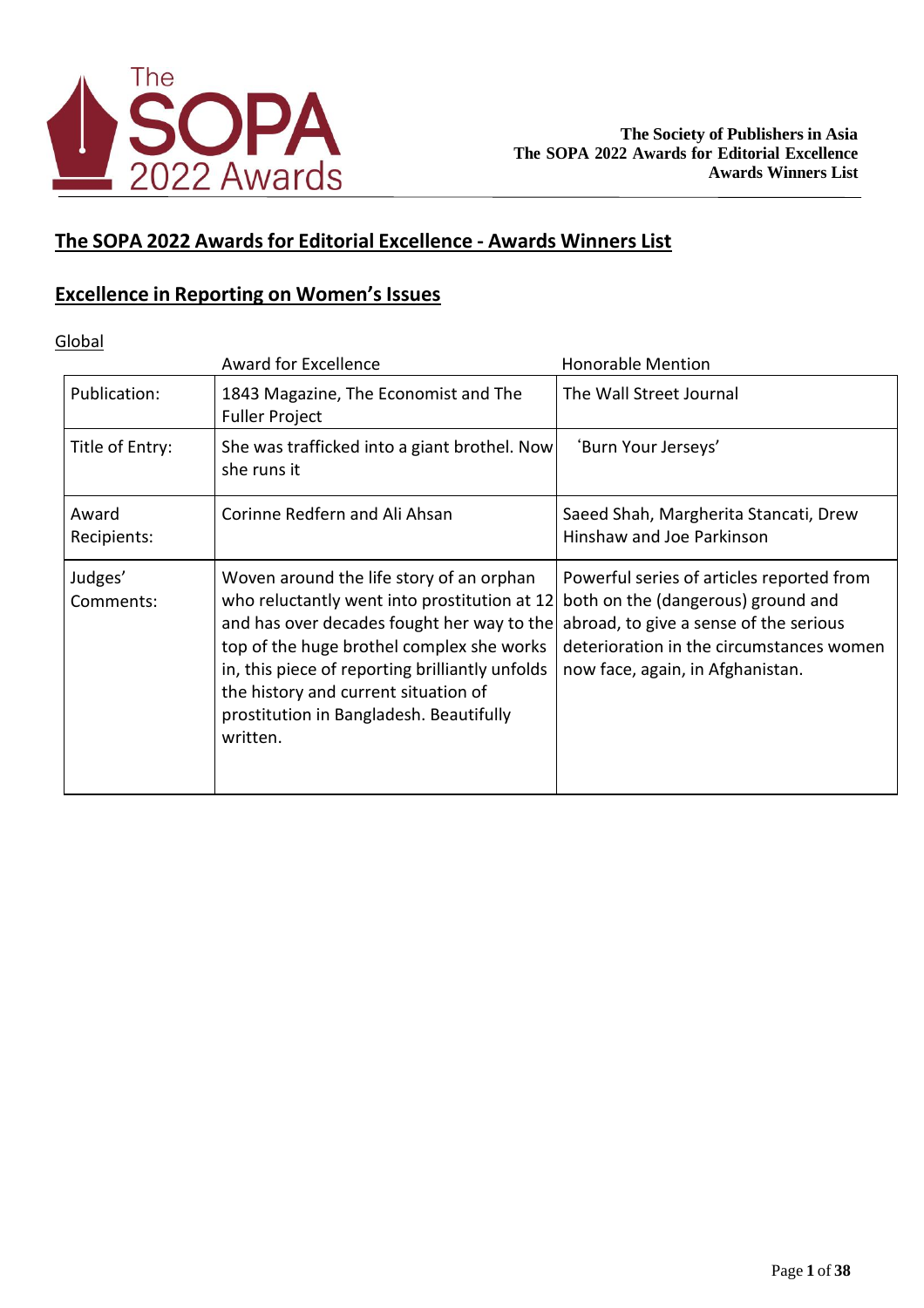

## Regional

|                      | <b>Award for Excellence</b>                                                                                                                                                                                                                                                                                                                                                                                                        | <b>Honorable Mention</b>                                                                                                                                                                                                                                                                                 |
|----------------------|------------------------------------------------------------------------------------------------------------------------------------------------------------------------------------------------------------------------------------------------------------------------------------------------------------------------------------------------------------------------------------------------------------------------------------|----------------------------------------------------------------------------------------------------------------------------------------------------------------------------------------------------------------------------------------------------------------------------------------------------------|
| Publication:         | Sixth Tone                                                                                                                                                                                                                                                                                                                                                                                                                         | Azattyk, RFE/RL's Kyrgyz Service                                                                                                                                                                                                                                                                         |
| Title of Entry:      | Border Trade in Babies.                                                                                                                                                                                                                                                                                                                                                                                                            | A Woman's Quest for Motherhood. A Cross- The Sinister Side Of Kyrgyzstan's Online Sex<br>Industry                                                                                                                                                                                                        |
| Award<br>Recipients: | Du Xinyu, Lam Le, He Kai, Li Kewen, Wu<br>Jiaying, Wu Huiyuan and<br>Kevin Schoenmakers                                                                                                                                                                                                                                                                                                                                            | Ulanbek Asanaliev, Ray Furlong and Carl<br><b>Schreck</b>                                                                                                                                                                                                                                                |
| Judges'<br>Comments: | An incredible story that shows the impact<br>of China's fertility laws and patriarchal<br>culture on one woman's quest to become a<br>mother. This story illuminates the tension<br>of a country that is simultaneously<br>modernizing and rigid in its rules and ideals,<br>leaving women like Jin Lifen to struggle.<br>Incredible access, careful reporting and<br>compelling storytelling make this piece a<br>clear standout. | An alarming and well-executed story of a<br>global industry that exploits young women.<br>This work forces readers to consider how<br>our interconnected world allows people<br>with means to take advantage of those in<br>dire economic circumstances -- with<br>consequences that may be detrimental. |

|                      | <b>Award for Excellence</b>                                                                                                                                                                                                           | <b>Honorable Mention</b>                                                                                                                     |
|----------------------|---------------------------------------------------------------------------------------------------------------------------------------------------------------------------------------------------------------------------------------|----------------------------------------------------------------------------------------------------------------------------------------------|
| Publication:         | <b>Initium Media and NGOCN</b><br>端傳媒 和 NGOCN聲音計畫                                                                                                                                                                                     | Ming Pao<br>明報                                                                                                                               |
| Title of Entry:      | Huang Xueqin: 'There are no reporters<br>who don't speak up'<br>黃雪琴:「哪有記者不發聲」                                                                                                                                                         | As 20 year-long female rights efforts might<br>become in vain, Afghan women continue<br>their unfinished fights<br>廿年女權發展恐盡喪 阿富汗女性續打未<br>完的仗 |
| Award<br>Recipients: | Wang Wang<br>旺旺                                                                                                                                                                                                                       | <b>Tsang Hiu Ling</b><br>曾曉玲                                                                                                                 |
| Judges'<br>Comments: | This entry tells a story not only of a strong<br>and inspiring woman but also of the sadly<br>prohibitive environment in China where she<br>lives and works. The character comes<br>across vividly in the writing and<br>photography. | Great interviews with two of the most<br>important female Afghan icons on the<br>country's decades-long fight for women's<br>rights.         |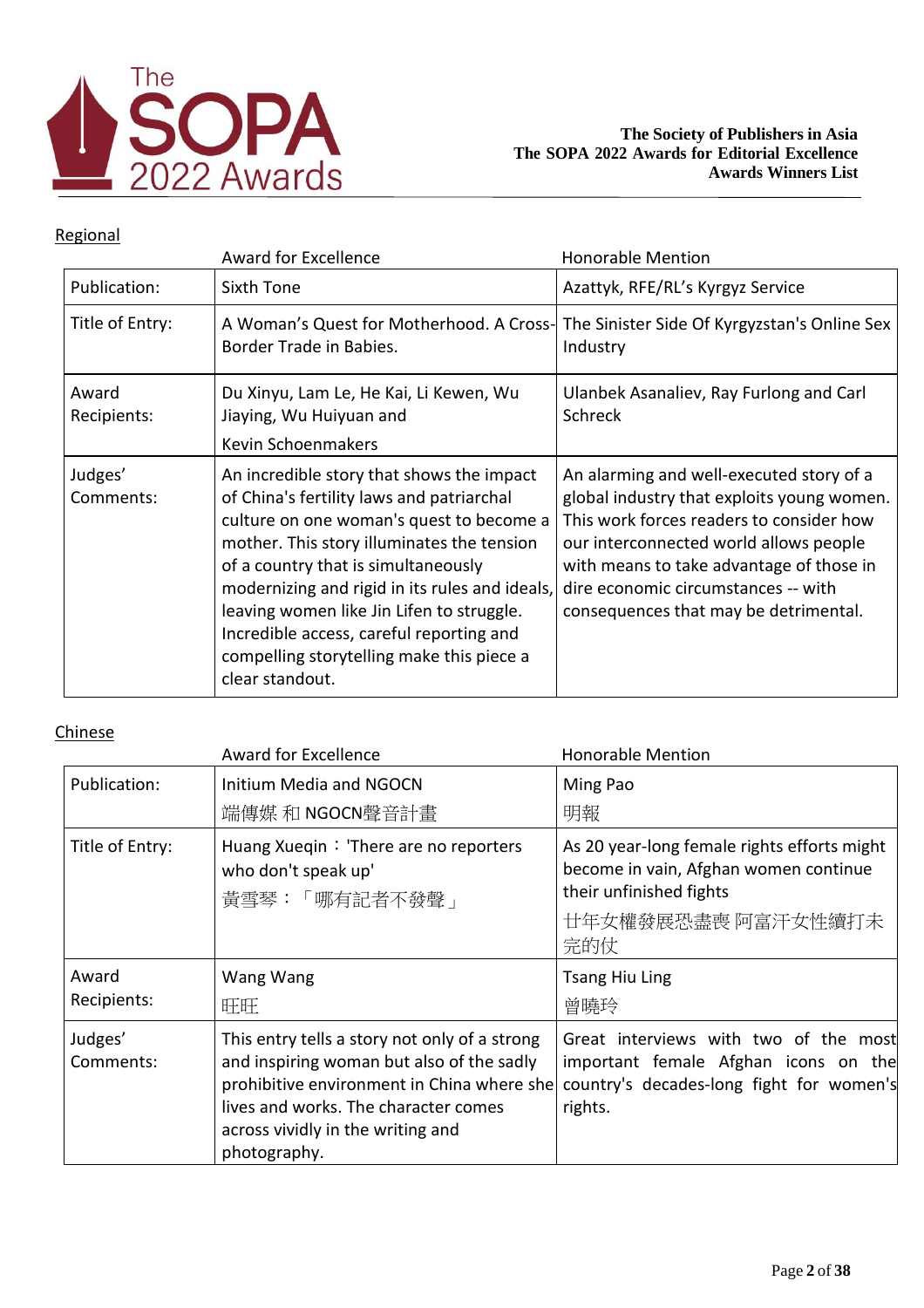

## **Excellence in Journalistic Innovation**

Combined Global/Regional category

### Global & Regional

|                      | <b>Award for Excellence</b>                                                                                                                                                                                                                                                  | <b>Honorable Mention</b>                                                                                                                                              |
|----------------------|------------------------------------------------------------------------------------------------------------------------------------------------------------------------------------------------------------------------------------------------------------------------------|-----------------------------------------------------------------------------------------------------------------------------------------------------------------------|
| Publication:         | The New York Times                                                                                                                                                                                                                                                           | <b>CNN International</b>                                                                                                                                              |
| Title of Entry:      | How China Spreads Propaganda                                                                                                                                                                                                                                                 | The truthtellers: China created a story of<br>the pandemic. These people revealed<br>details Beijing left out                                                         |
| Award<br>Recipients: | Paul Mozur, Raymond Zhong, Jeff Kao,<br>Aaron Krolik, Aliza Aufrichtig, Muyi Xiao,<br>Nailah Morgan and Gray Beltran                                                                                                                                                         | Julia Hollingsworth, Yong Xiong, Sarah-<br>Grace Mankarious, Jason Kwok and Marco<br>Chacon                                                                           |
| Judges'<br>Comments: | This is a brilliant story pulling together<br>multiple sources and publicly available<br>social media video to illustrate the story.<br>Technically the presentation is interesting<br>and flawlessly presented. The segment "We<br>are not free!" is particularly powerful. | CNN has produced an innovative look at the<br>"truthtellers" and their role in an<br>increasingly controlled media environment<br>in China. Engaging and interactive. |

|                      | <b>Award for Excellence</b>                                                                                                                                                                                                                  | <b>Honorable Mention</b>                                                                                                                                |
|----------------------|----------------------------------------------------------------------------------------------------------------------------------------------------------------------------------------------------------------------------------------------|---------------------------------------------------------------------------------------------------------------------------------------------------------|
| Publication:         | CommonWealth Magazine                                                                                                                                                                                                                        | The News Lens                                                                                                                                           |
|                      | 天下雜誌                                                                                                                                                                                                                                         | 關鍵評論網                                                                                                                                                   |
| Title of Entry:      | Why the Taroka Express crashed<br>不能遺忘的 49 條生命——重建0402太魯<br>閣號事故                                                                                                                                                                             | Everything you need to know about Japan's<br>general election                                                                                           |
|                      |                                                                                                                                                                                                                                              | 2021日本大選看關鍵:自民黨國會過<br>半,岸田時代急展開                                                                                                                         |
| Award<br>Recipients: | Silva Shih, Daniel Kao, Sylvia Lee, Ying-Yu<br>Chen, Meng-Hsuan Yang and Chien-Tong<br>Wang<br>史書華 、高德理、李郁欣、陳盈諭、<br>楊孟軒、王建棟                                                                                                                  | Louis Lo, Steven Yeo, Yan Xiang Huang, Sid<br>Weng, If Lin, Bryan Chou and Nicholas<br>Haggerty<br>羅元祺、楊時鈞、黃彥翔、翁世航、<br>林奕甫                              |
| Judges'<br>Comments: | With the support of animation and detailed<br>documentation of the accident, this story<br>gives us excellent insight into what<br>happened and what the train company was<br>supposed to do but did not. Significant<br>social implication. | An enjoyable visual effect using a map to<br>cover the emergence of these Japanese<br>politicians whose media stories used to be<br>dry and unexciting. |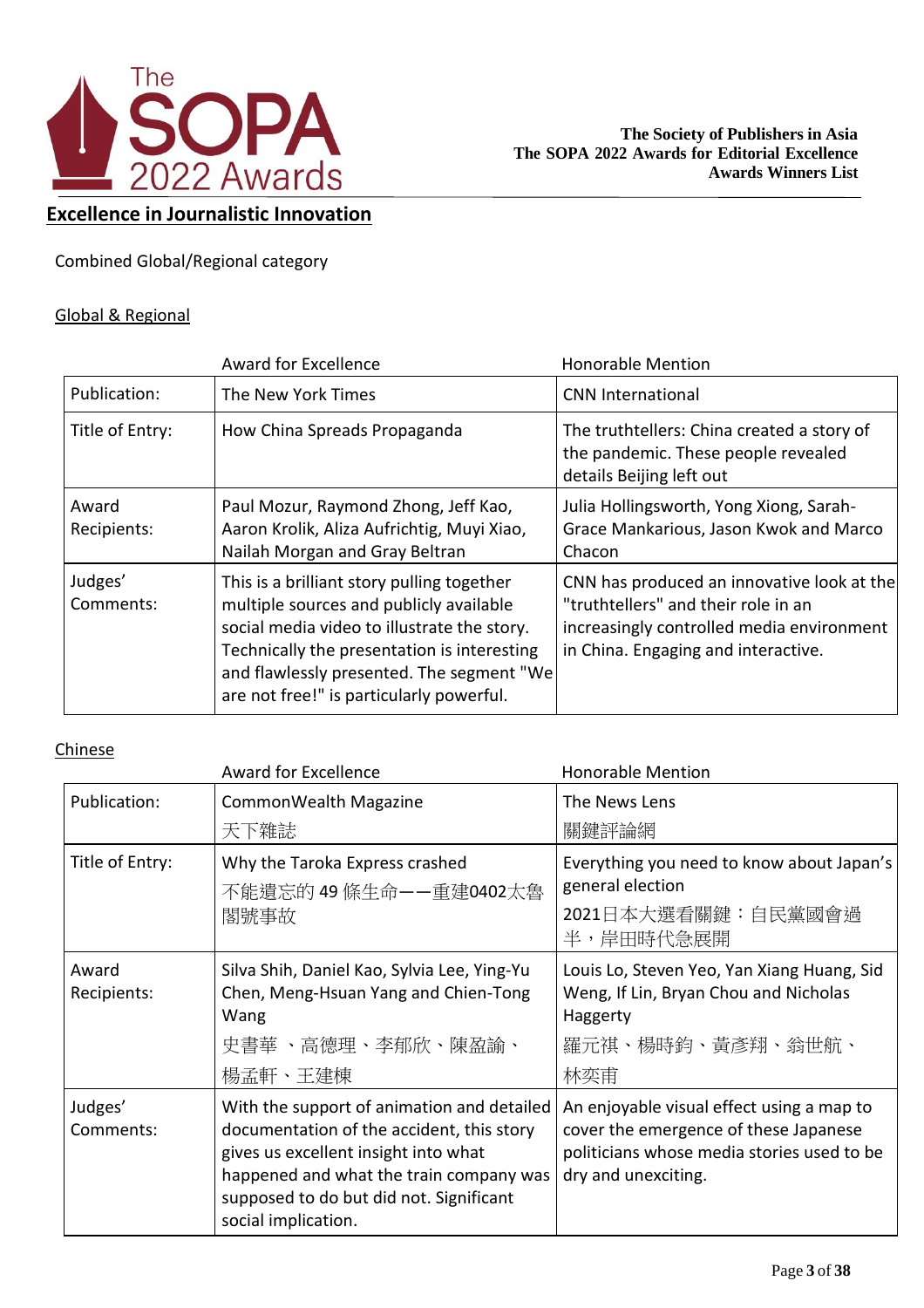

# **Excellence in Audio Reporting**

### Global

|                      | Award for Excellence                                                                                                                                                                                                                                                                                                                                                                                  | <b>Honorable Mention</b>                                                                                                                                                                                                                                                                          |
|----------------------|-------------------------------------------------------------------------------------------------------------------------------------------------------------------------------------------------------------------------------------------------------------------------------------------------------------------------------------------------------------------------------------------------------|---------------------------------------------------------------------------------------------------------------------------------------------------------------------------------------------------------------------------------------------------------------------------------------------------|
| Publication:         | Project Brazen                                                                                                                                                                                                                                                                                                                                                                                        | <b>Bloomberg News</b>                                                                                                                                                                                                                                                                             |
| Title of Entry:      | Fat Leonard                                                                                                                                                                                                                                                                                                                                                                                           | Foundering: The TikTok Story                                                                                                                                                                                                                                                                      |
| Award<br>Recipients: | Tom Wright                                                                                                                                                                                                                                                                                                                                                                                            | Shelly Banjo, Shawn Wen, Sarah Frier, Kurt<br>Wagner, Zheping Huang, Dina Bass, Brody<br>Ford, Mark Bergen, Isabelle Lee, Josh<br>Brustein. Peter Elstrom, Tom Giles, Edwin<br>Chan, Lucas Shaw, David Ramli, Felix Tam,<br>Mario Parker and Emily Chang                                          |
| Judges'<br>Comments: | Riveting storytelling, rigorous reporting,<br>and revealing interviews in this important<br>story about how one man built a business<br>empire, operating in ports around Asia,<br>then was able to use high-ranking<br>connections within the US navy -- forged by<br>currying favor, giving gifts and providing<br>prostitutes -- to steer US ships to his<br>services, offered at inflated prices. | An important discourse on one of the most<br>disruptive phenomena of the 21st century -<br>disruptor of disruptors- and its impact on<br>commerce, technology, entertainment,<br>culture, and even geopolitics. Ambitiously<br>comprehensive but editorially and<br>journalistically disciplined. |

|                      | <b>Award for Excellence</b>                                                                                                                                                                                                                          | <b>Honorable Mention</b>                                                                                                                                                                                                                                                                                                                                |
|----------------------|------------------------------------------------------------------------------------------------------------------------------------------------------------------------------------------------------------------------------------------------------|---------------------------------------------------------------------------------------------------------------------------------------------------------------------------------------------------------------------------------------------------------------------------------------------------------------------------------------------------------|
| Publication:         | <b>CNA</b>                                                                                                                                                                                                                                           | <b>BFM Media</b>                                                                                                                                                                                                                                                                                                                                        |
| Title of Entry:      | Educate or Regulate: The Alarming Rise of<br><b>Cryptocurrency Scams</b>                                                                                                                                                                             | <b>Because Feelings Matter</b>                                                                                                                                                                                                                                                                                                                          |
| Award<br>Recipients: | Ernest Puey Wei Jie                                                                                                                                                                                                                                  | Shiao Eek Tee                                                                                                                                                                                                                                                                                                                                           |
| Judges'<br>Comments: | Excellent reporting on a significant issue.<br>High production quality. This sets the bar<br>for audio journalism in the region. It<br>touches a very current, urgent and<br>complicated topic very successfully with<br>extremely detailed editing. | Mental health stories are important yet<br>delicate stories to be told, and the best<br>person who can tell that kind of story is the<br>person who lives with them. The host takes<br>us on the journey, letting us understand<br>more about the character in that episode as<br>well as explaining some misconceptions<br>about mental health issues. |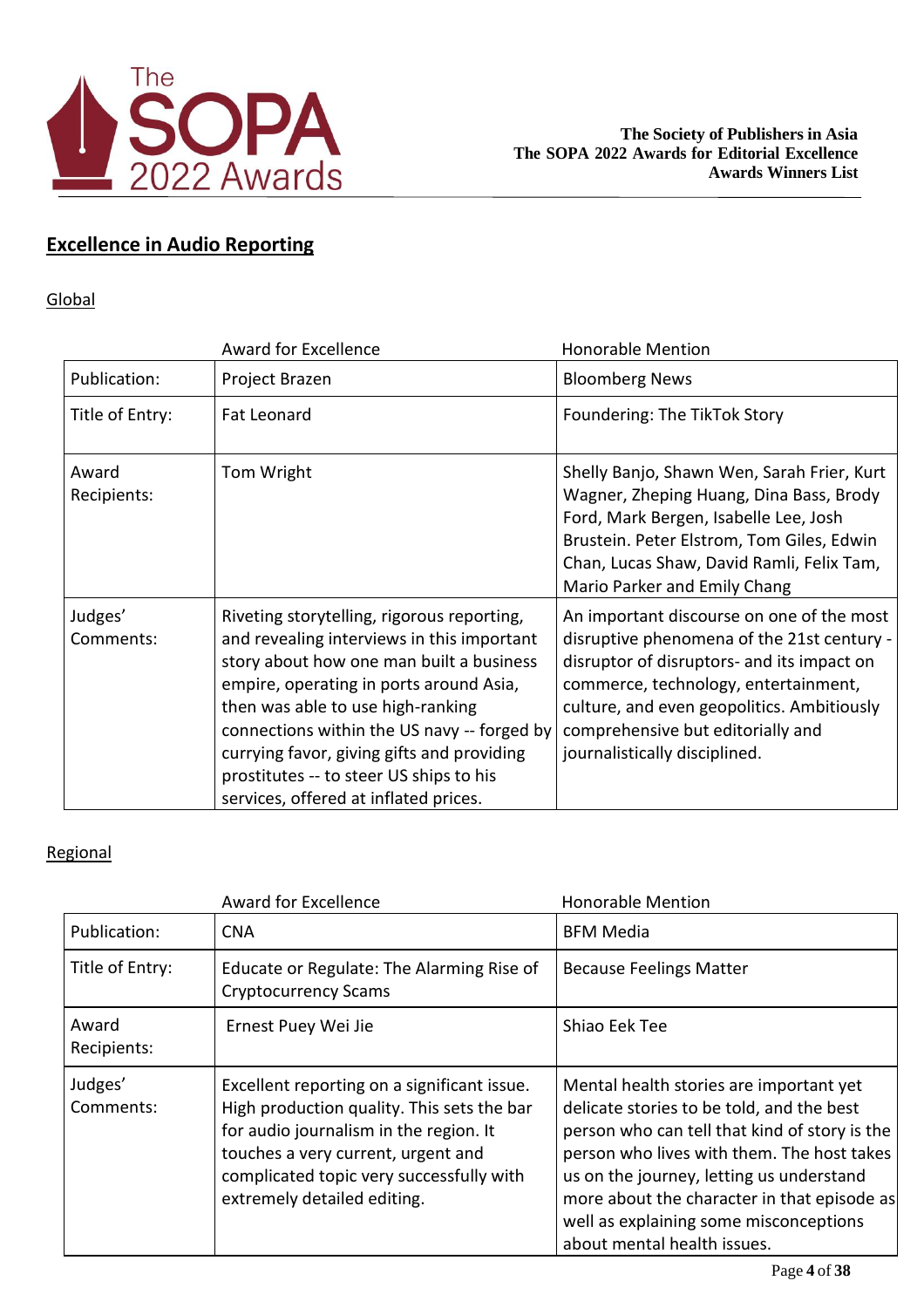

|                      | <b>Award for Excellence</b>                                                                                                                                                                                                                                          | <b>Honorable Mention</b>                                                                                                                                                                                                                                                                                                                                                                          |
|----------------------|----------------------------------------------------------------------------------------------------------------------------------------------------------------------------------------------------------------------------------------------------------------------|---------------------------------------------------------------------------------------------------------------------------------------------------------------------------------------------------------------------------------------------------------------------------------------------------------------------------------------------------------------------------------------------------|
| Publication:         | The News Lens<br>關鍵評論網                                                                                                                                                                                                                                               | Sustainable Asia                                                                                                                                                                                                                                                                                                                                                                                  |
| Title of Entry:      | Vaccine doubters in Taiwan: Do they have<br>the freedom to refuse getting vaccinated?<br>台灣也有「疫苗猶豫者」!他們有不打<br>疫苗的自由嗎?                                                                                                                                                | Asia's Noisy Oceans<br>聽見海底的聲音                                                                                                                                                                                                                                                                                                                                                                    |
| Award<br>Recipients: | Abby Huang, Jolin Cheng, Margaret Chen<br>and Yoyo Yu<br>黃筱歡、 程兆芸、陳韻安、游承穎                                                                                                                                                                                            | Bonnie Au, Wu Yufei and Stella Chen<br>區瑋恩、吳雨菲、陳楚乔                                                                                                                                                                                                                                                                                                                                                |
| Judges'<br>Comments: | A timely issue, quite well-researched. The<br>presentation is clear and well-paced, it<br>walks through the different chapters of the<br>episode smoothly while discussing a topic<br>that was often quite charged with<br>anxiousness on other media like local TV. | This podcast submission accentuates the<br>often-neglected, core quality of audio<br>reporting - using the sound as the<br>of<br>communication.<br>medium.<br><b>The</b><br>refreshing sounds of sea creatures and<br>the aftereffect of tingling brain sensation<br>quickly close the distance between the<br>audience and the subject, and make the<br>environmental discourse more convincing. |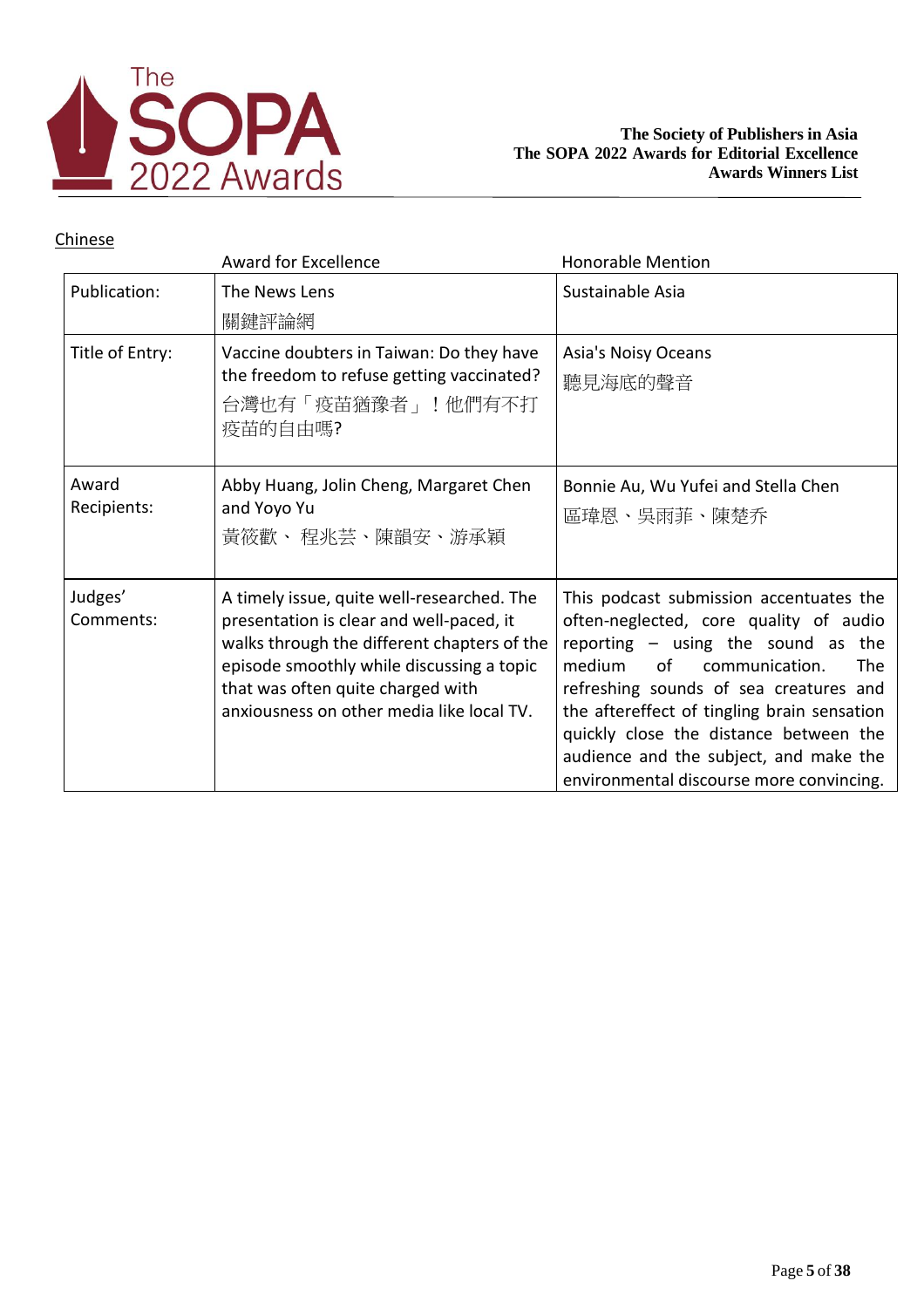

## **Excellence in Video Reporting**

### **Global**

|                      | <b>Award for Excellence</b>                                                                                                                                                                                                                                                                                                                                                                                                                                                                                                                                                                                                                                                                                                           | <b>Honorable Mention</b>                                                                                                                                                                                                                                           |
|----------------------|---------------------------------------------------------------------------------------------------------------------------------------------------------------------------------------------------------------------------------------------------------------------------------------------------------------------------------------------------------------------------------------------------------------------------------------------------------------------------------------------------------------------------------------------------------------------------------------------------------------------------------------------------------------------------------------------------------------------------------------|--------------------------------------------------------------------------------------------------------------------------------------------------------------------------------------------------------------------------------------------------------------------|
| Publication:         | The New York Times                                                                                                                                                                                                                                                                                                                                                                                                                                                                                                                                                                                                                                                                                                                    | <b>BBC News Online</b>                                                                                                                                                                                                                                             |
| Title of Entry:      | A Tanker and a Maze of Companies: One<br>Way Illicit Oil Reaches North Korea                                                                                                                                                                                                                                                                                                                                                                                                                                                                                                                                                                                                                                                          | The 'unknown' Covid-19 deaths in rural<br>India                                                                                                                                                                                                                    |
| Award<br>Recipients: | Christoph Koettl (Producer), Muyi Xiao<br>(Producer), Stella Cooper (Producer),<br>Amy Chang Chien (Producer), Natalie<br>Reneau (Editor), Aaron Byrd (Graphics),<br>Paul Mozur (Associated Producer and<br>Additional Reporting), Michael Saul Garber<br>(Associated Producer), Hannah Beech<br>(Additional Reporting), Muktita Suhartono<br>(Additional Reporting), Tiffany May<br>(Additional Reporting), Elsie Coker<br>(Cinematographer), Pau Chu<br>(Cinematographer), Whitney Hurst (Senior<br>Producer), Jonah Kessel (Director of<br>Cinematography), Mark Scheffler (Executive<br>Producer), Nancy Donaldson Gauss<br>(Executive Producer), Nicole Fineman<br>(Additional Production), Dave Horn<br>(Additional Production) | Vikas Pandey and Anshul Verma                                                                                                                                                                                                                                      |
| Judges'<br>Comments: | Fascinating. The Times is so far ahead of<br>everyone else in using video to tell stories.<br>This piece had everything - except the<br>handcuffs.                                                                                                                                                                                                                                                                                                                                                                                                                                                                                                                                                                                    | The intimate and sensitive view of the<br>journalist and his closeness to the<br>protagonists make this piece, produced<br>with the simplest resources, a touching<br>document about the impact of the global<br>epidemic to the farthest corners of our<br>world. |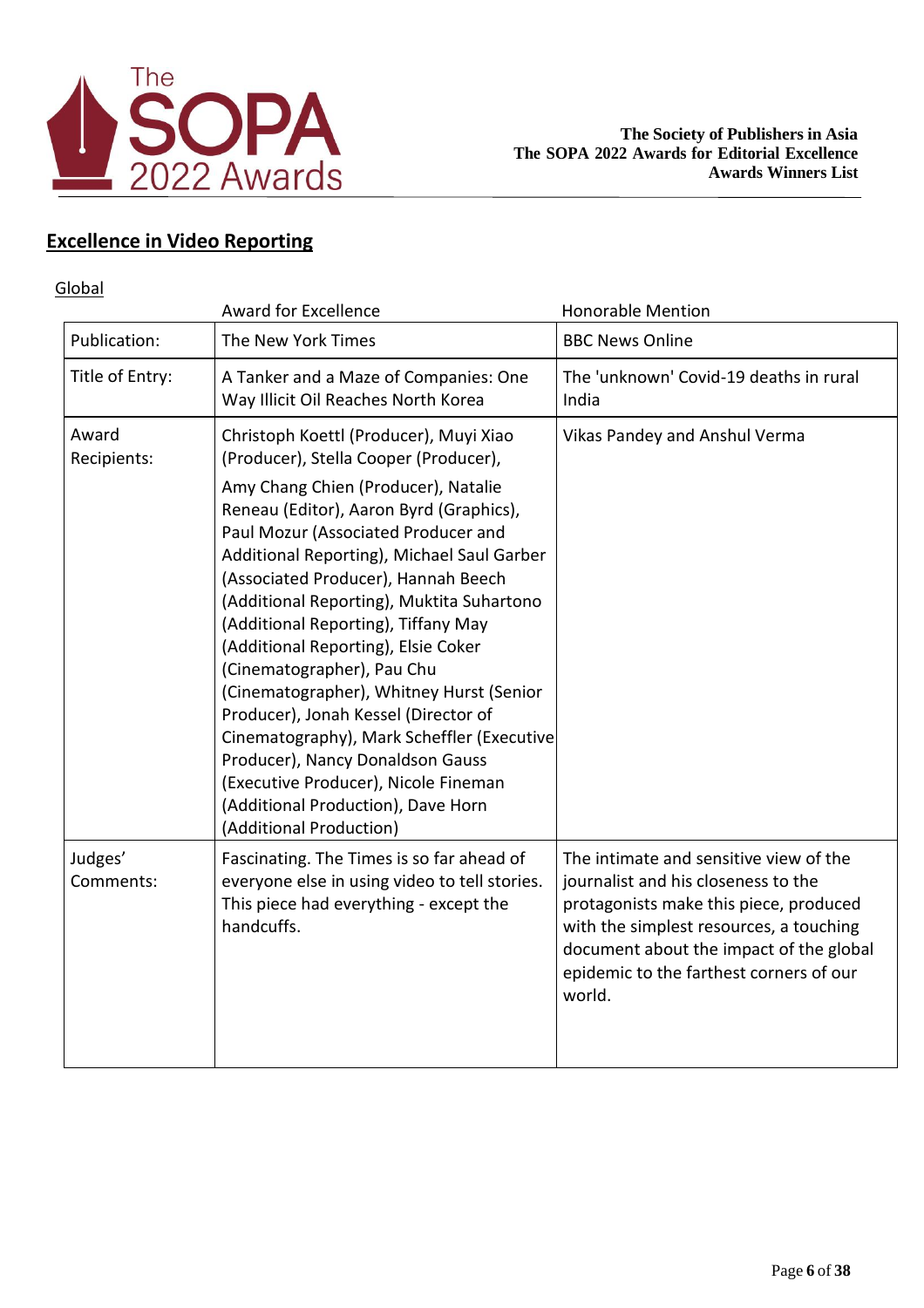

## Regional

|                      | Award for Excellence                                                                                                                                                                                                                                                                                       | <b>Honorable Mention</b>                                                                                                                                                                                         |
|----------------------|------------------------------------------------------------------------------------------------------------------------------------------------------------------------------------------------------------------------------------------------------------------------------------------------------------|------------------------------------------------------------------------------------------------------------------------------------------------------------------------------------------------------------------|
| Publication:         | Sixth Tone                                                                                                                                                                                                                                                                                                 | Sixth Tone                                                                                                                                                                                                       |
| Title of Entry:      | Revealed: How Floods Turned a Chinese<br>Subway Into a Death Trap                                                                                                                                                                                                                                          | Please, Find My Husband'                                                                                                                                                                                         |
| Award<br>Recipients: | Chen Si, Fu Xiaofan, Liu Chang, Ding Yining<br>and Qi Ya                                                                                                                                                                                                                                                   | Fu Beimeng, Wu Huiyuan, Zhu Minjun,<br>Zhang Weilong, Kevin Schoenmakers,<br>Daniel Wilkinson and Qi Ya                                                                                                          |
| Judges'<br>Comments: | A complex dramatic narrative structure,<br>strong graphic elements visualizing the<br>disaster and touching personal archival<br>footage shot by the people involved creates<br>an extremely exciting and excellently<br>detailed researched report, which allows us<br>to witness the disaster firsthand. | Deeply affecting piece that gave the<br>viewer an intimate look at what it is like<br>to navigate a missing person's search in<br>China. The story captures raw emotions -<br>- hope, despair, anger, and grief. |

|                      | <b>Award for Excellence</b>                                                                                                                                                                                                                                                                 | <b>Honorable Mention</b>                                                                                                                                                                                                                                    |
|----------------------|---------------------------------------------------------------------------------------------------------------------------------------------------------------------------------------------------------------------------------------------------------------------------------------------|-------------------------------------------------------------------------------------------------------------------------------------------------------------------------------------------------------------------------------------------------------------|
| Publication:         | CommonWealth Magazine                                                                                                                                                                                                                                                                       | The Paper                                                                                                                                                                                                                                                   |
|                      | 天下雜誌                                                                                                                                                                                                                                                                                        | 澎湃新闻网                                                                                                                                                                                                                                                       |
| Title of Entry:      | On the trail of abandoned dirt<br>廢土流浪記                                                                                                                                                                                                                                                     | Love From Chaos: How I Learned to Accept<br>My Son's Autism<br>一个自闭症孩子对母亲爱的告白                                                                                                                                                                               |
| Award<br>Recipients: | Emily Chang, Tzu-Yao Yu, Lo-Mei Lee and<br>Ching Fang Wu<br>張涵青、俞子堯 、李洛梅、吳靜芳                                                                                                                                                                                                                | 导演 (director) : 李媛 (Li Yuan)、<br>龙慧 (Long hui )<br>脚本 : 李媛 (Li Yuan)、龙慧 (Long hui)<br>动画:龙慧(Long hui)、李媛(Li Yuan)、<br>蔡琳 (Cai Lin)、伍银芳 (Wu Yinfang)、<br>晁嘉笙 (Chao Jiasheng)                                                                                 |
| Judges'<br>Comments: | The journalists brought to public awareness<br>a major injustice committed by powerful<br>interests against a vulnerable population.<br>The script was well-written, with a tone<br>appropriate for a modern audience. Very<br>good use of aerial photography, music and<br>visual effects. | story embodies the progressive<br><b>This</b><br>values of tolerance, compassion, and the<br>power of love. While not a traditional<br>journalistic piece, the story of one mother<br>and her child is movingly told through the<br>animated visual format. |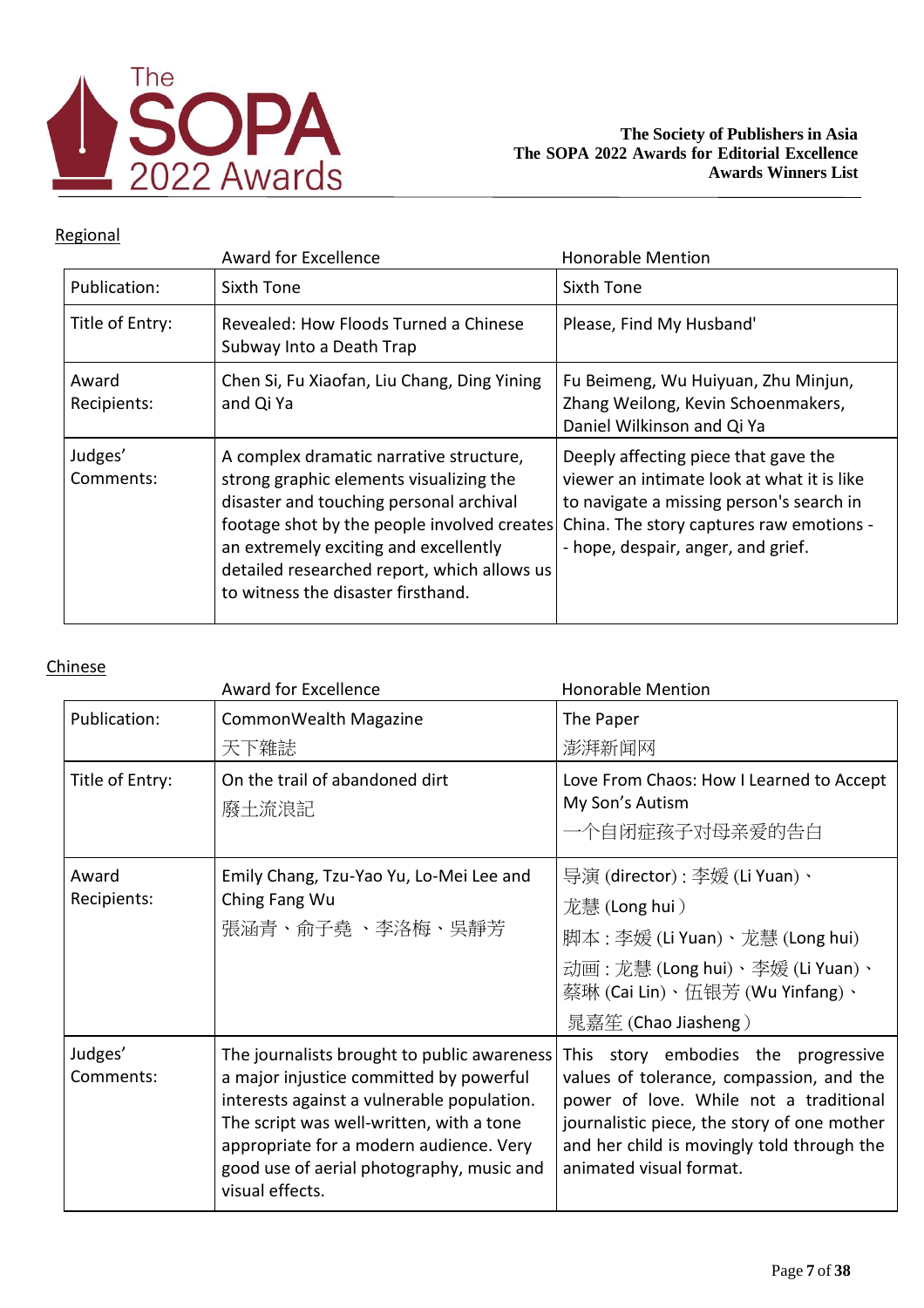

## **Excellence in Human Rights Reporting**

## **Global**

|                      | <b>Award for Excellence</b>                                                                                                                                                                                                                                                                                                                             | <b>Honorable Mention</b>                                                                                               |
|----------------------|---------------------------------------------------------------------------------------------------------------------------------------------------------------------------------------------------------------------------------------------------------------------------------------------------------------------------------------------------------|------------------------------------------------------------------------------------------------------------------------|
| Publication:         | <b>Financial Times</b>                                                                                                                                                                                                                                                                                                                                  | Al Jazeera                                                                                                             |
| Title of Entry:      | The digital detectives searching for North<br>Korea's disappeared                                                                                                                                                                                                                                                                                       | This is Myanmar's State of Fear                                                                                        |
| Award<br>Recipients: | <b>Edward White and Kang Buseong</b>                                                                                                                                                                                                                                                                                                                    | Ali Fowle, Rhiona-Jade Armont, Drew<br>Ambrose, Nick Olle, Aun Qi Koh and Liz<br>Gooch                                 |
| Judges'<br>Comments: | Detailed insight into the protracted and<br>difficult process of gathering evidence of<br>human rights violations by the North<br>Korean government told through a series of<br>engaging testimonies. It highlights the<br>importance of documentation in justice and<br>accountability mechanisms even though<br>they may take decades to be realized. | Jarring images and data visualizations bring<br>this grievous story to life of a humanitarian<br>nightmare in Myanmar. |

|                      | <b>Award for Excellence</b>                                                                                                                                                                                                                                                                                                                                                                                     | <b>Honorable Mention</b>                                                                                                                                             |
|----------------------|-----------------------------------------------------------------------------------------------------------------------------------------------------------------------------------------------------------------------------------------------------------------------------------------------------------------------------------------------------------------------------------------------------------------|----------------------------------------------------------------------------------------------------------------------------------------------------------------------|
| Publication:         | <b>Myanmar Now</b>                                                                                                                                                                                                                                                                                                                                                                                              | Philippine Center for<br>Investigative Journalism                                                                                                                    |
| Title of Entry:      | Human responses to the junta's<br>cruelty                                                                                                                                                                                                                                                                                                                                                                       | Digital Sex Crimes in Asia                                                                                                                                           |
| Award<br>Recipients: | <b>Myanmar Now team</b>                                                                                                                                                                                                                                                                                                                                                                                         | Neil Jayson Servallos                                                                                                                                                |
| Judges'<br>Comments: | Three very personal stories of young people<br>tell individual tales of heroism and tragedy<br>in the face of the military takeover of<br>Myanmar. By focusing on a murdered<br>volunteer medical worker, a student<br>tortured by the army and a young mother<br>who fell to her death rather than be<br>captured by soldiers, the authors have put a<br>real face to Myanmar's despair. Superb<br>journalism. | Heart-wrenching stories that highlight an<br>issue not widely known: the many who are<br>forced into the digital sex trade amid the<br>economic ravages of Covid-19. |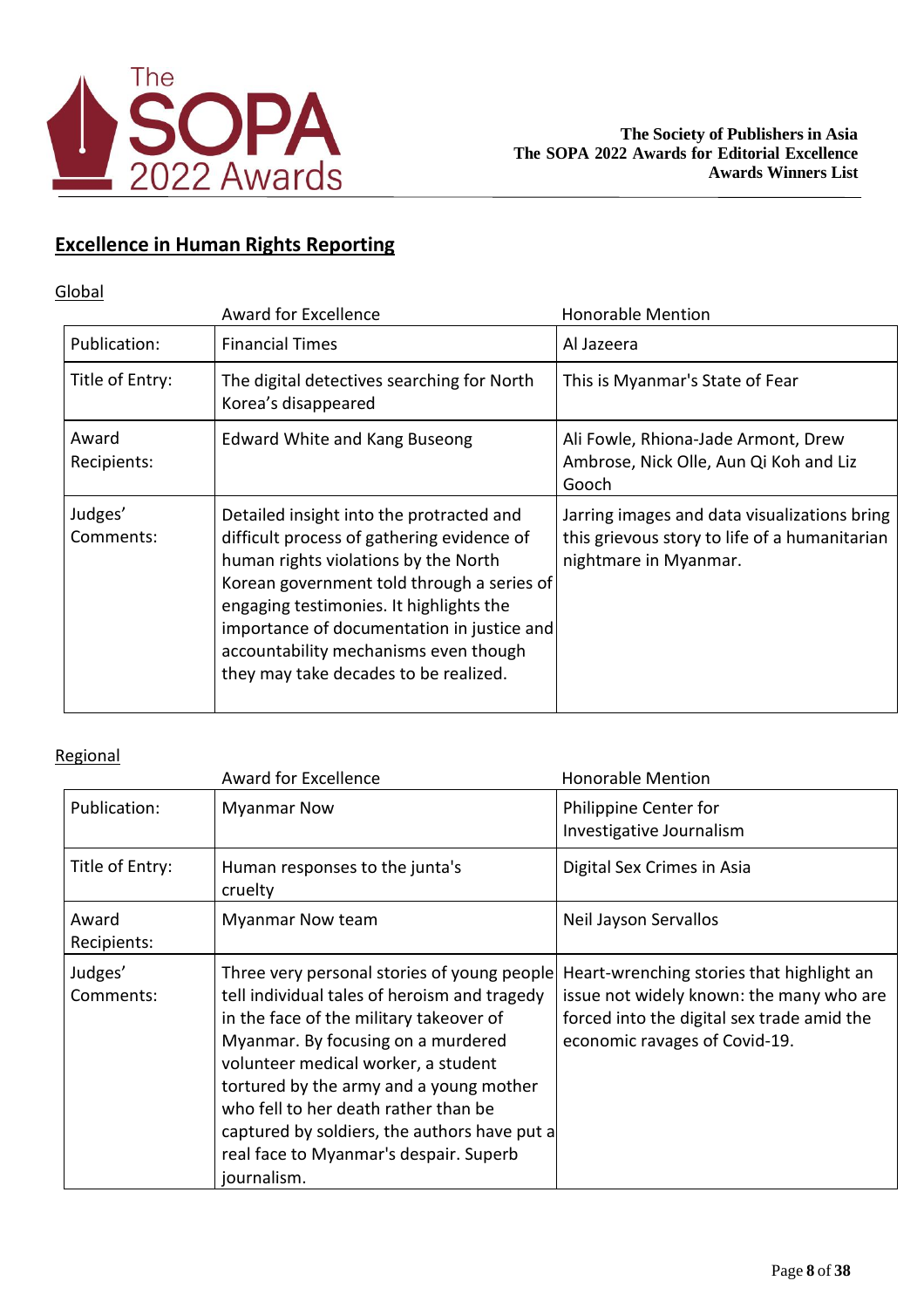

|                      | <b>Award for Excellence</b>                                                                                                                                                                                                                                                                                            | <b>Honorable Mention</b>                                                                                                                                                                                                                                                                                               |
|----------------------|------------------------------------------------------------------------------------------------------------------------------------------------------------------------------------------------------------------------------------------------------------------------------------------------------------------------|------------------------------------------------------------------------------------------------------------------------------------------------------------------------------------------------------------------------------------------------------------------------------------------------------------------------|
| Publication:         | Ming Pao<br>明報                                                                                                                                                                                                                                                                                                         | <b>United Daily News</b><br>聯合報                                                                                                                                                                                                                                                                                        |
| Title of Entry:      | (A Different June 4)<br>不一樣的六四                                                                                                                                                                                                                                                                                         | (Stranded Between Borders)<br>《國境擱淺者》系列專題                                                                                                                                                                                                                                                                              |
| Award<br>Recipients: | Lee Yee Chong, Chan Yau Nga, Yau Yung<br>Ying and Liang Si Ran<br>李以莊、陳柔雅、邱榕瀅、梁思然                                                                                                                                                                                                                                      | Huan-Cheng Lin, Shih-Yao Su, Chieh Yen,<br>Ting-Quan Zhang and Jung-Sheng Chou<br>林奂成、蘇士堯、顏傑、張庭銓、<br>周融聖                                                                                                                                                                                                               |
| Judges'<br>Comments: | The series directly touches topics such as<br>the risk of imprisonment for anyone openly<br>remembering the bloody crackdown on<br>protesters in 1989. This is a commendable<br>editorial effort in a completely new Hong<br>Kong where outlets critical of the<br>government are closed down and staff<br>prosecuted. | A heart-wrenching report into the plight of<br>stateless individuals that exposes the<br>inadequacies of immigration rules that<br>haven't adapted to the globalized world we<br>live in. The use of personal stories is<br>particularly effective in raising awareness<br>about this ongoing issue. Beautifully done. |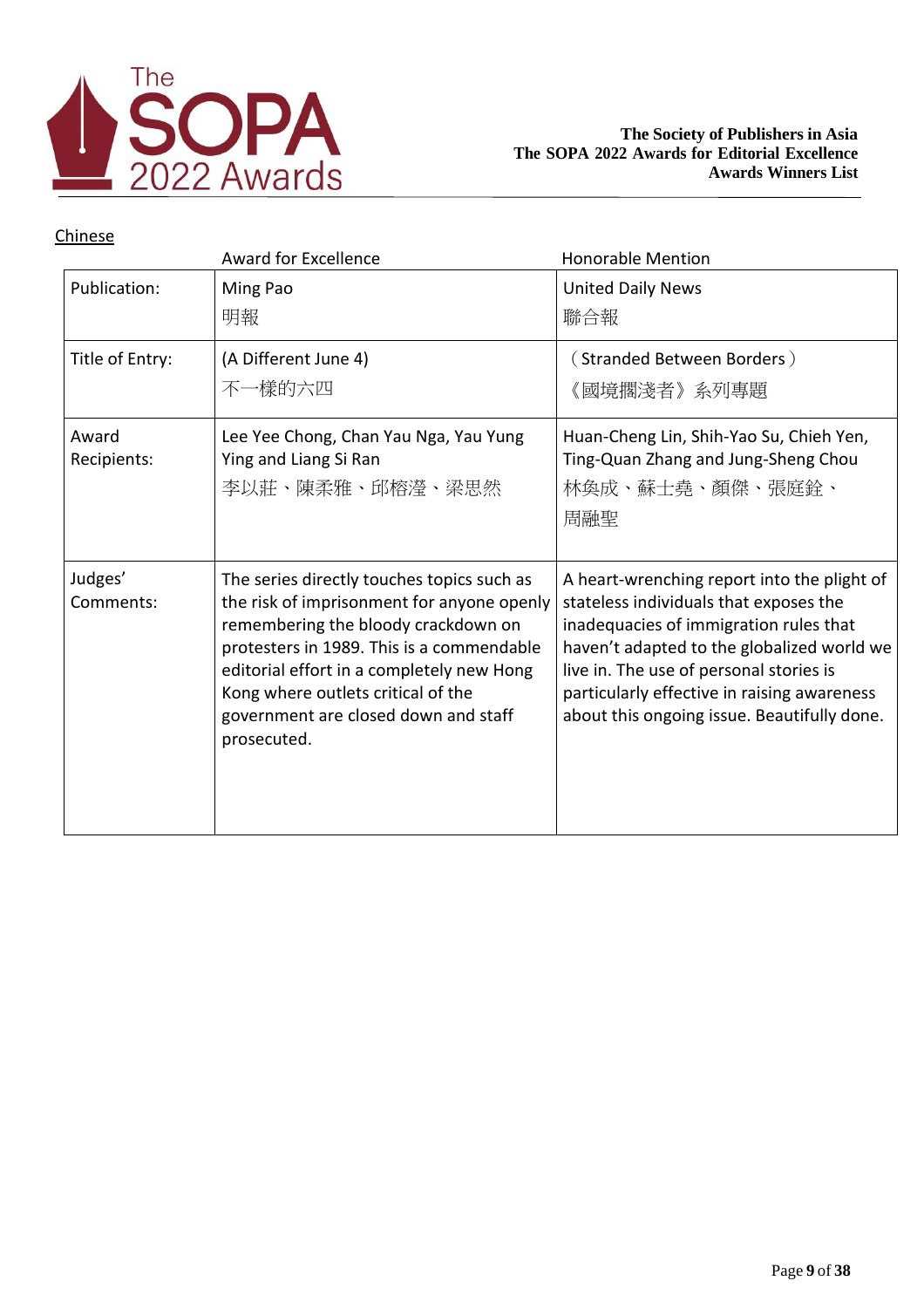

## **Excellence in Feature Writing**

#### **Global**

|                      | <b>Award for Excellence</b>                                                                                                                                                                                                                                                                                                                                                                                   | <b>Honorable Mention</b>                                                                                                                                                                                                                                                                                     |
|----------------------|---------------------------------------------------------------------------------------------------------------------------------------------------------------------------------------------------------------------------------------------------------------------------------------------------------------------------------------------------------------------------------------------------------------|--------------------------------------------------------------------------------------------------------------------------------------------------------------------------------------------------------------------------------------------------------------------------------------------------------------|
| Publication:         | 1843 Magazine, The Economist and                                                                                                                                                                                                                                                                                                                                                                              | The New York Times                                                                                                                                                                                                                                                                                           |
|                      | The Fuller Project                                                                                                                                                                                                                                                                                                                                                                                            |                                                                                                                                                                                                                                                                                                              |
| Title of Entry:      | She was trafficked into a giant brothel.                                                                                                                                                                                                                                                                                                                                                                      | The Chinese Dream, Denied                                                                                                                                                                                                                                                                                    |
|                      | Now she runs it                                                                                                                                                                                                                                                                                                                                                                                               |                                                                                                                                                                                                                                                                                                              |
| Award<br>Recipients: | Corinne Redfern and Ali Ahsan                                                                                                                                                                                                                                                                                                                                                                                 | Javier C. Hernández                                                                                                                                                                                                                                                                                          |
| Judges'<br>Comments: | A deeply moving account of how a woman<br>born to poverty and abuse has struggled to<br>gain some control over her own destiny<br>while improving the lives of hundreds from<br>inside a system of sexual slavery.<br>Compelling storytelling combined with<br>empathetic and insightful reporting done<br>under challenging conditions sheds light on<br>a tragic but complex social issue in<br>Bangladesh. | It's no wonder that this story caught on<br>across social media in China. Full of intrigue,<br>the key characters are ordinary people<br>drawn into extraordinary circumstances.<br>This is more than just the story of Langtang;<br>this is the story of numerous small towns<br>left behind by "progress." |

|                      | <b>Award for Excellence</b>                                                                                                                                                                             | <b>Honorable Mention</b>                                                                                                                                                                                  |
|----------------------|---------------------------------------------------------------------------------------------------------------------------------------------------------------------------------------------------------|-----------------------------------------------------------------------------------------------------------------------------------------------------------------------------------------------------------|
| Publication:         | <b>GMA News Online</b>                                                                                                                                                                                  | The Japan Times                                                                                                                                                                                           |
| Title of Entry:      | The Hunger Pandemic                                                                                                                                                                                     | In search of Japan's lost wolves                                                                                                                                                                          |
| Award<br>Recipients: | Atom Araullo                                                                                                                                                                                            | Alex K.T. Martin                                                                                                                                                                                          |
| Judges'<br>Comments: | A deeply researched and reported story on<br>record hunger in the Philippines, where a<br>pandemic has driven the poorest of the<br>poor to eat boiled leftover food from<br>dumpsters called "pagpag." | An extremely well-written and researched<br>investigation into a fascinating aspect of<br>Japan's natural history. It engages the<br>reader from the beginning with a<br>compelling and fascinating tale. |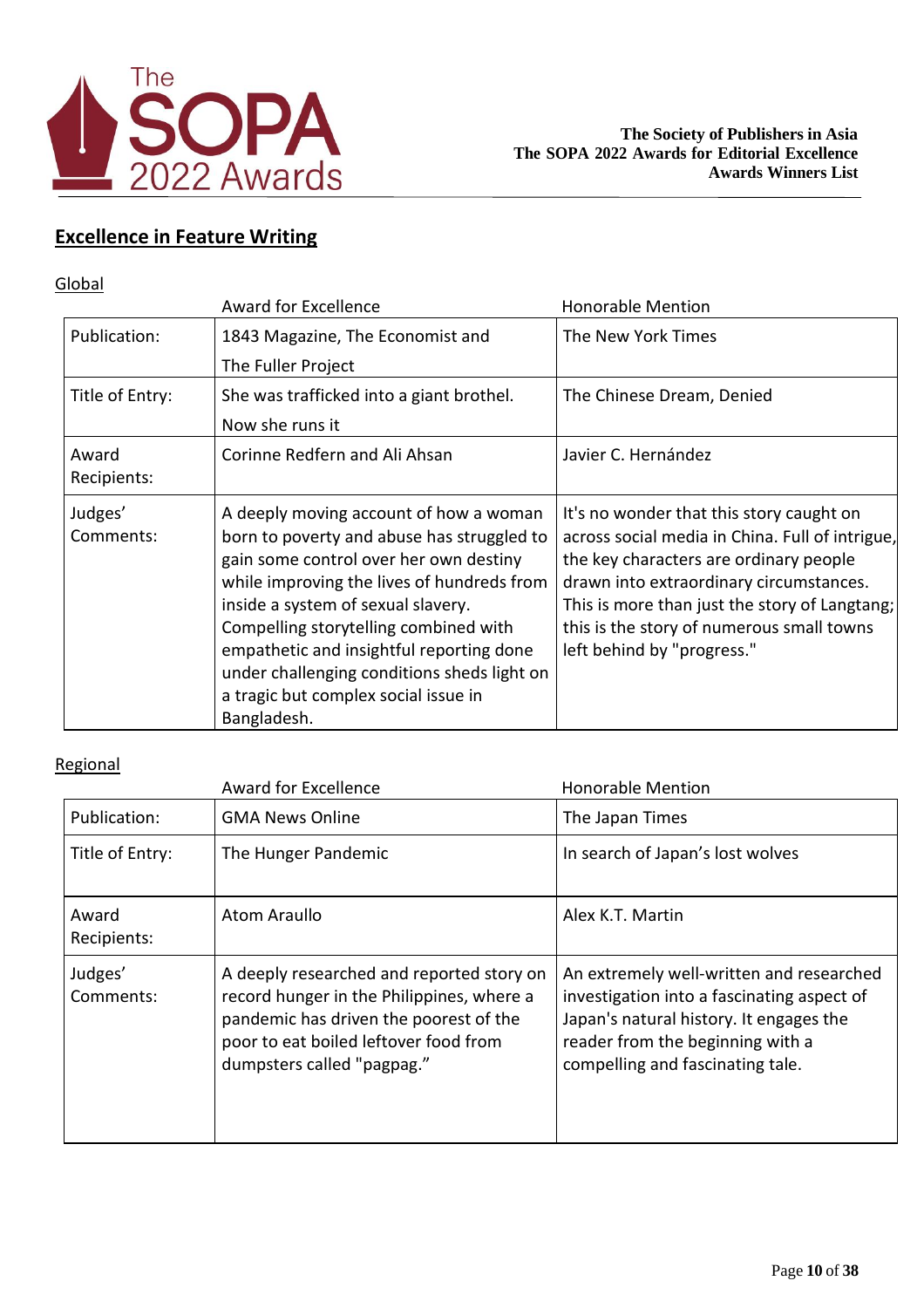

|                 | <b>Award for Excellence</b>                                                                                                                   | <b>Honorable Mention</b>                                                                                              |
|-----------------|-----------------------------------------------------------------------------------------------------------------------------------------------|-----------------------------------------------------------------------------------------------------------------------|
| Publication:    | The Reporter<br>報導者                                                                                                                           | Initium Media<br>端傳媒                                                                                                  |
| Title of Entry: | The Hung Dang-Xing Case: Taiwan's First<br>Death Penalty Trial Involving Children's<br><b>Voices</b><br>在罪與罰背後架起對話橋梁—洪當興家<br>暴殺人案中,孩子的聲音與人性面貌 | "I didn't rape any schoolgirl": a 79-year-old<br>teacher who was sentenced 46 years ago<br>「我沒有強姦女同學」—79歲教師46年<br>申訴路 |
| Award           | Tze-Wu Chang                                                                                                                                  | Feng Ye                                                                                                               |
|                 |                                                                                                                                               |                                                                                                                       |
| Recipients:     | 張子午                                                                                                                                           | 豐燁                                                                                                                    |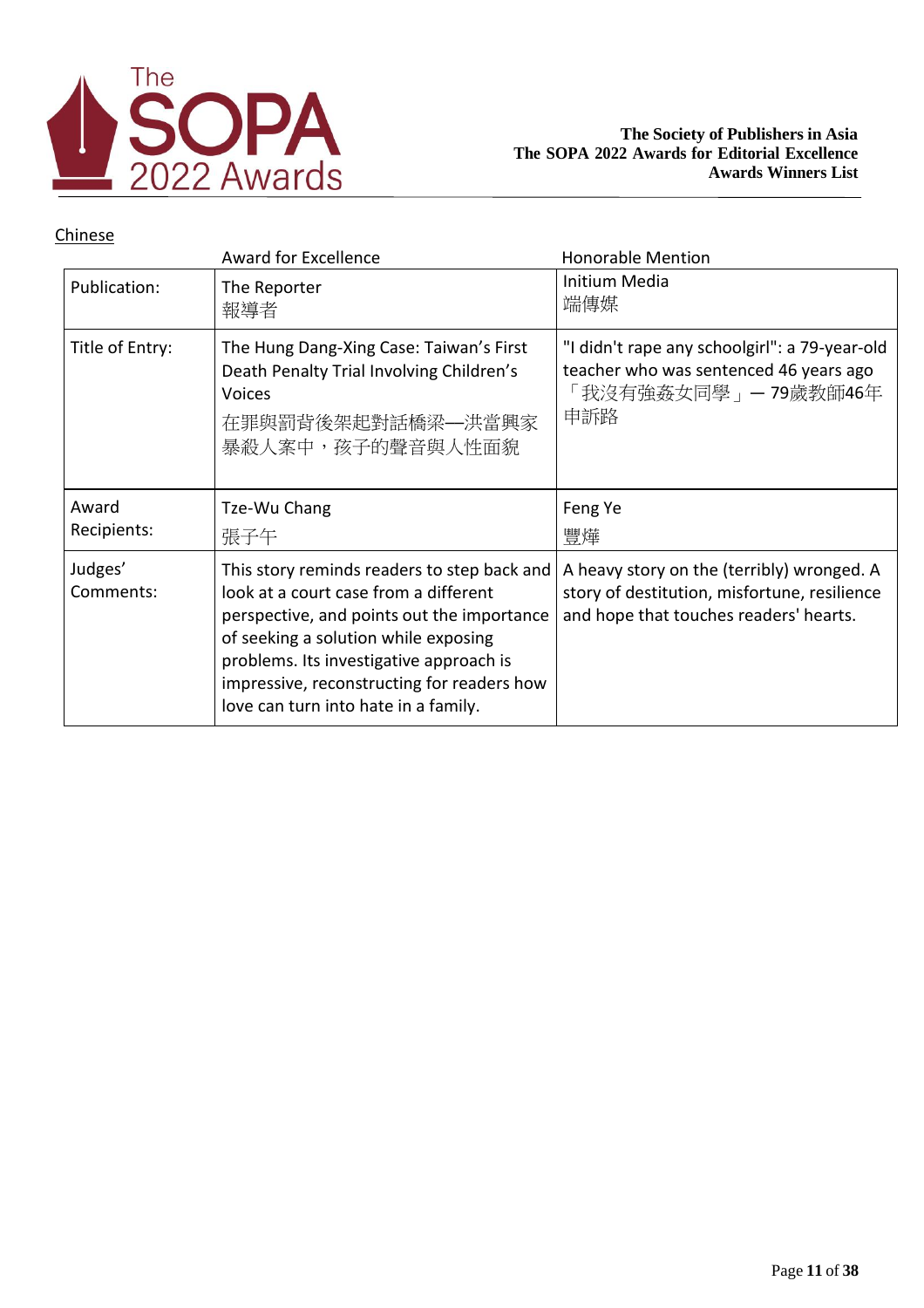

## **Excellence in Technology Reporting**

### Global

|                      | <b>Award for Excellence</b>                                                                                                                                                                                                                | <b>Honorable Mention</b>                                                                                                                                                                                                                                                                                                                                                                                                                                               |
|----------------------|--------------------------------------------------------------------------------------------------------------------------------------------------------------------------------------------------------------------------------------------|------------------------------------------------------------------------------------------------------------------------------------------------------------------------------------------------------------------------------------------------------------------------------------------------------------------------------------------------------------------------------------------------------------------------------------------------------------------------|
| Publication:         | 1843 Magazine, The Economist                                                                                                                                                                                                               | Reuters                                                                                                                                                                                                                                                                                                                                                                                                                                                                |
| Title of Entry:      | The strange case of WhatsApp and the<br>child-kidnappers                                                                                                                                                                                   | Myanmar Goes Dark                                                                                                                                                                                                                                                                                                                                                                                                                                                      |
| Award<br>Recipients: | Nikita Lalwani                                                                                                                                                                                                                             | Andrea Januta, Fanny Potkin, Minami<br>Funakoshi, Poppy McPherson and Wa Lone                                                                                                                                                                                                                                                                                                                                                                                          |
| Judges'<br>Comments: | Shines a high-powered light on a single<br>example of technology-fueled<br>misinformation. This story is a riveting<br>account of the role that local beliefs and<br>practices can play in exacerbating or<br>ameliorating misinformation. | The most distinguished feature of this<br>series is the use of data on internet<br>connectivity to investigate the<br>technological aspect of the political<br>conflicts in Myanmar. Accompanied by<br>excellent visual content, it illustrates how<br>the coup aftermath correlates with internet<br>connectivity, as the junta was manipulating<br>the web and eventually shut it down to stop<br>protesters from mobililizing and uploading<br>images to the world. |

|                      | <b>Award for Excellence</b>                                                                                                                                                                                                                                                                                                                                                                                                                               | <b>Honorable Mention</b>                                                                                                                 |
|----------------------|-----------------------------------------------------------------------------------------------------------------------------------------------------------------------------------------------------------------------------------------------------------------------------------------------------------------------------------------------------------------------------------------------------------------------------------------------------------|------------------------------------------------------------------------------------------------------------------------------------------|
| Publication:         | <b>Rest of World</b>                                                                                                                                                                                                                                                                                                                                                                                                                                      | Frontier Myanmar                                                                                                                         |
| Title of Entry:      | The gig economy keeps growing, but the<br>algorithm isn't benefitting everyone                                                                                                                                                                                                                                                                                                                                                                            | Junta steps up phone, internet surveillance                                                                                              |
| Award<br>Recipients: | Peter Guest, Nilesh Christopher, Youyou<br>Zhou, Kaleab Girma, Megan Janetsky, Grace<br>Moon, Zinara Rathnayake, Adi Renaldi,<br>Zuha Siddiqui and Norma Young                                                                                                                                                                                                                                                                                            | Frontier Myanmar team                                                                                                                    |
| Judges'<br>Comments: | A storyscape of amazing width that<br>combines data and feet-on-the-street<br>reporting from such cities as Addis Ababa,<br>Bangalore and Colombo on the ravages<br>wrought by the gig economy on workers,<br>lives and livelihoods. Impressive to see such<br>a vast team of journalists work in unison to<br>explain the impact of gig companies' AI<br>algorithms on everything from food<br>delivery to trucking. Absorbing first person<br>accounts. | An important piece of news that unearthed<br>valuable information to the public,<br>demonstrating the value of journalism in<br>Myanmar. |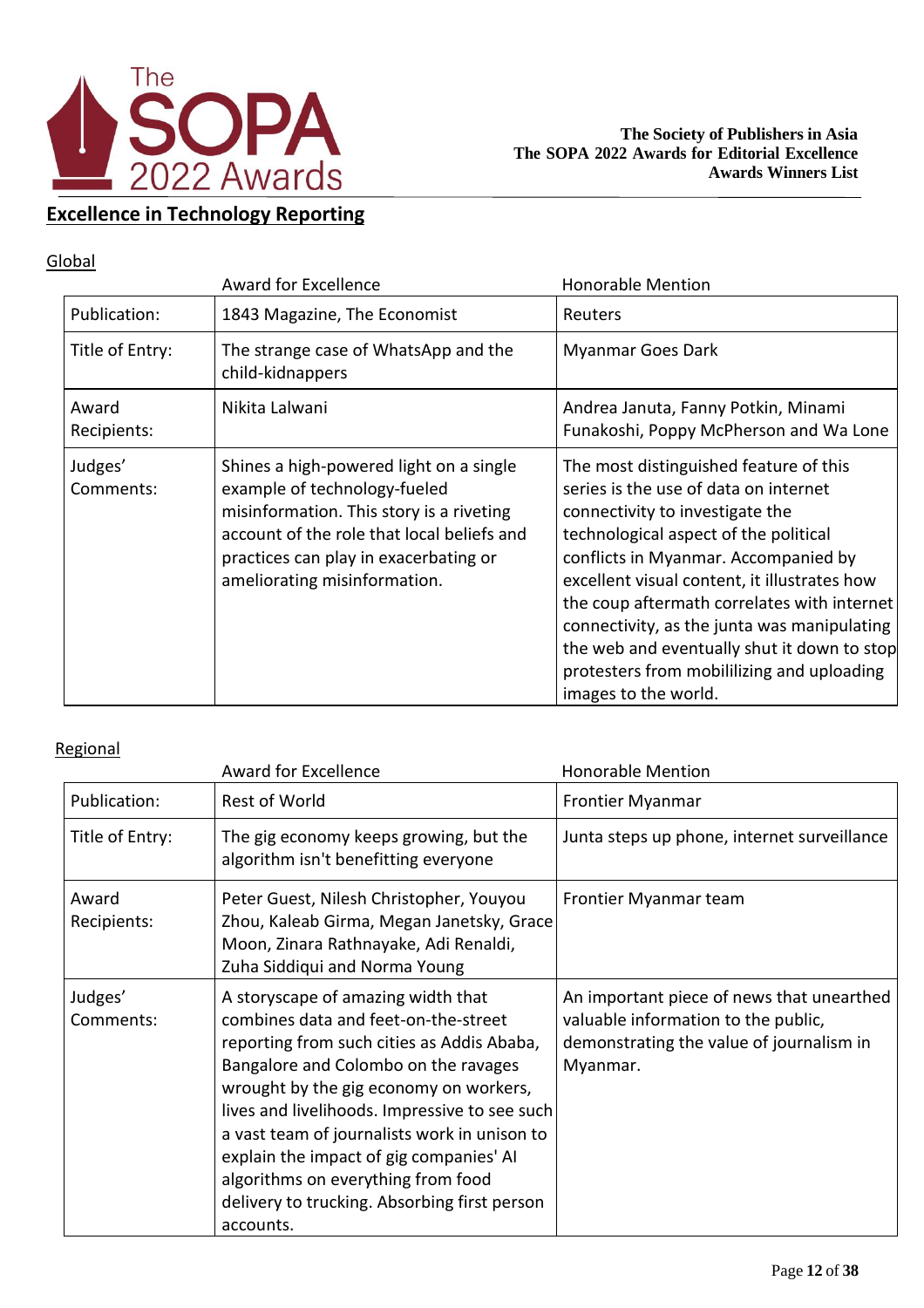

|                      | <b>Award for Excellence</b>                                                                                                                                                                                                                                                                         | <b>Honorable Mention</b>                                                                                                                                                                                                                                                                                                                                                                                                                                                                                                              |
|----------------------|-----------------------------------------------------------------------------------------------------------------------------------------------------------------------------------------------------------------------------------------------------------------------------------------------------|---------------------------------------------------------------------------------------------------------------------------------------------------------------------------------------------------------------------------------------------------------------------------------------------------------------------------------------------------------------------------------------------------------------------------------------------------------------------------------------------------------------------------------------|
| Publication:         | <b>Tencent News</b>                                                                                                                                                                                                                                                                                 | Initium Media                                                                                                                                                                                                                                                                                                                                                                                                                                                                                                                         |
|                      | 腾讯新闻                                                                                                                                                                                                                                                                                                | 端傳媒                                                                                                                                                                                                                                                                                                                                                                                                                                                                                                                                   |
| Title of Entry:      | Across the Ruins: The Bicycle Sharing Drama<br>Has Not Ended<br>穿越废墟:共享单车剧未终                                                                                                                                                                                                                        | One Year of Health Code: the Protected and<br>the Imprisoned<br>健康碼一週年:被保護的和被囚禁的                                                                                                                                                                                                                                                                                                                                                                                                                                                      |
| Award<br>Recipients: | Jun Zhang and Siyi Li<br>张珺、李思谊                                                                                                                                                                                                                                                                     | Men Yueyue<br>門悅悅                                                                                                                                                                                                                                                                                                                                                                                                                                                                                                                     |
| Judges'<br>Comments: | The battle in the bike-sharing industry<br>serves as a key indicator of China's tech<br>investment bust. The story features myriad<br>interviews and has tried its best to present<br>the voices of all players, an extremely<br>difficult feat to pull off in today's highly<br>polarized climate. | Sheds light on interaction between<br>technology and governance by providing<br>a comprehensive yet calm account of<br>the chaotic early days of "health code"<br>implementation in China. By examining<br>the code's evolution process and issues<br>of control, surveillance and inclusion,<br>this article not only takes readers to<br>revisit the moment of "technological<br>singularity" but also successfully<br>foresees the future: now in 2022, digital<br>codes of all kinds dictate the daily life of<br>Chinese people. |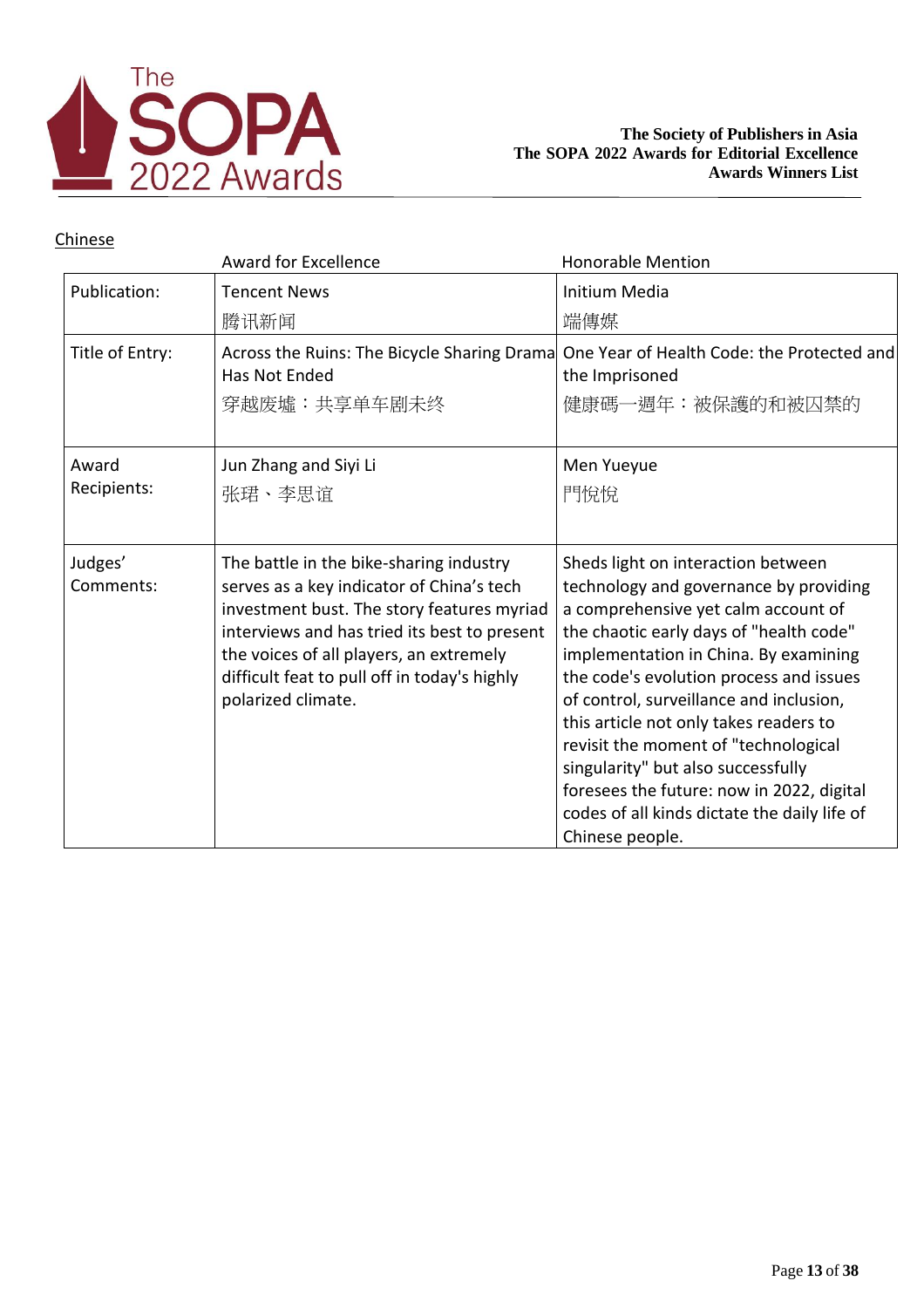

## **Excellence in Magazine Design**

Combined Global/Regional/Chinese category

### Global, Regional and Chinese

|                      | <b>Award for Excellence</b>                                                                                                                                                                                                                                                                                                                                                            | <b>Honorable Mention</b>                                                                                                                                                               |
|----------------------|----------------------------------------------------------------------------------------------------------------------------------------------------------------------------------------------------------------------------------------------------------------------------------------------------------------------------------------------------------------------------------------|----------------------------------------------------------------------------------------------------------------------------------------------------------------------------------------|
| Publication:         | CommonWealth Magazine<br>天下雜誌                                                                                                                                                                                                                                                                                                                                                          | This Week In Asia                                                                                                                                                                      |
| Title of Entry:      | Sustainable well-being for future<br>generations<br>永續幸福                                                                                                                                                                                                                                                                                                                               | Dangerous target                                                                                                                                                                       |
| Award<br>Recipients: | Wayne Lin, Ken Chen, Hauer Liu and<br>Jimmy Cheng<br>林永惟、陳則緯、劉鎮豪、鄭郁勳                                                                                                                                                                                                                                                                                                                   | Huy Truong and Dennis Yip                                                                                                                                                              |
| Judges'<br>Comments: | The most noticeable success with this<br>magazine design is the visual hierarchy.<br>There are a lot of elements on the pages,<br>yet the designers handled it with discipline<br>in an elegant way. They also take advantage<br>of the Chinese vertical text orientation<br>which mixed beautifully with the<br>conventional horizontal flow. A fresh take<br>on a business magazine. | An eye-catching graphic image for the cover<br>within a minimalist design. The graphic<br>supports commentary in the cover story<br>that a "zero-Covid" strategy has its<br>drawbacks. |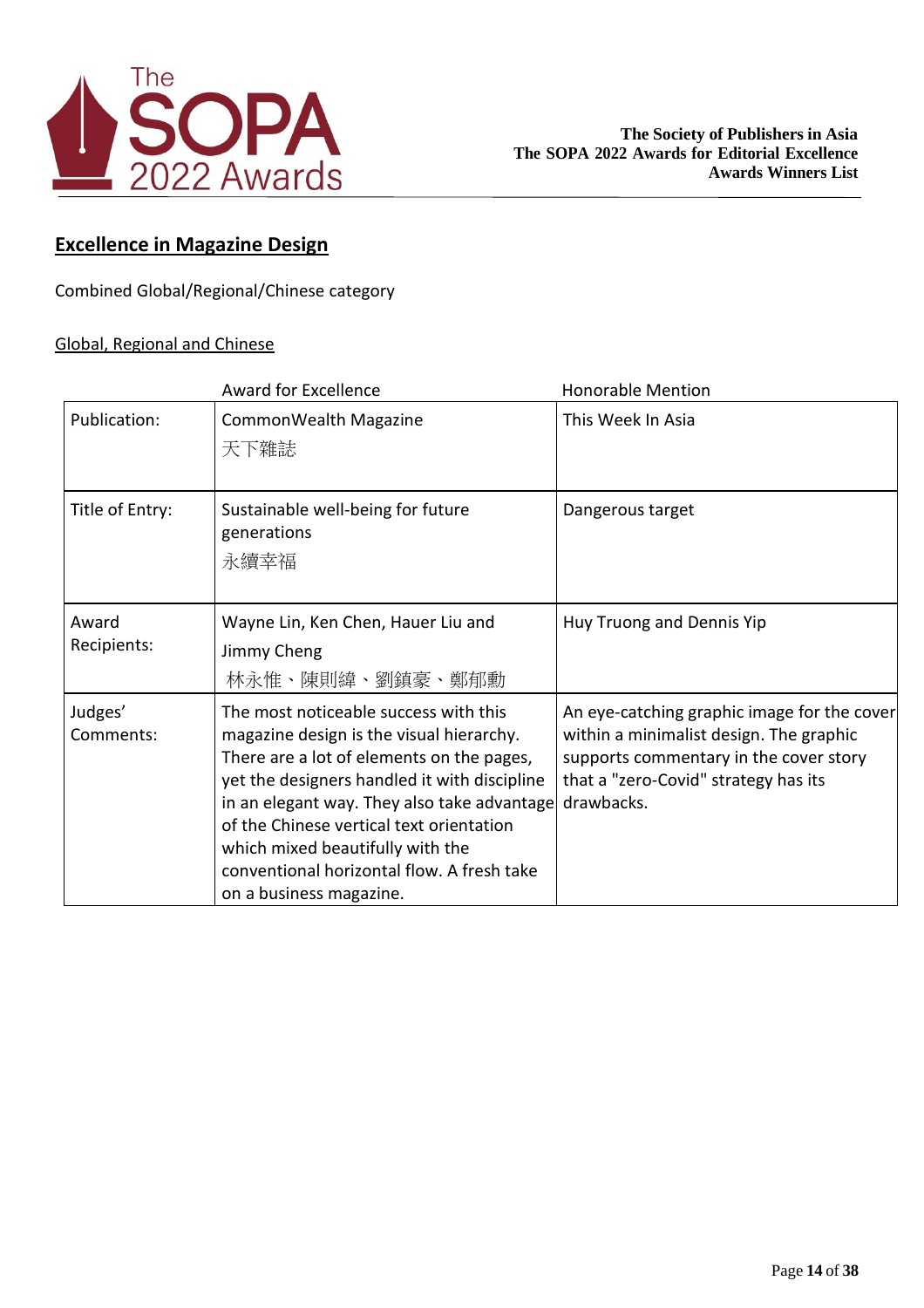

## **Excellence in Arts & Culture Reporting**

### **Global**

|                      | Award for Excellence                                                                                                                                                                                                                                                                                                                                           | <b>Honorable Mention</b>                                                                                                                                                                                                                                                |
|----------------------|----------------------------------------------------------------------------------------------------------------------------------------------------------------------------------------------------------------------------------------------------------------------------------------------------------------------------------------------------------------|-------------------------------------------------------------------------------------------------------------------------------------------------------------------------------------------------------------------------------------------------------------------------|
| Publication:         | The Economist                                                                                                                                                                                                                                                                                                                                                  | South China Morning Post                                                                                                                                                                                                                                                |
| Title of Entry:      | India's touring cinemas are dying, and being Hong Kong idols<br>reborn                                                                                                                                                                                                                                                                                         |                                                                                                                                                                                                                                                                         |
| Award<br>Recipients: | Leo Mirani                                                                                                                                                                                                                                                                                                                                                     | Kanis Leung                                                                                                                                                                                                                                                             |
| Judges'<br>Comments: | A deep dive into the role of cinema in the<br>lives of everyday Indians. Fascinating look<br>at how "touring talkies" used to wend their<br>way around the vast nation on the back of<br>trucks equipped with loudspeakers and a<br>tent with a silver screen and how one man<br>is trying to carry on that tradition in an era<br>of smartphones with videos. | As Hong Kong's younger generation<br>ponders its identity amid a hometown<br>beset by political and social turmoil, they<br>are embracing an emerging generation of<br>Canto-pop idols whose music speaks to<br>their times. Well-reported. Insightful and<br>on point. |

|                      | <b>Award for Excellence</b>                                                                                                                                                                                                                          | <b>Honorable Mention</b>                                                                                                                         |
|----------------------|------------------------------------------------------------------------------------------------------------------------------------------------------------------------------------------------------------------------------------------------------|--------------------------------------------------------------------------------------------------------------------------------------------------|
| Publication:         | <b>VICE Asia</b>                                                                                                                                                                                                                                     | The World of Chinese                                                                                                                             |
| Title of Entry:      | Reporting on pop culture in Asia                                                                                                                                                                                                                     | <b>Upstaged: Saving China's Vanishing</b><br><b>Grassroots Operas</b>                                                                            |
| Award<br>Recipients: | Viola Zhou                                                                                                                                                                                                                                           | Alex Colville, Yang Tingting (杨婷婷),<br>Anita He (贺文文), Jenna Lu, Hatty Liu,<br>Huang Ruide (黄瑞德, photographer) and<br>Xi Dahe (囍大河, illustrator) |
| Judges'<br>Comments: | Engaging and informative reads across a<br>range of pop culture topics around Asia --<br>highlighting not only the commercial<br>aspects and appeal of each genre -- but also<br>the occasionally more disturbing<br>implications for wider society. | A well-trod subject but fascinating insights<br>into the forces roiling within it. Lavishly<br>researched and illustrated.                       |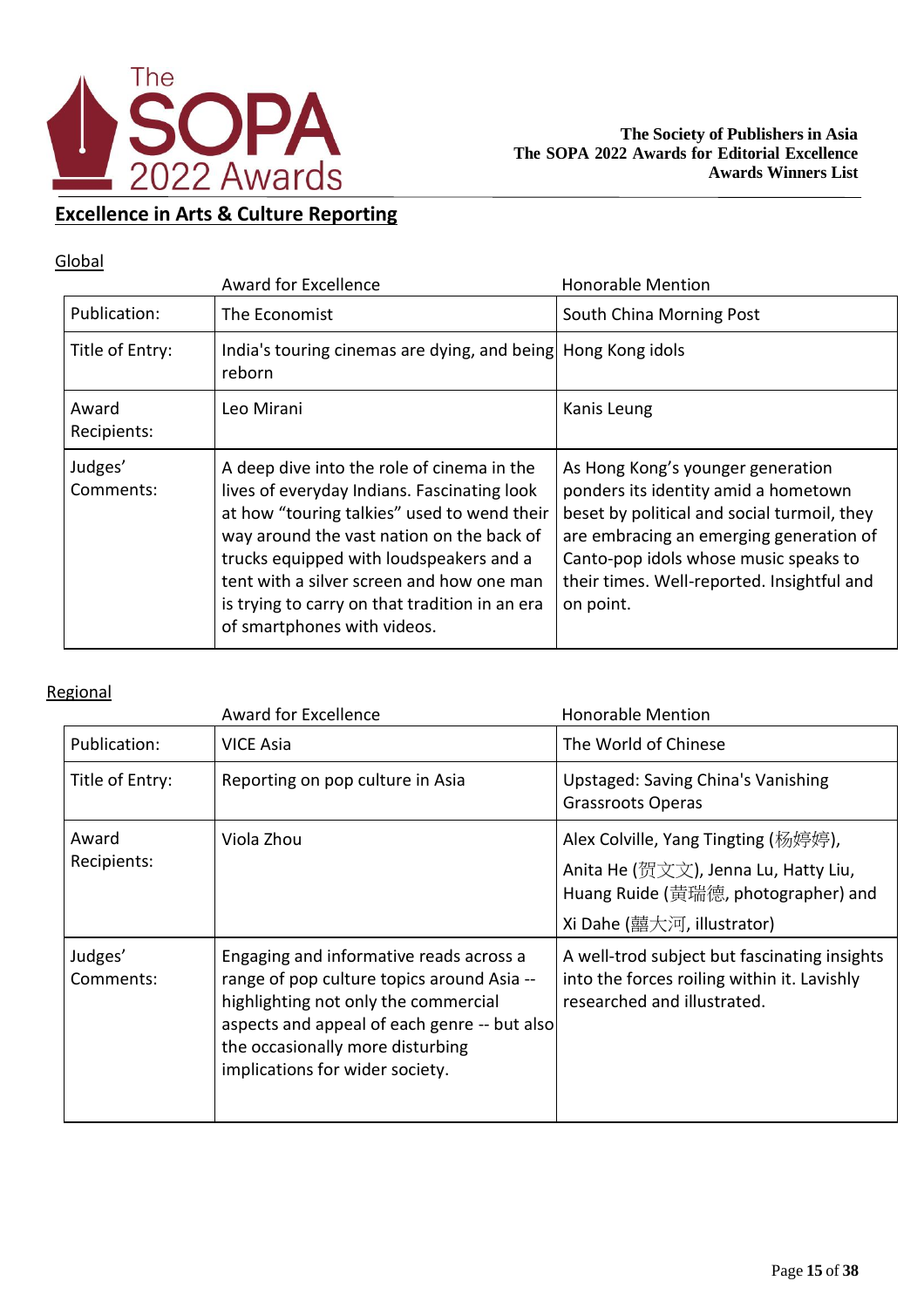

|                      | <b>Award for Excellence</b>                                                                                                                                                                                                                                                                                                                                                                                                                                                                         | <b>Honorable Mention</b>                                                                                                                                                                                                                                                                                                                                           |
|----------------------|-----------------------------------------------------------------------------------------------------------------------------------------------------------------------------------------------------------------------------------------------------------------------------------------------------------------------------------------------------------------------------------------------------------------------------------------------------------------------------------------------------|--------------------------------------------------------------------------------------------------------------------------------------------------------------------------------------------------------------------------------------------------------------------------------------------------------------------------------------------------------------------|
| Publication:         | Initium Media                                                                                                                                                                                                                                                                                                                                                                                                                                                                                       | The Reporter                                                                                                                                                                                                                                                                                                                                                       |
| Title of Entry:      | Anthony, Denise, MLA: Hong Kong banned<br>singers, and their Chinese fans<br>明哥、阿詩、MLA:香港違禁歌手,和他<br>們的中國粉絲                                                                                                                                                                                                                                                                                                                                                                                          | Dream and Life: Peking Opera In Taiwan<br>京戲,何夕—伶人劇人的戲夢與人生                                                                                                                                                                                                                                                                                                         |
| Award<br>Recipients: | Yang Huan<br>楊歡                                                                                                                                                                                                                                                                                                                                                                                                                                                                                     | Hui-Chun Yang, Chih-Wei Yu, and<br>Shih-Yun Chang<br>楊惠君、余志偉、張詩芸                                                                                                                                                                                                                                                                                                   |
| Judges'<br>Comments: | A great culture story set against the<br>backdrop of Hong Kong's political<br>upheavals. The voices of mainland fans<br>secretly supporting Hong Kong's pro-<br>democracy musicians are an important<br>reflection of the current circumstances.<br>Great read, and an important record of the<br>remaining cultural connection between<br>Hong Kong and mainland China. It also<br>offers a different perspective of the<br>attitude of mainland Chinese toward Hong<br>Kong's political movement. | This entry deals with a hard-core arty<br>topic -- Peking opera performers<br>outside mainland China striving to<br>stay relevant and innovative. Its width<br>and depth speak volumes about the<br>reporter's expertise and commitment<br>to reporting this niche performing art<br>form. The writing is lyrical,<br>intellectually and emotionally<br>evocative. |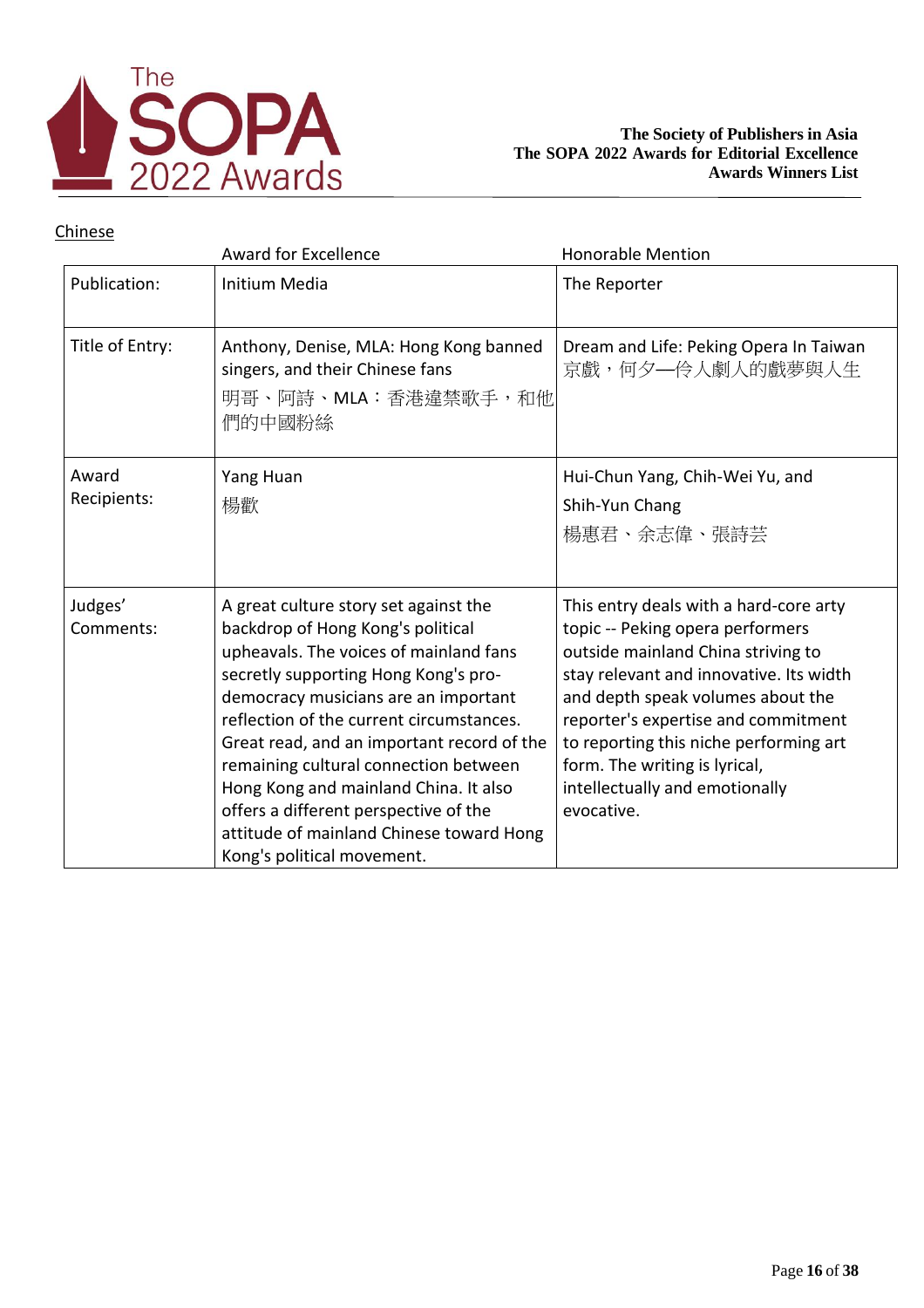

## **Excellence in Explanatory Reporting**

## **Global**

|                      | <b>Award for Excellence</b>                                                                                                                                                                                                                                                                                                    | <b>Honorable Mention</b>                                                                                                                                                                                                                                                 |
|----------------------|--------------------------------------------------------------------------------------------------------------------------------------------------------------------------------------------------------------------------------------------------------------------------------------------------------------------------------|--------------------------------------------------------------------------------------------------------------------------------------------------------------------------------------------------------------------------------------------------------------------------|
| Publication:         | The Wall Street Journal                                                                                                                                                                                                                                                                                                        | The Atlantic                                                                                                                                                                                                                                                             |
| Title of Entry:      | Inside China's Corporate Crackdown                                                                                                                                                                                                                                                                                             | The Reengineering of Hong Kong                                                                                                                                                                                                                                           |
| Award<br>Recipients: | Lingling Wei, Keith Zhai, Jing Yang and Josh<br>Chin                                                                                                                                                                                                                                                                           | <b>Timothy McLaughlin</b>                                                                                                                                                                                                                                                |
| Judges'<br>Comments: | Absolutely superb package of stories<br>looking behind the curtains at the shift in<br>Chinese policy, particularly toward the<br>market economy. Article on Jack Ma was an<br>example of terrific reporting, under very<br>difficult conditions, but also an illuminating<br>explanation of the changes in China under<br>Xi. | One of the best collections of articles on<br>Hong Kong and the suppression of<br>democratic rights and a free media I have<br>read. Wonderful textured reporting, with<br>detail and description, and providing real<br>insight into what has happened in Hong<br>Kong. |

|                      | <b>Award for Excellence</b>                                                                                                                                                                                                                                                                        | <b>Honorable Mention</b>                                                                                                                                                                                                                                                                                                                                                                                                             |
|----------------------|----------------------------------------------------------------------------------------------------------------------------------------------------------------------------------------------------------------------------------------------------------------------------------------------------|--------------------------------------------------------------------------------------------------------------------------------------------------------------------------------------------------------------------------------------------------------------------------------------------------------------------------------------------------------------------------------------------------------------------------------------|
| Publication:         | <b>GMA News Online</b>                                                                                                                                                                                                                                                                             | Philippine Center for Investigative<br>Journalism                                                                                                                                                                                                                                                                                                                                                                                    |
| Title of Entry:      | Boys Don't Cry                                                                                                                                                                                                                                                                                     | The Shrinking Gods of Padre Faura                                                                                                                                                                                                                                                                                                                                                                                                    |
| Award<br>Recipients: | Joahna Lei Casilao and Kaela Malig                                                                                                                                                                                                                                                                 | Carmela Fonbuena with reports from<br>Stanley Buenafe Gajete and Martha<br>Teodoro                                                                                                                                                                                                                                                                                                                                                   |
| Judges'<br>Comments: | This exposé describes in excruciating,<br>powerful detail the reasons for and results<br>of sexual abuse of young boys in the<br>Philippines. The reporting is thorough and<br>the writing masterful. It brings to light a<br>little-discussed, festering problem with<br>sensitivity and courage. | A detailed, insightful dive into the rot that<br>besets one of the most important<br>democratic institutions in the Philippines<br>tells the story of the crisis of democracy in<br>the Philippines. The mixing of the structural<br>weaknesses of the country's judiciary, the<br>historical context of its decay, and its rapid<br>slide in the present time make this a highly<br>readable, informative and important<br>account. |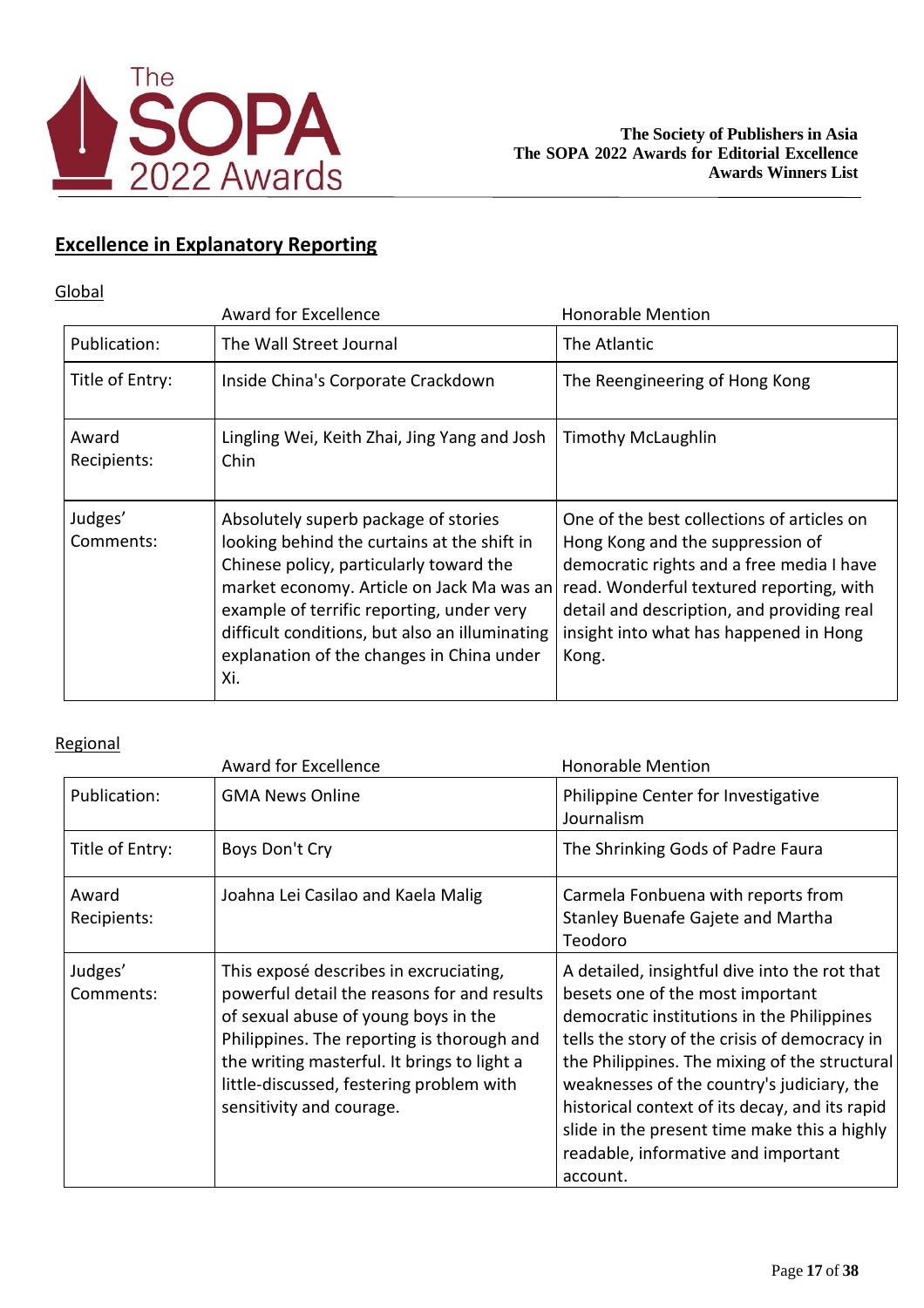

|                      | Award for Excellence                                                                                                                                                                                                                            | <b>Honorable Mention</b>                                                                                                                                                                                                      |
|----------------------|-------------------------------------------------------------------------------------------------------------------------------------------------------------------------------------------------------------------------------------------------|-------------------------------------------------------------------------------------------------------------------------------------------------------------------------------------------------------------------------------|
| Publication:         | Ming Pao<br>明報                                                                                                                                                                                                                                  | <b>WHYNOT</b><br>歪脑                                                                                                                                                                                                           |
| Title of Entry:      | National Security Law: Year One<br>國安法一周年系列報道                                                                                                                                                                                                   | Between Vision and Reality: the Gap in<br>China's Fight Against HIV<br>在愿景与现实之间:中国防治艾滋病的<br>缺口                                                                                                                                |
| Award<br>Recipients: | Ming Pao Local News Team                                                                                                                                                                                                                        | WHYNOT team<br>歪脑                                                                                                                                                                                                             |
| Judges'<br>Comments: | An unbelievable yet true recollection of<br>events that marked the seismic changes in<br>Hong Kong following the adoption of the<br>draconian National Security Law. Full of<br>fact-based observations made by a<br>courageous editorial team. | A comprehensive and adventurous look<br>into a pressing issue of our generation,<br>with real-life examples of the struggle<br>encountered by HIV/AIDS bearers in the<br>country, all made possible by original<br>reporting. |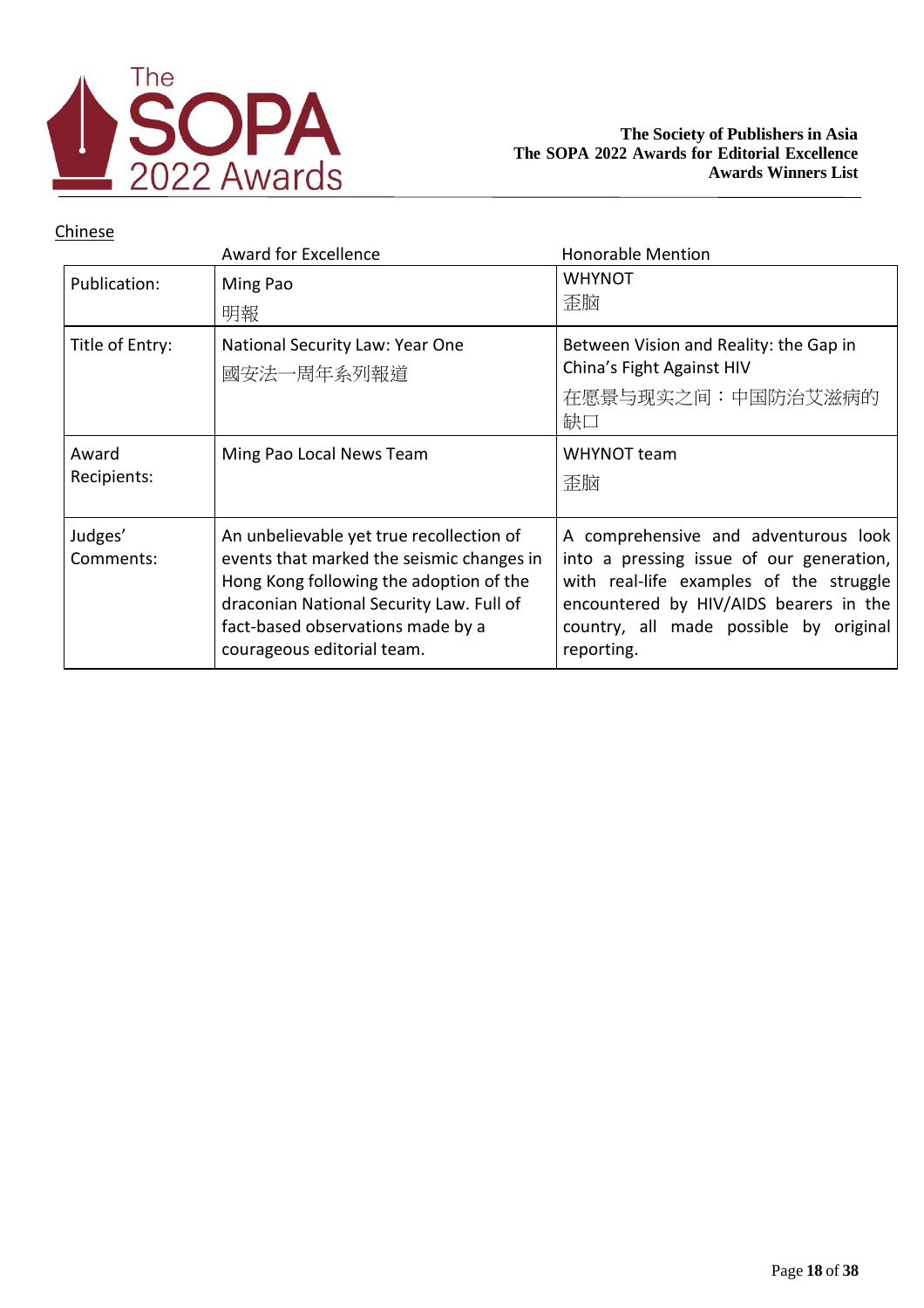

## **Excellence in Business Reporting**

#### **Global**

|                      | <b>Award for Excellence</b>                                                                                                                                                                                                                                                                                                                                                                | <b>Honorable Mention</b>                                                                                                  |
|----------------------|--------------------------------------------------------------------------------------------------------------------------------------------------------------------------------------------------------------------------------------------------------------------------------------------------------------------------------------------------------------------------------------------|---------------------------------------------------------------------------------------------------------------------------|
| Publication:         | <b>Reuters</b>                                                                                                                                                                                                                                                                                                                                                                             | Reuters                                                                                                                   |
| Title of Entry:      | The Amazon Files                                                                                                                                                                                                                                                                                                                                                                           | China's Crackdown                                                                                                         |
| Award<br>Recipients: | Aditya Kalra, Jeffrey Dastin and Steve<br><b>Stecklow</b>                                                                                                                                                                                                                                                                                                                                  | Engen Tham, Julie Zhu, Kane Wu, Scott<br>Murdoch and Sumeet Chatterjee                                                    |
| Judges'<br>Comments: | A powerful series based on confidential<br>corporate documents that expose the gulf<br>between Amazon's public statements and<br>its business practices in some major Asian<br>markets. Deep research included the use by<br>the reporters of specialized search software<br>to delve into a vast quantity of information.<br>The series has significant impact,<br>particularly in India. | Important, insightful, and well-sourced<br>series on Beijing's pernicious influence on<br>companies foreign and domestic. |

|                      | <b>Award for Excellence</b>                                                                                                                                                                                                                                                                                                       | <b>Honorable Mention</b>                                                                                                                                   |
|----------------------|-----------------------------------------------------------------------------------------------------------------------------------------------------------------------------------------------------------------------------------------------------------------------------------------------------------------------------------|------------------------------------------------------------------------------------------------------------------------------------------------------------|
| Publication:         | <b>Rest of World</b>                                                                                                                                                                                                                                                                                                              | <b>Frontier Myanmar</b>                                                                                                                                    |
| Title of Entry:      | How Asia's supply chain kept churning                                                                                                                                                                                                                                                                                             | The cost of the coup                                                                                                                                       |
| Award<br>Recipients: | Lam Le, Louise Matsakis, Meaghan Tobin<br>and Wency Chen                                                                                                                                                                                                                                                                          | Thomas Kean, Htin Lynn Aung and Frontier<br>reporters                                                                                                      |
| Judges'<br>Comments: | Fascinating, detailed look at two important<br>supply chain issues in Asia. One, the<br>emergence of Shein and how its business<br>model competes with Amazon; the other<br>on the lengths multinationals went to in<br>Vietnam to keep their factories humming<br>during Covid --sure to give compliance<br>managers nightmares! | In a series of three deeply reported articles,<br>we get a comprehensive account of how<br>civilians can hold an unpleasant regime to<br>financial ransom. |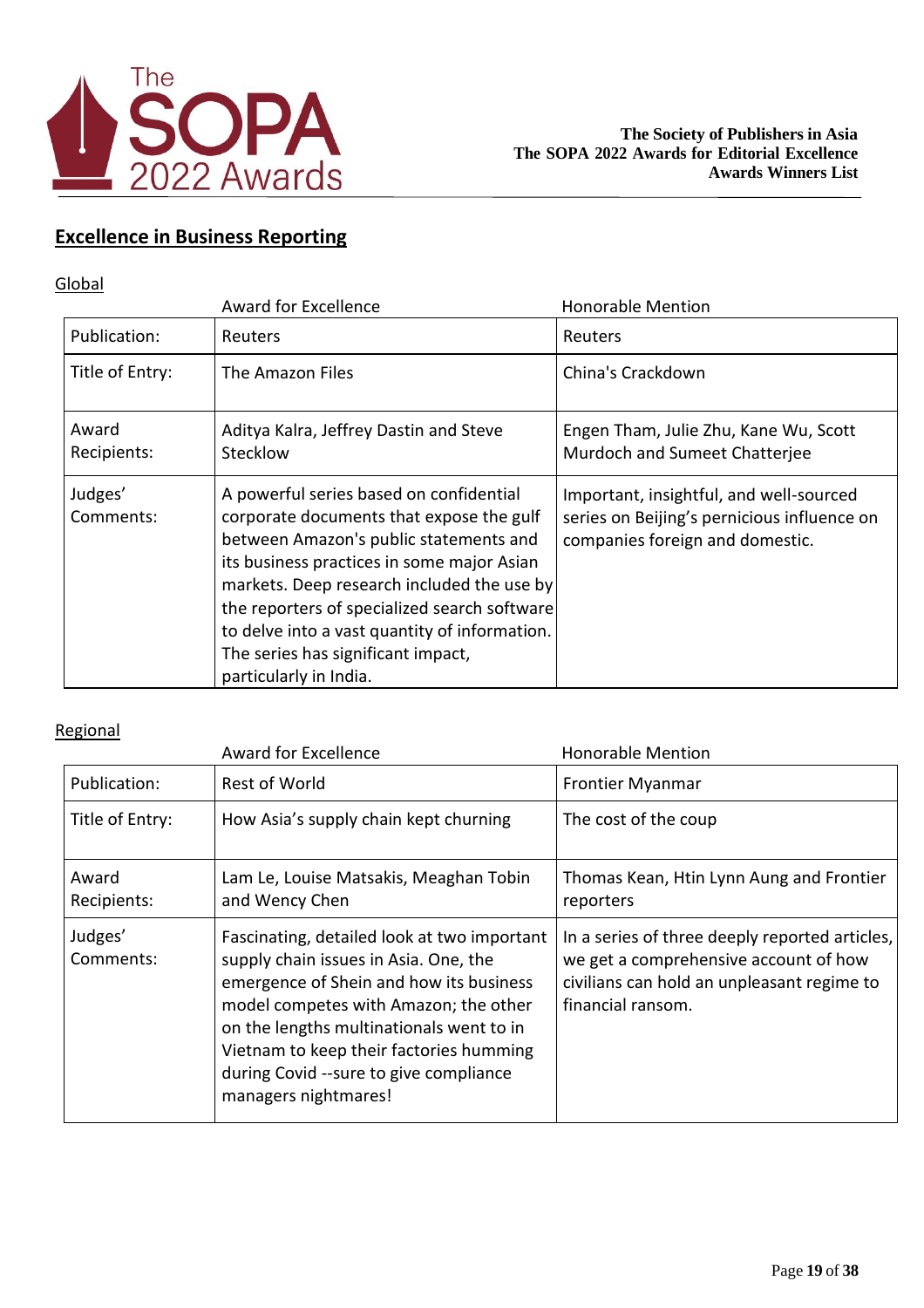

|                      | <b>Award for Excellence</b>                                                                                                                                                                                                                                                                                                                     | <b>Honorable Mention</b>                                                                                                                                                                                                                                                                                                                                                                                                                                            |
|----------------------|-------------------------------------------------------------------------------------------------------------------------------------------------------------------------------------------------------------------------------------------------------------------------------------------------------------------------------------------------|---------------------------------------------------------------------------------------------------------------------------------------------------------------------------------------------------------------------------------------------------------------------------------------------------------------------------------------------------------------------------------------------------------------------------------------------------------------------|
| Publication:         | Hong Kong Economic Journal Monthly<br>信報財經月刊                                                                                                                                                                                                                                                                                                    | The Reporter<br>報導者                                                                                                                                                                                                                                                                                                                                                                                                                                                 |
| Title of Entry:      | China's 'Involuted' Generation<br>内捲化失創新動力                                                                                                                                                                                                                                                                                                      | From Tree Poachers to Underground Trade:<br>An Investigation of Illegal Logging Industry<br>Chain in Taiwan<br>從盜伐到買賣—圍繞千年神木的罪行與<br>交易                                                                                                                                                                                                                                                                                                                              |
| Award<br>Recipients: | Ivan Cheng and Kam Wong<br>鄭雲風、黃愛琴                                                                                                                                                                                                                                                                                                              | Tze-Wu Chang, Hui-Chen Lin, Chih-Wei<br>Yu, Ethan Kong, Gina Chen-Na Lin, Yu-<br>Chen Huang and Shih-Yun Chang<br>記者:張子午、林慧貞<br>攝影:余志偉 設計:江世民、林珍<br>娜、黃禹禛<br>編輯:張詩芸                                                                                                                                                                                                                                                                                                 |
| Judges'<br>Comments: | This series provides comprehensive<br>coverage of the new concept of<br>"involution" and evolution of the term<br>"lying flat," and their cross-sectional<br>relevance among both white- and blue-<br>collar workers and hi-tech entrepreneurs. A<br>thorough investigation into a growing trend<br>that's accessible to readers of all levels. | A compelling story of the illegal logging of<br>precious Formosa wood, by profiling three<br>individuals from law enforcement, the<br>indigenous community, and merchants. It<br>depicts the role each character plays in the<br>illegal logging value chain by exploring<br>tangled conflicts, which stem from social<br>imbalance and resources mismatch. This<br>series stood out for its on-the-ground<br>reporting, story-telling skills and writing<br>style. |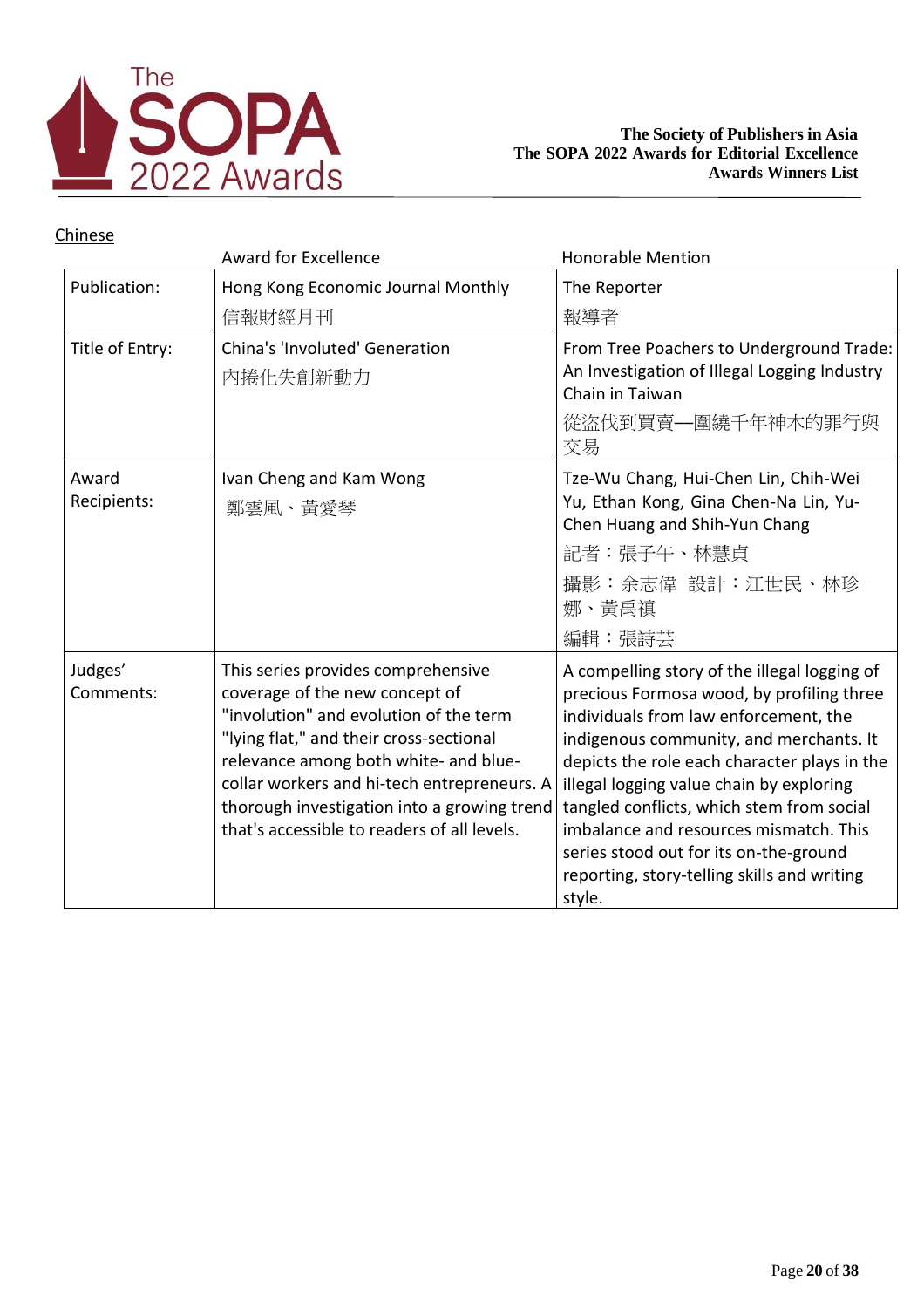

## **Excellence in Infographics**

Combined Global/Regional category

#### Global & Regional

|                      | <b>Award for Excellence</b>                                                                                                                                                                                                                             | <b>Honorable Mention</b>                                                                                                                                                                                                                                                                                                                                                   |
|----------------------|---------------------------------------------------------------------------------------------------------------------------------------------------------------------------------------------------------------------------------------------------------|----------------------------------------------------------------------------------------------------------------------------------------------------------------------------------------------------------------------------------------------------------------------------------------------------------------------------------------------------------------------------|
| Publication:         | <b>Bloomberg News</b>                                                                                                                                                                                                                                   | Reuters                                                                                                                                                                                                                                                                                                                                                                    |
| Title of Entry:      | How China's Influence Is Reshaping the<br>Landscape of Hong Kong                                                                                                                                                                                        | Bats and the Origin of Outbreaks                                                                                                                                                                                                                                                                                                                                           |
| Award<br>Recipients: | Maria Wood, Elaine To, Adrian Leung, Pablo Catherine Tai, Julia Janicki and Simon Scarr<br>Robles, Jin Wu, Karen Leigh and Annie Lee                                                                                                                    |                                                                                                                                                                                                                                                                                                                                                                            |
| Judges'<br>Comments: | Excellent combination of mapping and<br>annotated photos to visually present<br>physical changes in Hong Kong since the<br>2019 protests. Maps are styled in an<br>engaging black background, helping to<br>focus the eyes on details within the story. | A clear explanation of the science of bats,<br>viruses and their connection to humans.<br>The deceptively simple design and layout,<br>with beautiful illustrations and solid<br>typography, reminiscent of historical<br>journals, does an exceptional job of being<br>elegant while presenting complex<br>scientific information in a concise and<br>understandable way. |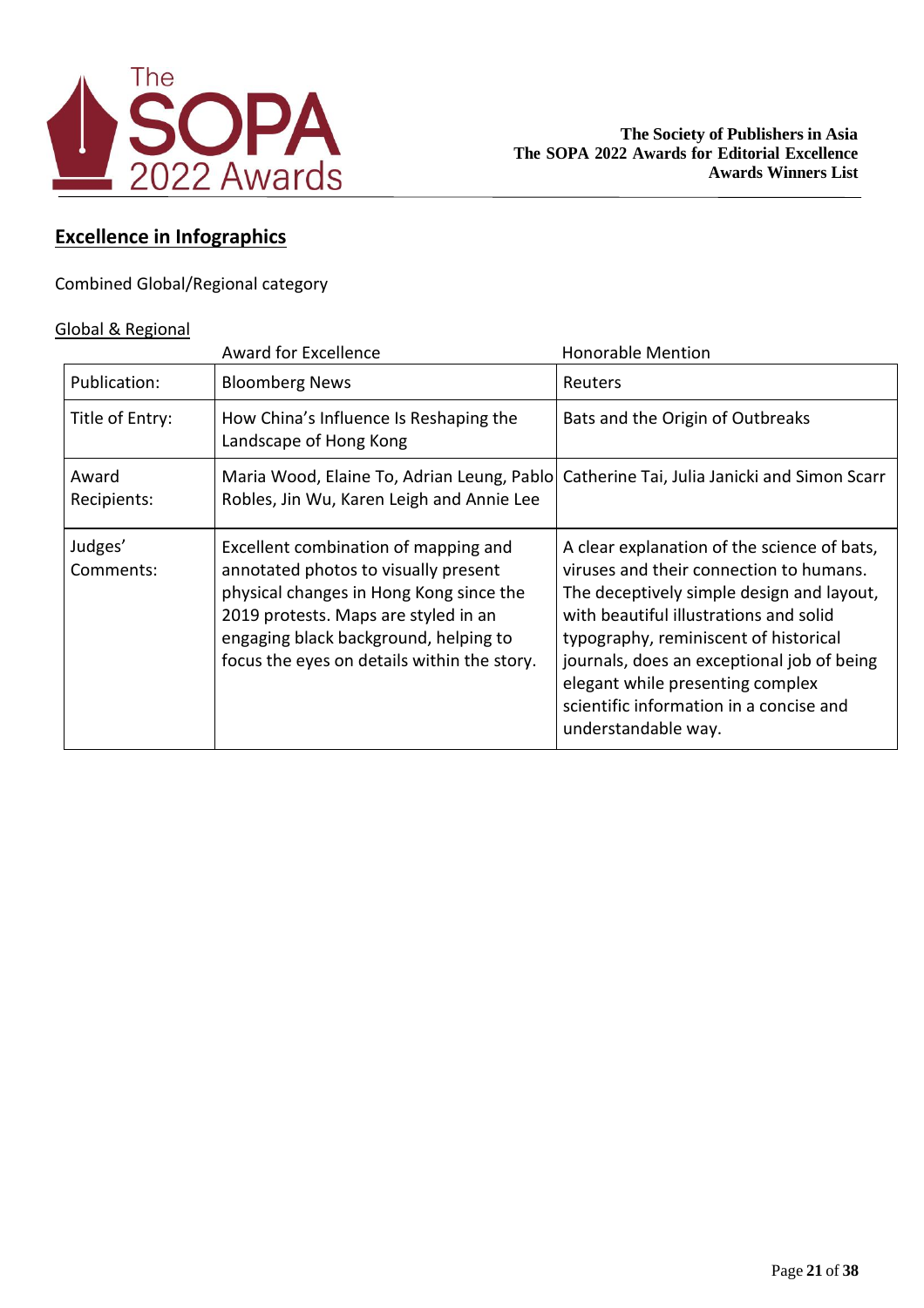

|                      | <b>Award for Excellence</b>                                                                                                                                                                                                                                                                        | <b>Honorable Mention</b>                                                                                                                                                                                                                                                                                                                |
|----------------------|----------------------------------------------------------------------------------------------------------------------------------------------------------------------------------------------------------------------------------------------------------------------------------------------------|-----------------------------------------------------------------------------------------------------------------------------------------------------------------------------------------------------------------------------------------------------------------------------------------------------------------------------------------|
| Publication:         | CommonWealth Magazine<br>天下雜誌                                                                                                                                                                                                                                                                      | 關鍵評論網 The News Lens                                                                                                                                                                                                                                                                                                                     |
|                      |                                                                                                                                                                                                                                                                                                    |                                                                                                                                                                                                                                                                                                                                         |
| Title of Entry:      | The Direst Straits: Why Has the Chinese<br>Military Increased Activity Near Taiwan?                                                                                                                                                                                                                | A song of ice and oil: The 21st Century<br><b>Arctic Battle</b>                                                                                                                                                                                                                                                                         |
|                      | 最危險的海峽:共機為何轉向台灣西南<br>角?                                                                                                                                                                                                                                                                            | 冰與油之歌:北極航線、漁業與能源爭<br>奪戰                                                                                                                                                                                                                                                                                                                 |
| Award<br>Recipients: | Silva Shih, Daniel Kao, Sylvia Lee, Ying-Yu<br>Chen and Shu-Ren Koo<br>史書華、高德理、李郁欣、陳盈諭、辜<br>樹仁                                                                                                                                                                                                     | Louis Lo, Steven Yeo, Yan Xiang Huang,<br>Ching-Chih Hsu, Sid Weng and If Lin<br>羅元祺、楊時鈞、黃彥翔、許靜之、翁<br>世航、林奕甫                                                                                                                                                                                                                            |
| Judges'<br>Comments: | Great data work. The presentation is very<br>tight, with every element making a strong<br>point that propels the story forward. All the<br>maps and charts are well-designed to make<br>the complex data easily digestible. Overall,<br>a very effective and strong piece of visual<br>journalism. | This piece shows deep research as well as<br>technical sophistication. It effectively<br>uses maps to tell a story on a geographic<br>location not so familiar to most readers.<br>It uses animations and scrollytelling to<br>bring readers deeper into the topic,<br>illustrating why the Arctic Ocean is<br>strategically important. |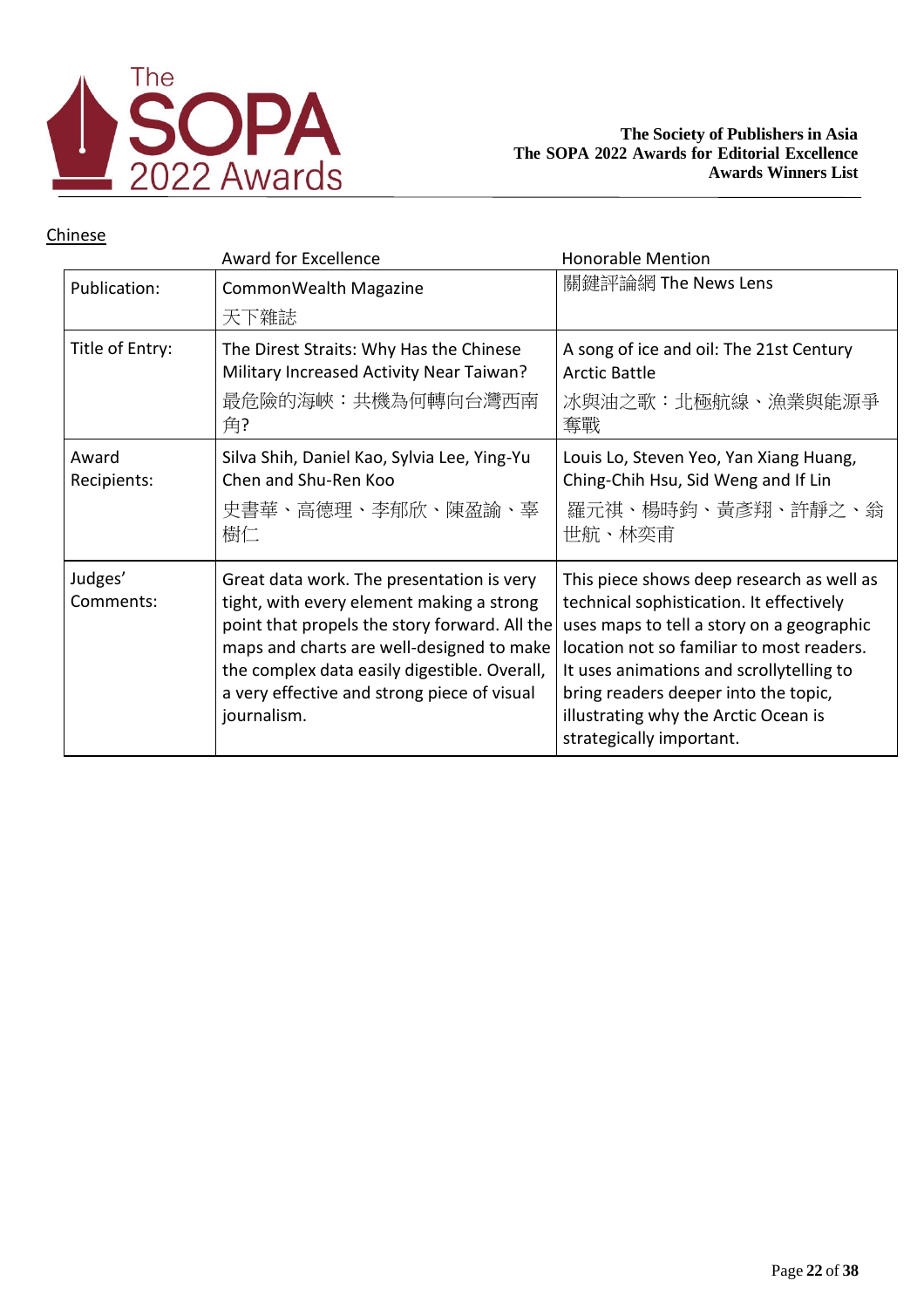

## **Excellence in Reporting Breaking News**

Combined Global/Regional category

### Global & Regional

|                      | <b>Award for Excellence</b>                                                                                                                                                                                                                                                                                                                                                                                                                                                                                                                   | <b>Honorable Mention</b>                                                                                                                                                                                                                                                                                               |
|----------------------|-----------------------------------------------------------------------------------------------------------------------------------------------------------------------------------------------------------------------------------------------------------------------------------------------------------------------------------------------------------------------------------------------------------------------------------------------------------------------------------------------------------------------------------------------|------------------------------------------------------------------------------------------------------------------------------------------------------------------------------------------------------------------------------------------------------------------------------------------------------------------------|
| Publication:         | The Wall Street Journal                                                                                                                                                                                                                                                                                                                                                                                                                                                                                                                       | <b>Sixth Tone</b>                                                                                                                                                                                                                                                                                                      |
| Title of Entry:      | 'Saigon on Steroids'                                                                                                                                                                                                                                                                                                                                                                                                                                                                                                                          | Zhengzhou Floods                                                                                                                                                                                                                                                                                                       |
| Award<br>Recipients: | Yaroslav Trofimov, Dion Nissenbaum and<br>Margherita Stancati                                                                                                                                                                                                                                                                                                                                                                                                                                                                                 | Yuan Ye, Fan Yiying, Ni Dandan, Wang<br>Lianzhang, Winifred Wang, Zhang Wanqing,<br>Fu Beimeng, Wu Huiyuan, Zhu Minjun,<br>Zhang Weilong, Zeng Chuchu, Wu Yurui,<br>Ding Yining, Chen Si, Shi Yangkun, Nie<br>Yiming, Bibek Bhandari and Kevin<br>Schoenmakers                                                         |
| Judges'<br>Comments: | The suddenness of the Afghan<br>government's final collapse may have<br>caught nearly everyone by surprise, but this<br>package shows how well-prepared WSJ<br>reporters were both to vividly capture the<br>transition and to immediately explain how<br>it had all come to pass. The stories form an<br>engrossing panorama that whisks the<br>reader from scene to scene through the<br>fateful weekend as ordinary Afghans,<br>soldiers, officials and foreigners cast their<br>lots and the Taliban gingerly stepped into<br>the vacuum. | The lead about the sky's floodgate opening<br>was excellent, reflecting the mood among<br>ordinary Chinese there. Sixth Tone did not<br>pull its punches and questioned the official<br>version of the number of missing people<br>and had no qualms reporting that the<br>government was ill-prepared for the floods. |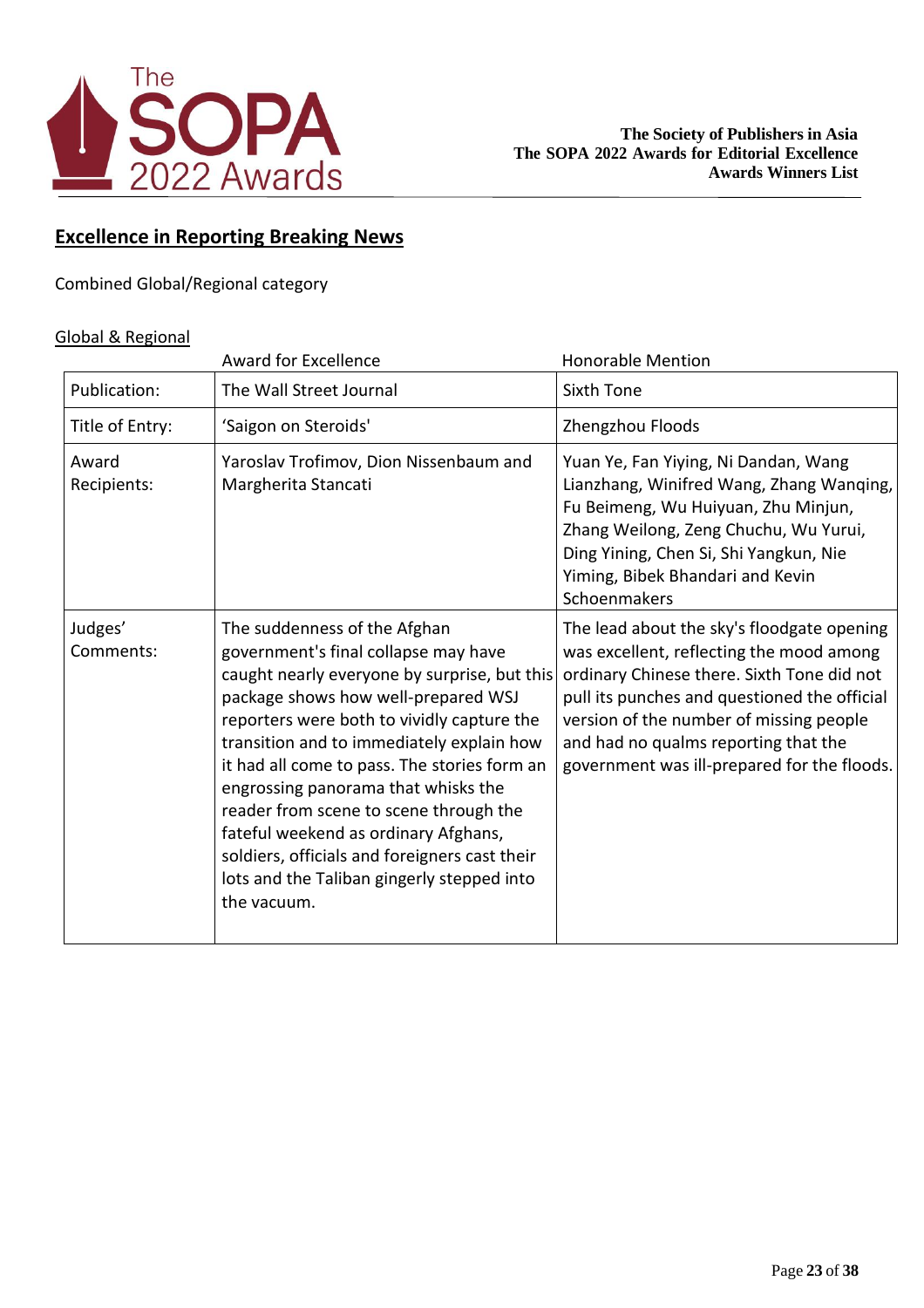

|                      | <b>Award for Excellence</b>                                                                                                                                                                      | <b>Honorable Mention</b>                                                                                                                                                                                                                                                 |
|----------------------|--------------------------------------------------------------------------------------------------------------------------------------------------------------------------------------------------|--------------------------------------------------------------------------------------------------------------------------------------------------------------------------------------------------------------------------------------------------------------------------|
| Publication:         | The Reporter<br>報導者                                                                                                                                                                              | <b>Initium Media</b><br>端傳媒                                                                                                                                                                                                                                              |
| Title of Entry:      | Medical ethics shock: Under the COVID-19<br>Pandemic in Taiwan<br>COVID-19風暴的醫療倫理撞擊                                                                                                              | 'Like a hand over your mouth' : Journalists,<br>readers and newspaper sellers saying<br>goodbye to Apple Daily<br>最後一夜,像有雙手捂著你嘴巴:記<br>者、讀者、賣報人告別《蘋果》                                                                                                                     |
| Award<br>Recipients: | De-Lun Chen, Fu-Nien Tsao, Yu-Chen Cheng,<br>Hsiao-Wei Chen and Yu-Chien Hsu<br>陳德倫、曹馥年、鄭宇晨、陳曉威、<br>許菁倩                                                                                          | Leung Yuet and Lee Wai Kwan<br>梁越、李慧筠                                                                                                                                                                                                                                    |
| Judges'<br>Comments: | A timely exposé by The Reporter at the<br>peak of Covid infections in Taiwan,<br>revealing to readers not only the plight of<br>hospital overcrowding but also the<br>government's untold truth. | By interviewing Apple Daily's frontline<br>journalists and loyal readers, the reporters<br>at Initium documented the historic closure<br>of Hong Kong's most outspoken newspaper.<br>The end of an era in the Hong Kong media<br>landscape was poignantly chronicalized. |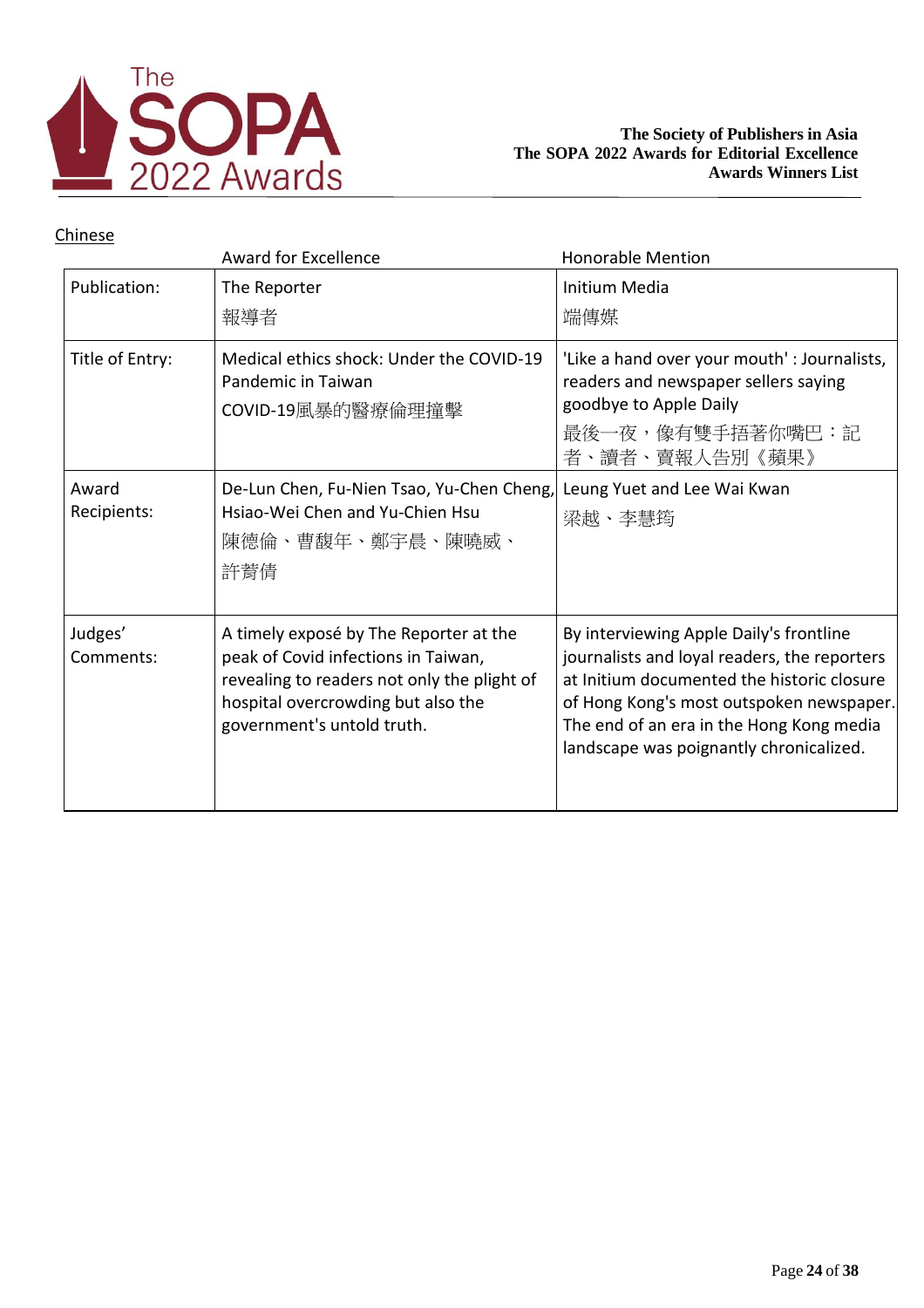

# **Excellence in Opinion Writing**

## **Global**

|                      | <b>Award for Excellence</b>                                                                                                                                                                                                                                                                                                                                                                                                                                                                                                                                                                          | <b>Honorable Mention</b>                                                                                                                                                       |
|----------------------|------------------------------------------------------------------------------------------------------------------------------------------------------------------------------------------------------------------------------------------------------------------------------------------------------------------------------------------------------------------------------------------------------------------------------------------------------------------------------------------------------------------------------------------------------------------------------------------------------|--------------------------------------------------------------------------------------------------------------------------------------------------------------------------------|
| Publication:         | <b>Bloomberg News</b>                                                                                                                                                                                                                                                                                                                                                                                                                                                                                                                                                                                | Nikkei Asia                                                                                                                                                                    |
| Title of Entry:      | Evergrande                                                                                                                                                                                                                                                                                                                                                                                                                                                                                                                                                                                           | Regionalization of Asia                                                                                                                                                        |
| Award<br>Recipients: | Shuli Ren                                                                                                                                                                                                                                                                                                                                                                                                                                                                                                                                                                                            | <b>William Bratton</b>                                                                                                                                                         |
| Judges'<br>Comments: | The author clearly commands serious<br>knowledge on the wide range of topics that<br>tie into a story as big as the Evergrande<br>saga, from Chinese macro concerns to the<br>importance of company seals in the Chinese hint of ideology).<br>legal system. The writing is accessible to<br>non-China readers but includes enough<br>detail to assure them that the author is not<br>just copying narratives heard elsewhere.<br>She also injects nuance, a refreshing change<br>from the simplistic and alarmist tone that<br>some foreign media use when covering the<br>Chinese property market. | Excellent. Clearly written and coherent,<br>well-structured articles that deliver a<br>clear point in an engaging way. Content is<br>critical, well-informed and realistic (no |

|                      | <b>Award for Excellence</b>                                                                                                                                                                                                                                                       | <b>Honorable Mention</b>                                                                                                                                                                                                                                                                                                                                                                                                                                                                  |
|----------------------|-----------------------------------------------------------------------------------------------------------------------------------------------------------------------------------------------------------------------------------------------------------------------------------|-------------------------------------------------------------------------------------------------------------------------------------------------------------------------------------------------------------------------------------------------------------------------------------------------------------------------------------------------------------------------------------------------------------------------------------------------------------------------------------------|
| Publication:         | New Naratif                                                                                                                                                                                                                                                                       | <b>VICE Asia</b>                                                                                                                                                                                                                                                                                                                                                                                                                                                                          |
| Title of Entry:      | Shanmugam's Stealth Coup in Singapore                                                                                                                                                                                                                                             | Exploring the China-US relationship                                                                                                                                                                                                                                                                                                                                                                                                                                                       |
| Award<br>Recipients: | Thum Ping Tjin                                                                                                                                                                                                                                                                    | Yangyang Cheng and Alan Wong                                                                                                                                                                                                                                                                                                                                                                                                                                                              |
| Judges'<br>Comments: | Every columnist dreams of making a<br>difference, fomenting change, but few<br>realize it quite as spectacularly as this -<br>delaying a controversial law and drawing<br>the very public ire of a prominent and all-<br>powerful politicial leader. And in Singapore<br>to boot. | Fascinating, thought-provoking and<br>insightful. The writer weaved culture and<br>history, science and technology, politics and<br>humanity to venture into three issues,<br>namely economic espionage, the space race<br>and violence against Asian students, that hit<br>headlines. Set in the context of China-US<br>relations, the essays have gone beyond<br>geopolitical rivalry and have raised soul-<br>searching questions about a list of profound<br>issues facing humankind. |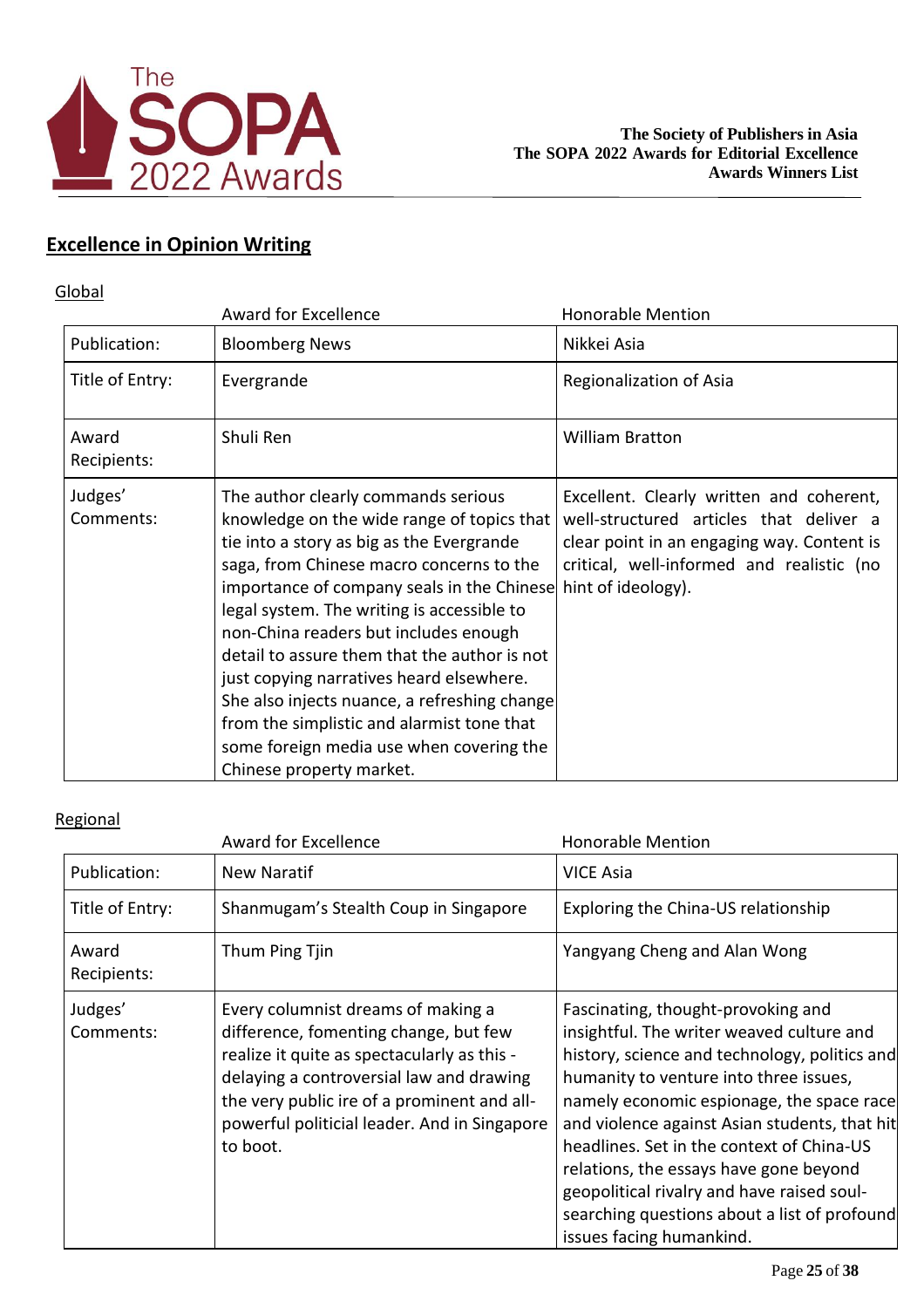

|                      | <b>Award for Excellence</b>                                                                                                                                                                                                                                                                                                                                                                                    | <b>Honorable Mention</b>                                                                                                                                                                              |
|----------------------|----------------------------------------------------------------------------------------------------------------------------------------------------------------------------------------------------------------------------------------------------------------------------------------------------------------------------------------------------------------------------------------------------------------|-------------------------------------------------------------------------------------------------------------------------------------------------------------------------------------------------------|
| Publication:         | Master-Insight.com<br>灼見名家                                                                                                                                                                                                                                                                                                                                                                                     | The Paper<br>澎湃新闻网                                                                                                                                                                                    |
| Title of Entry:      | A commentary series on the prosecution<br>expert report of the first 'National Security<br>Law' case<br>談首宗《國安法》案件控方專家報告系<br>列                                                                                                                                                                                                                                                                                 | The principle of 'voluntary vaccination'<br>cannot be abolished<br>"自愿接种"原则不可废                                                                                                                        |
| Award<br>Recipients: | 黃賢                                                                                                                                                                                                                                                                                                                                                                                                             | Hu Yinbin and Gan Qiongfang<br>胡印斌、甘琼芳                                                                                                                                                                |
| Judges'<br>Comments: | With solid evidence -based on historical and<br>current cases- and powerful argument, this<br>series has laid bare the fundamental flaws<br>of the HK government-appointed experts'<br>court submission on the meaning of<br>"Restoring Hong Kong, Revolution of Our<br>Times." The interpretation of the protest<br>slogan has proven to be crucial in the first<br>National Security Law trial in Hong Kong. | Journalistically speaking, it's crisp,<br>precise and to the point -- editorial at<br>its best in the traditional sense.<br>Politically speaking, it's moved the<br>needle. A courageous achievement! |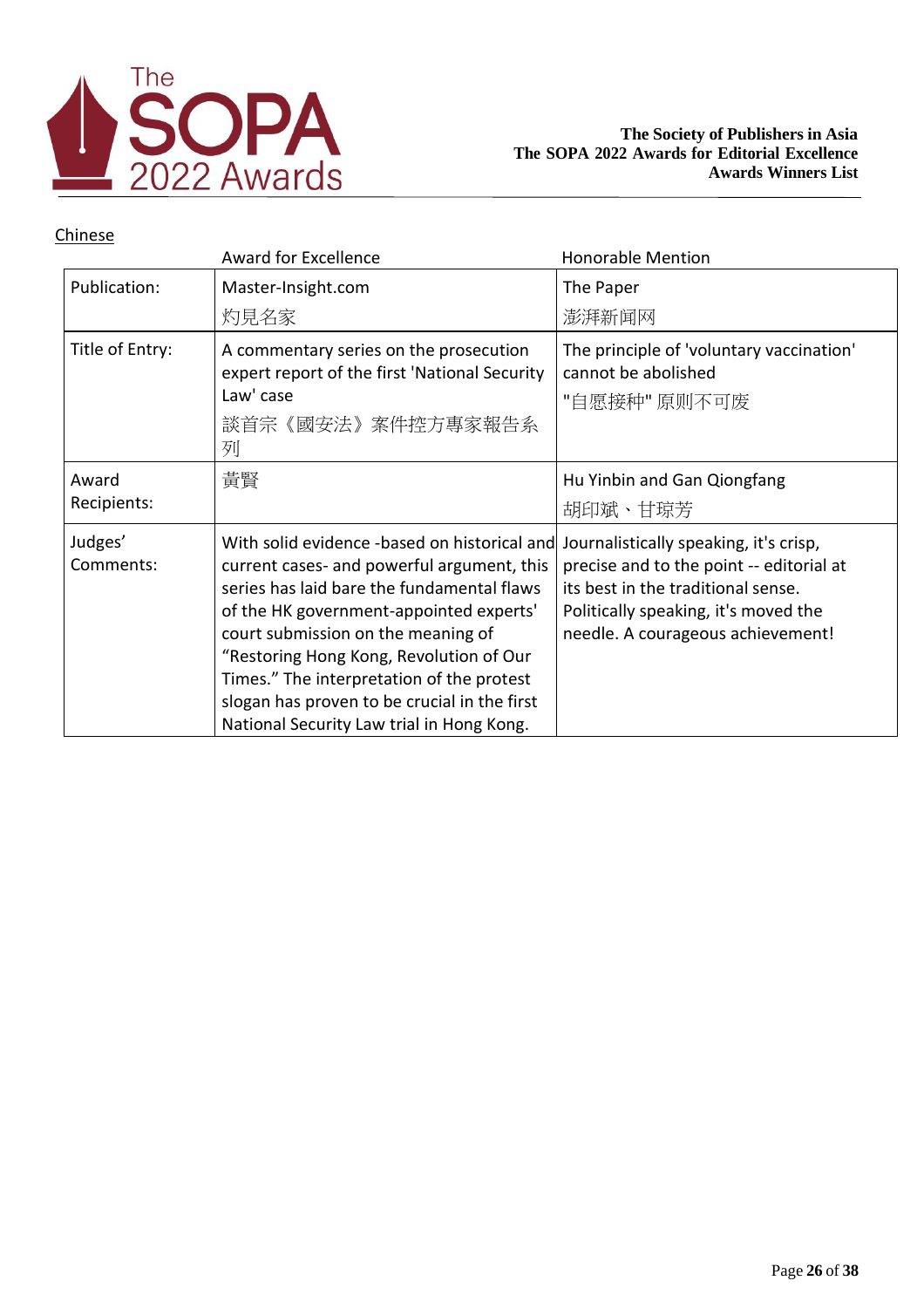

## **Excellence in Reporting on the Environment**

## Global

|                      | <b>Award for Excellence</b>                                                                                                                                                                                                                                                                                                                                                                                                                                                                                                                                                                          | <b>Honorable Mention</b>                                                                                                                                                                                                                                                                                                      |
|----------------------|------------------------------------------------------------------------------------------------------------------------------------------------------------------------------------------------------------------------------------------------------------------------------------------------------------------------------------------------------------------------------------------------------------------------------------------------------------------------------------------------------------------------------------------------------------------------------------------------------|-------------------------------------------------------------------------------------------------------------------------------------------------------------------------------------------------------------------------------------------------------------------------------------------------------------------------------|
| Publication:         | Reuters                                                                                                                                                                                                                                                                                                                                                                                                                                                                                                                                                                                              | The Associated Press                                                                                                                                                                                                                                                                                                          |
| Title of Entry:      | The Recycling Myth                                                                                                                                                                                                                                                                                                                                                                                                                                                                                                                                                                                   | <b>Great Wall of Lights</b>                                                                                                                                                                                                                                                                                                   |
| Award<br>Recipients: | Joe Brock, John Geddie, Saurabh Sharma,<br>Valerie Volcovic and Yuddy Cahya Budiman                                                                                                                                                                                                                                                                                                                                                                                                                                                                                                                  | Joshua Goodman, Shelby Lum and Jeannie<br>Ohm                                                                                                                                                                                                                                                                                 |
| Judges'<br>Comments: | The reporting team expertly peels back the<br>veneer of sustainability around efforts by<br>the plastics and consumer goods industries<br>to do anything but commit to cutting back<br>on plastic manufacturing and usage. The<br>breadth of reporting here, from Boise to<br>Singapore, Varanasi, and Jakarta, and<br>interviewing everybody from municipal<br>officials, fire safety inspectors,<br>neighbouring tenants, and company<br>representatives both sheepish and bold,<br>make for an extremely compelling series<br>that adds another facet to the conversation<br>around greenwashing. | A striking piece made very powerful by the<br>video footage. The reporter didn't just<br>interview people, he went out on a ship to<br>actually see it -- potentially at some risk to<br>himself. The story also made it clear that<br>the illegal fishing is an issue that affects<br>many countries -- not just one or two. |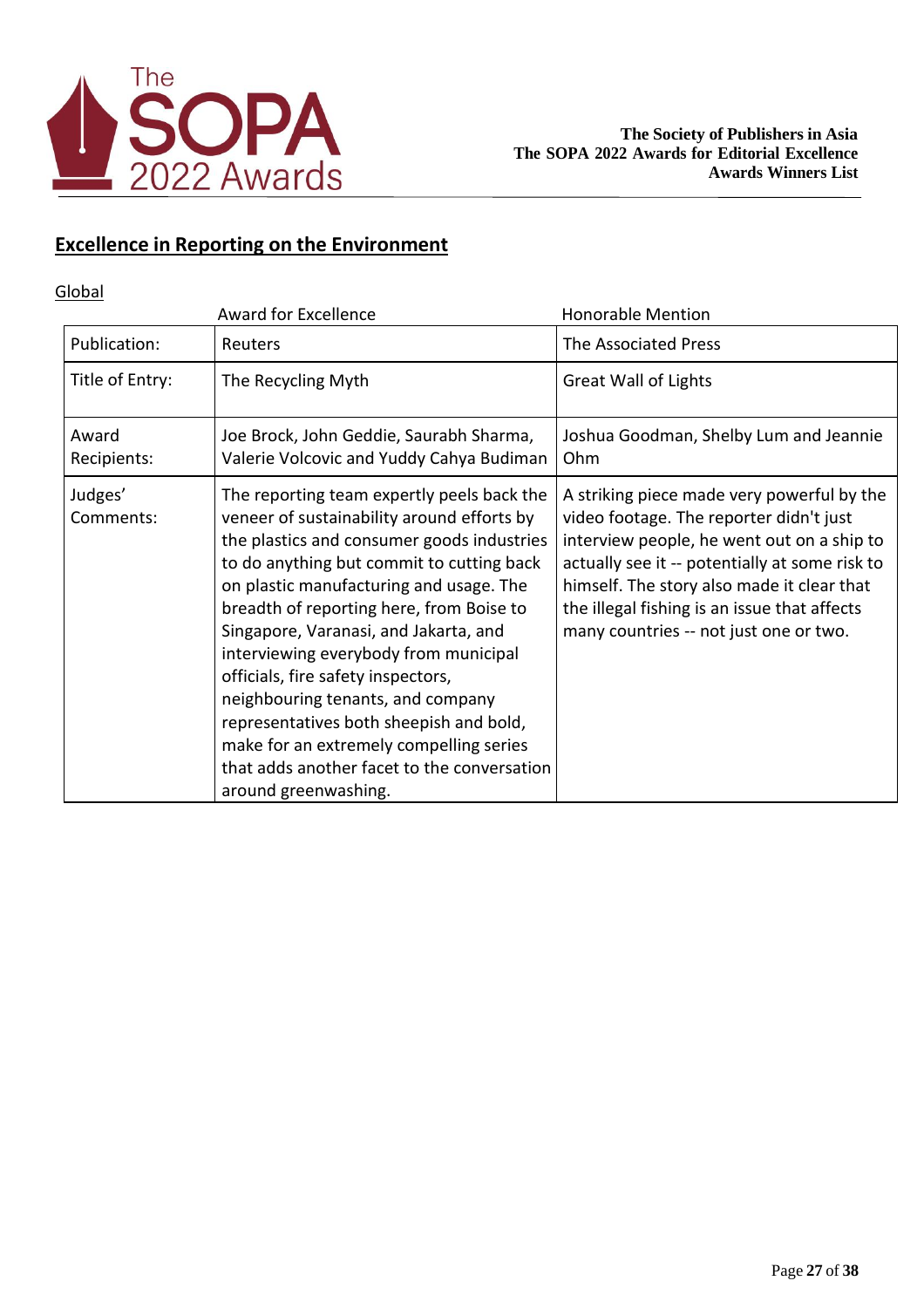

|                      | <b>Award for Excellence</b>                                                                                                                                                                                                                                                                                                                                                                                                                       | <b>Honorable Mention</b>                                                                                                                                                                                                                                                                                                                                                                                                                                                                        |
|----------------------|---------------------------------------------------------------------------------------------------------------------------------------------------------------------------------------------------------------------------------------------------------------------------------------------------------------------------------------------------------------------------------------------------------------------------------------------------|-------------------------------------------------------------------------------------------------------------------------------------------------------------------------------------------------------------------------------------------------------------------------------------------------------------------------------------------------------------------------------------------------------------------------------------------------------------------------------------------------|
| Publication:         | The Environmental Reporting Collective                                                                                                                                                                                                                                                                                                                                                                                                            | Philippine Center for Investigative<br>Journalism                                                                                                                                                                                                                                                                                                                                                                                                                                               |
| Title of Entry:      | Oceans Inc.                                                                                                                                                                                                                                                                                                                                                                                                                                       | <b>Poultry Plants, Dead Rivers</b>                                                                                                                                                                                                                                                                                                                                                                                                                                                              |
| Award<br>Recipients: | Keith Anthony S. Fabro, Jamal A. Nashr,<br>Yogi Eka Sahputra, Aseanty Pahlevi, Krisna<br>Pradipta, Vo Kieu Bao Uyen, Aliza Shah, Lai<br>Fu, Lulu Ning Hui, Richa Syal, Philip<br>Jacobson, Basten Gokkon, Taufik Wijaya,<br>Seulki Lee, Makoto Watanabe, Annelise<br>Giseburt, Alicia Chen, Casper Xu, Haohsiang<br>Ko, Claire Anthony, Jessica Aldred, Geela<br>Garcia, Kuek Ser Kuang Keng and Nithin<br>Coca                                   | Annie Ruth Sabangan, Robert JA Basilio Jr.,<br><b>Bernard Testa and Ric Puod</b>                                                                                                                                                                                                                                                                                                                                                                                                                |
| Judges'<br>Comments: | A richly-layered package that builds to a<br>model of enterprise reporting. Hard to<br>know where to start with the success of this<br>project, which is beautifully presented.<br>Powerful personal narratives. Deep<br>reporting on the businesses involved. A<br>sophisticated understanding of the broader<br>geopolitics. And a patient piecing together<br>of the environmental implications, at many<br>different levels. A tour de force. | A close-up look at the environmental<br>damage to the rivers and waterways<br>around chicken processing plants in the<br>Philippines. Includes much important data<br>to illustrate the seemingly impossible task<br>of monitoring and enforcing regulations of<br>wastewater disposal by the factories. But its<br>vivid description of the heavily polluted<br>Marilao River by the reporters who visited<br>the area leaves the reader with a clear<br>understanding of the tragedy at hand. |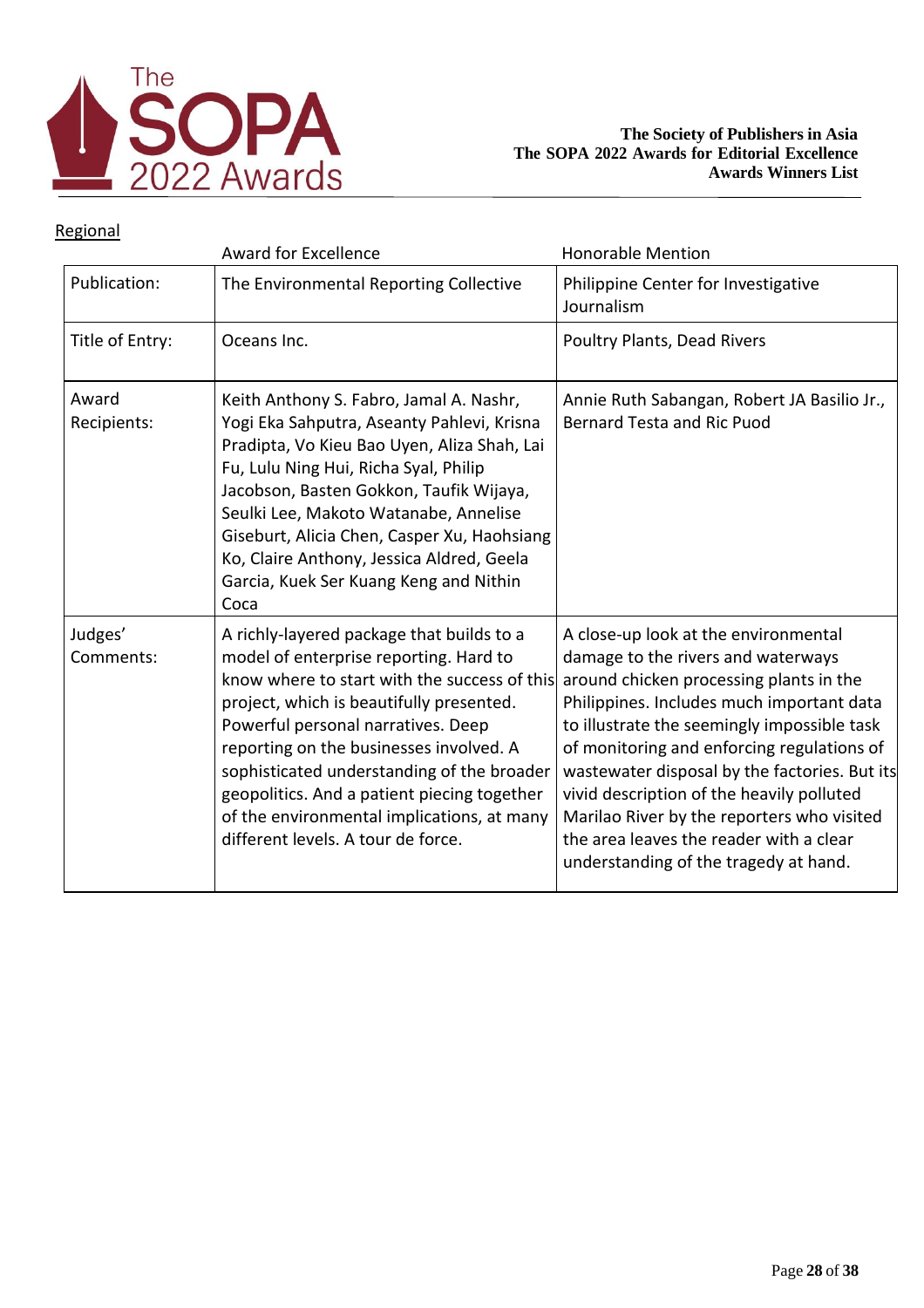

|                      | <b>Award for Excellence</b>                                                                                                                                                                                                                                                                                 | <b>Honorable Mention</b>                                                                                                                                                                                                   |
|----------------------|-------------------------------------------------------------------------------------------------------------------------------------------------------------------------------------------------------------------------------------------------------------------------------------------------------------|----------------------------------------------------------------------------------------------------------------------------------------------------------------------------------------------------------------------------|
| Publication:         | The Reporter<br>報導者                                                                                                                                                                                                                                                                                         | The Reporter<br>報導者                                                                                                                                                                                                        |
| Title of Entry:      | Plundering the Mountains: How Did<br>Taiwan's Aboriginal Reserves Come to Be<br><b>Bought Out?</b><br>山頭上的掠奪:揭露全台原住民保留地<br>流失亂象 —溫泉、露營區背後,不正義<br>的歷史為何一再重演?                                                                                                                                                 | From Tree Poachers to Underground<br>Trade: An Investigation of Illegal<br>Logging Industry Chain in Taiwan<br>從盜伐到買賣––圍繞千年神木的罪行<br>與交易                                                                                    |
| Award<br>Recipients: | Po-Chun Ho, Roger Wen-Ting Yen, Hui-Chen<br>Lin, Jung-Shin Ho, Hsiao-Wei Chen, Yu-Chen<br>Cheng, Chih-Wei Yu, Yu-Chen Huang, Jing-<br>Yan Dai, Hao-Hsiang Ko, Shih-Yun Chang<br>and Chin-Hsuan Hung, Szu-Hua Chen<br>記者:何柏均、嚴文廷、林慧貞、<br>何榮幸<br>攝影:陳曉威、鄭宇辰、余志偉<br>設計:黃禹禛<br>資訊地圖製作:戴淨妍、柯皓翔<br>編輯:張詩芸、洪琴宣、陳思樺 | Tze-Wu Chang, Hui-Chen Lin, Chih-Wei Yu,<br>Ethan Kong, Gina Chen-Na Lin, Yu-Chen<br>Huang and Shih-Yun Chang<br>記者:張子午、林慧貞<br>攝影:余志偉 設計:江世民、林珍娜、<br>黃禹禛<br>編輯:張詩芸                                                         |
| Judges'<br>Comments: | This report looks into the supply chain of<br>aboriginal lands, via localized interviews<br>and data analysis, to portray the grim<br>reality of massive loss of reserved land.<br>Impactful, creative reporting that unearths<br>injustices.                                                               | This entry shows that excellence in<br>environmental reporting should not only<br>focus on global issues but also get down to<br>the local level, providing the lens to look at<br>local communities' concerns and debate. |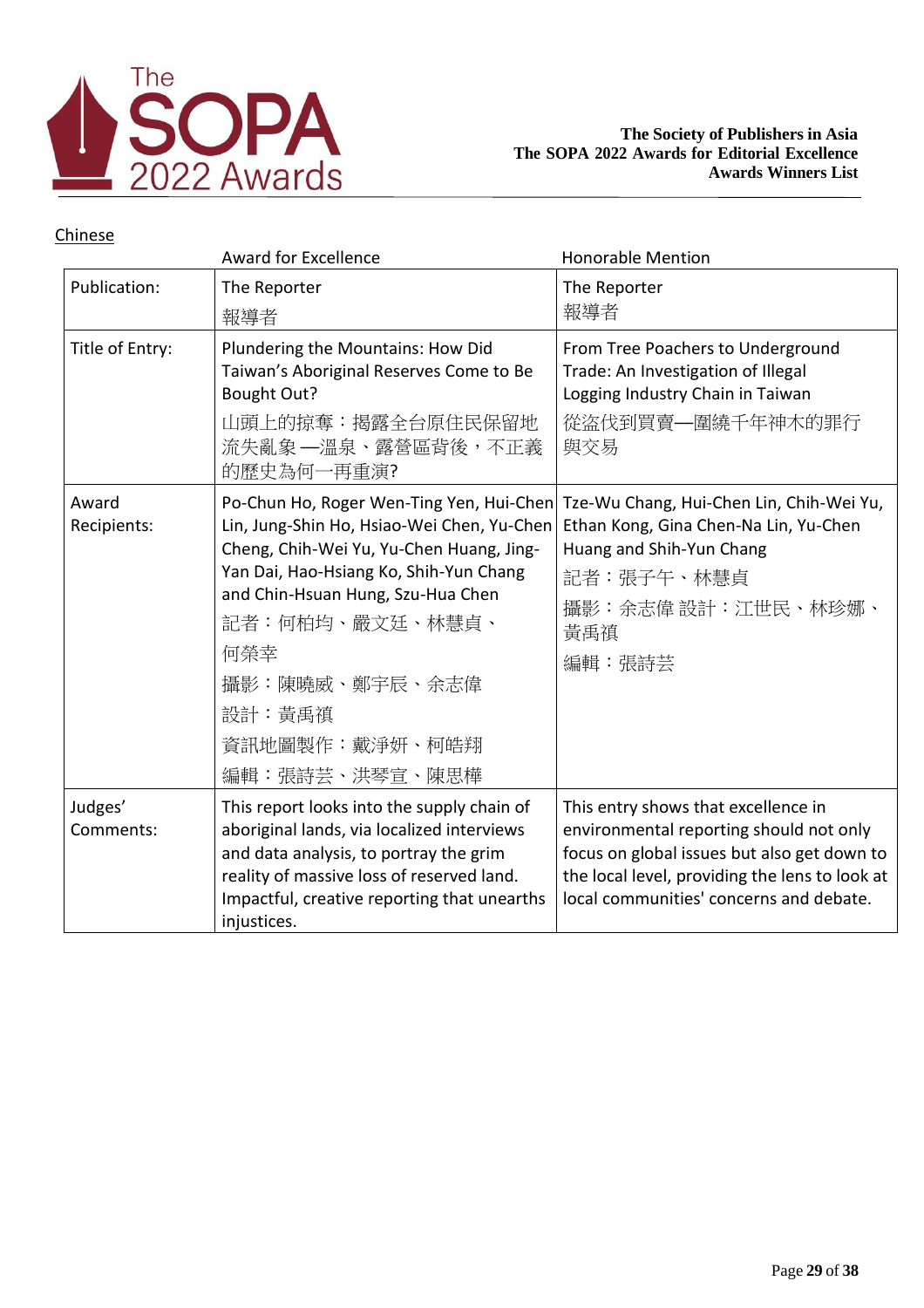

## **Excellence in Photography**

## **Global**

|                      | <b>Award for Excellence</b>                                                                                                                                                                                                               | <b>Honorable Mention</b> |
|----------------------|-------------------------------------------------------------------------------------------------------------------------------------------------------------------------------------------------------------------------------------------|--------------------------|
| Publication:         | Los Angeles Times                                                                                                                                                                                                                         | The New York Times       |
| Title of Entry:      | The Fall of Afghanistan                                                                                                                                                                                                                   | Myanmar                  |
| Award<br>Recipients: | Marcus Yam                                                                                                                                                                                                                                | Anonymous Photographer   |
| Judges'<br>Comments: | Of the four (all strong) entries in this<br>category documenting the fall of Kabul,<br>Marcus Yam's haunting images perhaps<br>most fully convey the human misery and<br>desperation of those days. This is top-grade<br>photojournalism. | Raw, powerful work.      |

|                      | <b>Award for Excellence</b>                                                                                                                                                                                                                                                                                                                                                                                                          | <b>Honorable Mention</b>                                                                                                         |
|----------------------|--------------------------------------------------------------------------------------------------------------------------------------------------------------------------------------------------------------------------------------------------------------------------------------------------------------------------------------------------------------------------------------------------------------------------------------|----------------------------------------------------------------------------------------------------------------------------------|
| Publication:         | Frontier Myanmar                                                                                                                                                                                                                                                                                                                                                                                                                     | <b>GMA News Online</b>                                                                                                           |
| Title of Entry:      | The evolution of Myanmar's Spring<br>Revolution                                                                                                                                                                                                                                                                                                                                                                                      | The Hunger Pandemic                                                                                                              |
| Award<br>Recipients: | Frontier Myanmar photography team                                                                                                                                                                                                                                                                                                                                                                                                    | Atom Araullo                                                                                                                     |
| Judges'<br>Comments: | It can always be said that photos of protests<br>abound in the media and that the scenes<br>end up resembling each other. But in this<br>case, the photos are testimonials, of great<br>impact, and show the precariousness of the<br>elements used by those who protest to<br>confront the coup soldiers. The photos<br>deliver a very clear and strong message:<br>Myanmar is a people that defends itself<br>with its bare hands. | Very up-close investigational shots of the<br>cruel reality. Magnificent views and<br>narratives of the people and surroundings. |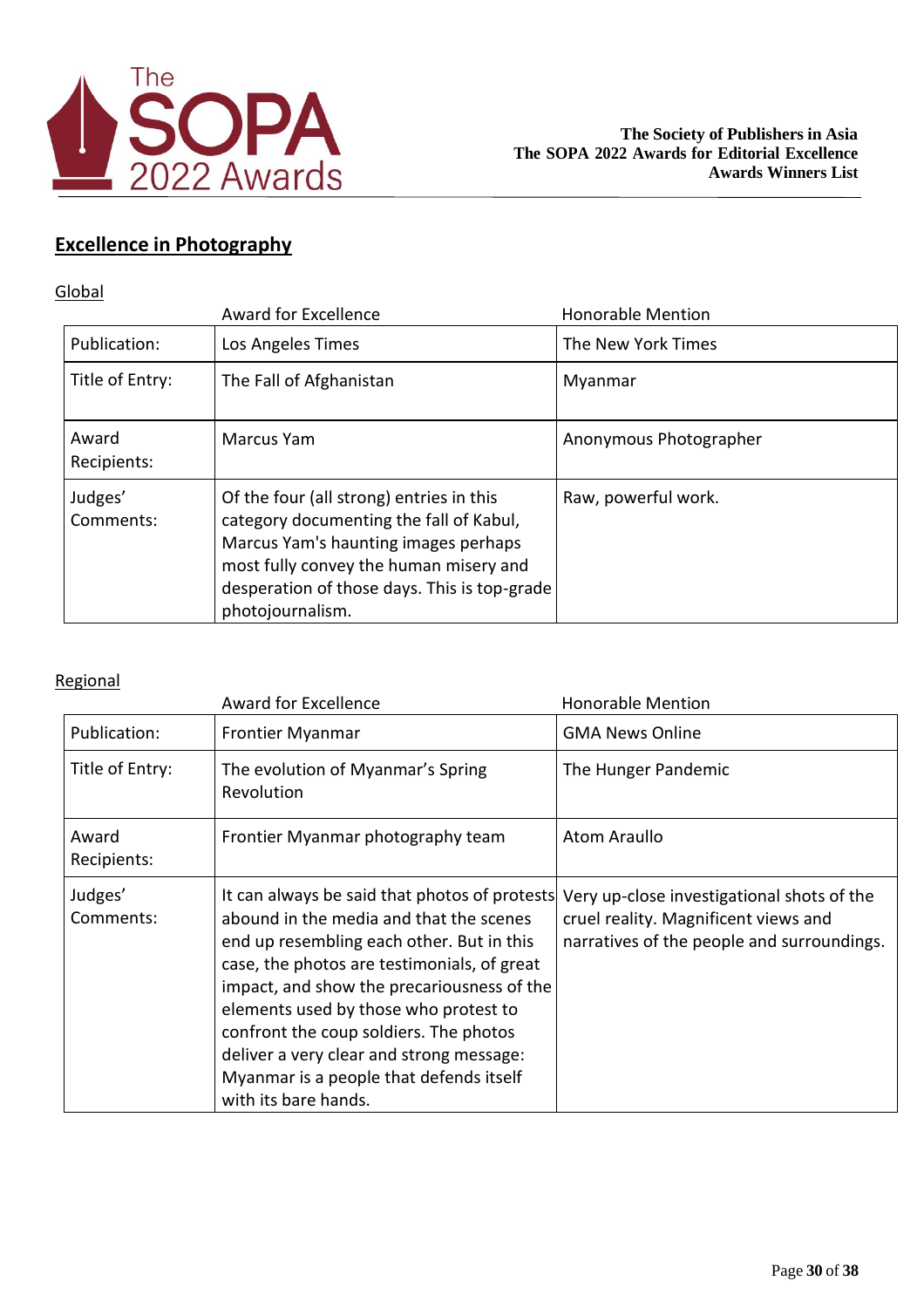

|                      | Award for Excellence                                                                                                                                                                                                                      | <b>Honorable Mention</b>                                                                                          |
|----------------------|-------------------------------------------------------------------------------------------------------------------------------------------------------------------------------------------------------------------------------------------|-------------------------------------------------------------------------------------------------------------------|
| Publication:         | Ming Pao                                                                                                                                                                                                                                  | The Reporter                                                                                                      |
|                      | 明報                                                                                                                                                                                                                                        | 報導者                                                                                                               |
| Title of Entry:      | Team Hong Kong fencing for the first Gold                                                                                                                                                                                                 | Striving for Light in COVID-19                                                                                    |
|                      | 香港運動員刺出東奧首金                                                                                                                                                                                                                               | 在疫情中奮求希望                                                                                                          |
| Award                | Yeung Pak Yin                                                                                                                                                                                                                             | Tzu-Lei Yang, Hsiao-Wei Chen and                                                                                  |
| Recipients:          | 楊柏賢                                                                                                                                                                                                                                       | Yen-Ting Lin                                                                                                      |
|                      |                                                                                                                                                                                                                                           | 楊子磊、陳曉威、林彥廷                                                                                                       |
| Judges'<br>Comments: | It takes great patience, as well as creativity,<br>to capture the essence of the sport of<br>fencing. What's captured is not only a<br>moment of victory, but also an artistic<br>homage to the beauty of competition in the<br>Olympics. | The photos accurately capture the<br>poignancy of people in Taiwan seeking<br>hope during the period of darkness. |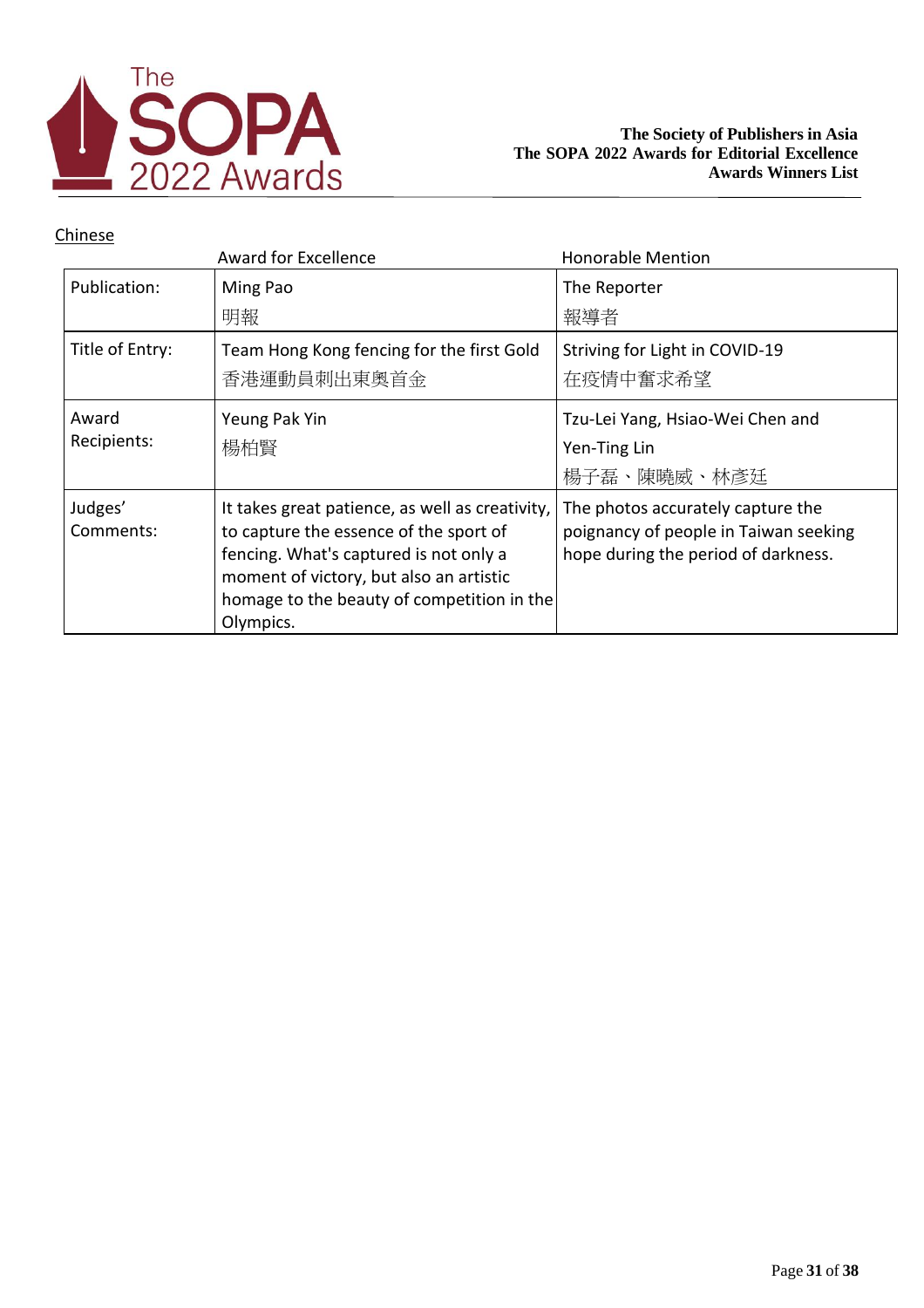

## **The Scoop Award**

Combined Global/Regional category

### Global & Regional

|                      | <b>Award for Excellence</b>                                                                                                                                                                                                                                                                                                                                                                                                                                                                                                                                                                                                                                                                                                                | <b>Honorable Mention</b>                                                                                                                                                                                                                                                                                                                                                                                           |
|----------------------|--------------------------------------------------------------------------------------------------------------------------------------------------------------------------------------------------------------------------------------------------------------------------------------------------------------------------------------------------------------------------------------------------------------------------------------------------------------------------------------------------------------------------------------------------------------------------------------------------------------------------------------------------------------------------------------------------------------------------------------------|--------------------------------------------------------------------------------------------------------------------------------------------------------------------------------------------------------------------------------------------------------------------------------------------------------------------------------------------------------------------------------------------------------------------|
| Publication:         | The Wall Street Journal                                                                                                                                                                                                                                                                                                                                                                                                                                                                                                                                                                                                                                                                                                                    | <b>Financial Times</b>                                                                                                                                                                                                                                                                                                                                                                                             |
| Title of Entry:      | Inside China's Tech Crackdown                                                                                                                                                                                                                                                                                                                                                                                                                                                                                                                                                                                                                                                                                                              | Chinese Hypersonic Weapon Test                                                                                                                                                                                                                                                                                                                                                                                     |
| Award<br>Recipients: | Jing Yang, Lingling Wei and Keith Zhai                                                                                                                                                                                                                                                                                                                                                                                                                                                                                                                                                                                                                                                                                                     | Demetri Sevastopulo and Kathrin<br>Hille                                                                                                                                                                                                                                                                                                                                                                           |
| Judges'<br>Comments: | The Wall Street Journal's reporting on the<br>Chinese economy led the pack even before<br>the vast majority of its reporters were<br>expelled. It is laudable that the WSJ<br>reporters managed to continue standing up<br>these scoops even once they were outside<br>the country -- no mean feat given the<br>extreme bureaucratic allergy to any<br>dealings with American media. These<br>stories relied on the reporters' excellent<br>sourcing in China and the broader region,<br>and enabled them to show in forensic detail<br>the links between political power and<br>money, and Xi Jinping's quest for complete<br>control. These stories added immensely to<br>our understanding of how the CCP operates<br>under Xi Jinping. | This entry comprises a series of huge<br>scoops with enormous military and<br>geopolitical implications -- not just for the<br>United States but for any country that<br>might challenge the Chinese Communist<br>Party. These exclusives left other outlets<br>trailing in the FT's wake. They are<br>exemplary pieces of reporting, relying on a<br>slew of trusted sources and deep<br>knowledge of the region. |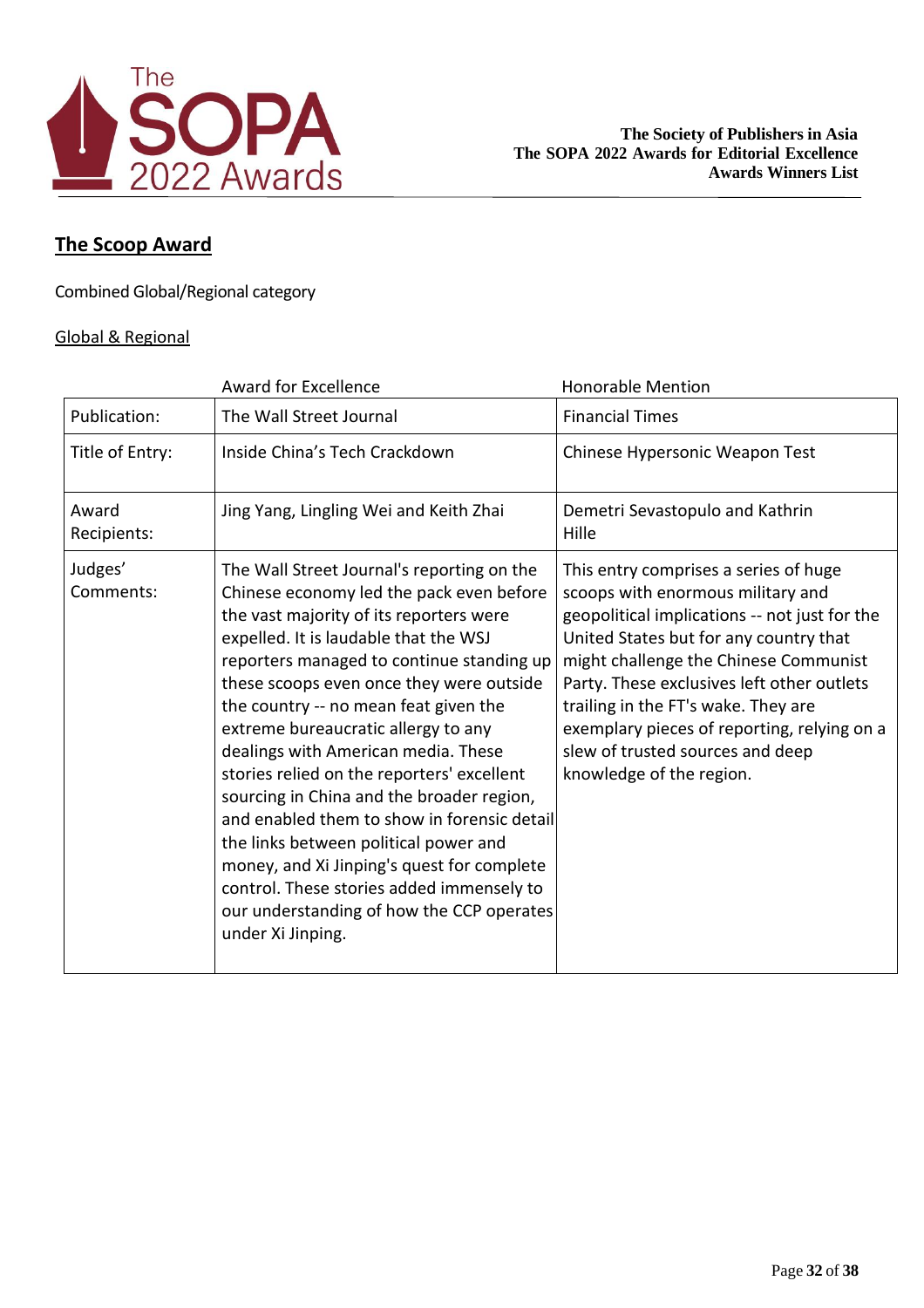

|                      | Award for Excellence                                                                                                                                                                                                                                                                                                                                | <b>Honorable Mention</b>                                                                                                                                                                                                                                                |
|----------------------|-----------------------------------------------------------------------------------------------------------------------------------------------------------------------------------------------------------------------------------------------------------------------------------------------------------------------------------------------------|-------------------------------------------------------------------------------------------------------------------------------------------------------------------------------------------------------------------------------------------------------------------------|
| Publication:         | The Reporter<br>報導者                                                                                                                                                                                                                                                                                                                                 | <b>HK01</b><br>香港01                                                                                                                                                                                                                                                     |
| Title of Entry:      | Critical 8 Days of Taiwan's COVID-19<br>Outbreak<br>台灣疫情8天失守關鍵 - 獨家披露科學防<br>疫的缺口                                                                                                                                                                                                                                                                    | Evergrande Hui Ka Yan's Private<br>Properties Investigation<br>獨家追查許家印抵押私產還債                                                                                                                                                                                            |
| Award<br>Recipients: | Roger Wen-Ting Yen, Chieh Chen, Yu-Yo Lin<br>and Hui-Chun Yang<br>嚴文廷、陳潔、林雨佑、楊惠君                                                                                                                                                                                                                                                                    | Chow Wai Keung, Lao Xianliang,<br>Leung Cho Yiu Joe and Lee Wing Lam<br>周偉強、勞顯亮、梁祖饒、李穎霖                                                                                                                                                                                 |
| Judges'<br>Comments: | An impactful scoop that bears out<br>journalism's existential value -- the<br>government's watchdog. Based on exclusive<br>insider information obtained through<br>dogged reporting, The Reporter's story<br>exposed costly shortcomings in the Taiwan<br>government's pandemic prevention<br>measures, and led to change of preventive<br>tactics. | HK01's exhaustive reportage on the<br>Evergrande saga -- one of the most<br>important business stories in China last year<br>-- reminds us what Hong Kong press are<br>best at doing: the good old-fashioned shoe-<br>leather reporting and top-notch<br>investigation. |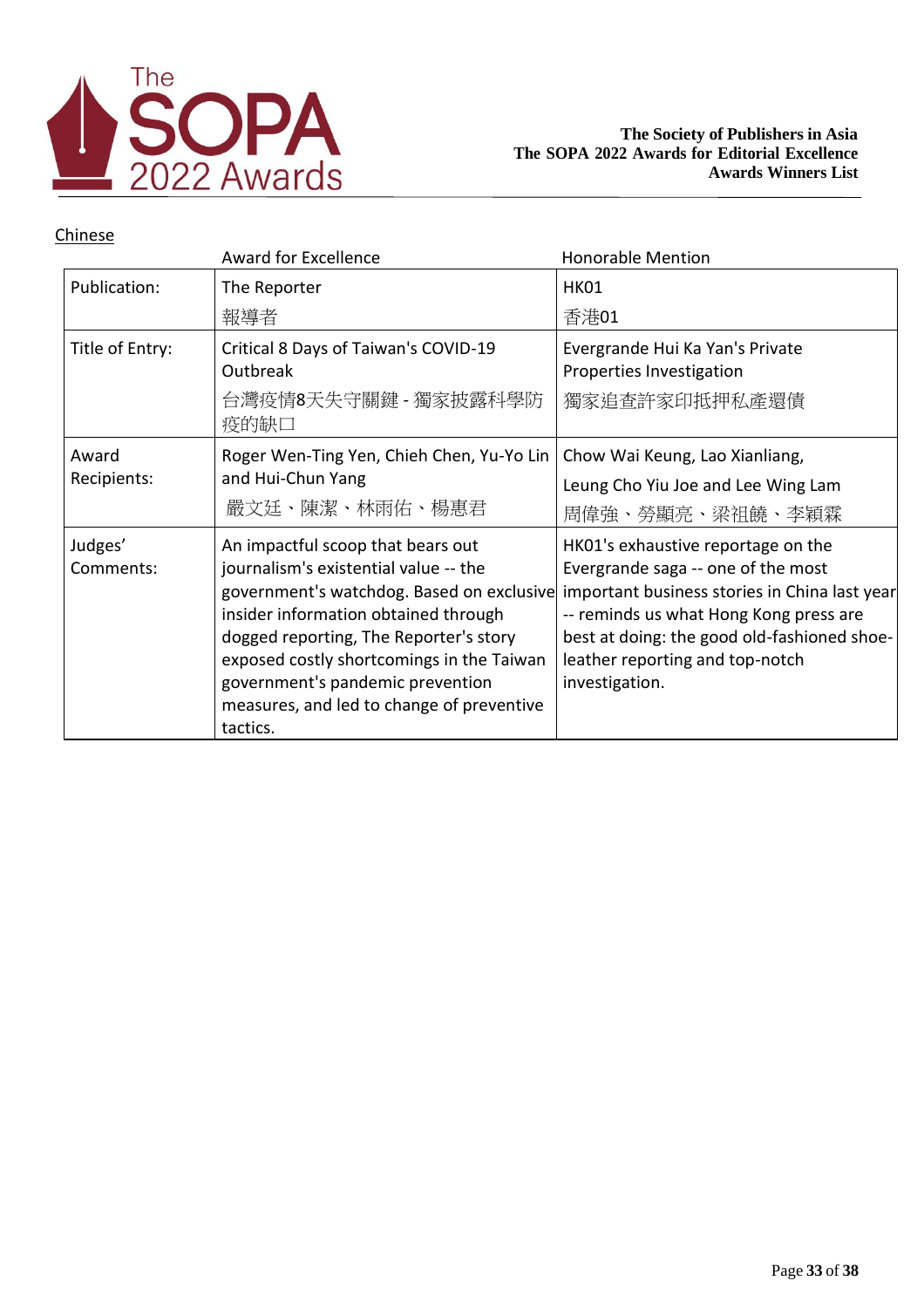

# **Carlos Tejada Award for Excellence in Investigative Reporting**

**Global** 

|                      | <b>Award for Excellence</b>                                                                                                                                                                                                                                                                                                                                                                                                                                                                                                                                                                                                                                                        | <b>Honorable Mention</b>                                                                                                                                                                                                                                                                            |
|----------------------|------------------------------------------------------------------------------------------------------------------------------------------------------------------------------------------------------------------------------------------------------------------------------------------------------------------------------------------------------------------------------------------------------------------------------------------------------------------------------------------------------------------------------------------------------------------------------------------------------------------------------------------------------------------------------------|-----------------------------------------------------------------------------------------------------------------------------------------------------------------------------------------------------------------------------------------------------------------------------------------------------|
| Publication:         | International Consortium of Investigative<br>Journalists, The Washington Post, The<br>Sunday Times of Sri Lanka and other<br>partners in Asia, Pandora Papers                                                                                                                                                                                                                                                                                                                                                                                                                                                                                                                      | The Washington Post                                                                                                                                                                                                                                                                                 |
| Title of Entry:      | Pandora Papers                                                                                                                                                                                                                                                                                                                                                                                                                                                                                                                                                                                                                                                                     | How Myanmar's Military Crushed a<br>Resistance                                                                                                                                                                                                                                                      |
| Award<br>Recipients: | Pandora Papers Reporting Team                                                                                                                                                                                                                                                                                                                                                                                                                                                                                                                                                                                                                                                      | Shibani Mahtani, Joyce Sohyun Lee, Meg<br>Kelly and Atthar Mirza                                                                                                                                                                                                                                    |
| Judges'<br>Comments: | This slice of extraordinary work by a<br>squadron of journalists across different<br>outlets pries open the lid on the covert<br>movement of global wealth, its enabling<br>gatekeepers and the elites who benefit<br>from it. These powerful stories already have<br>yielded prosecution and other forms of<br>restitution or justice in many countries. An<br>amazing milking of an overwhelming<br>number of leaked documents. Especially<br>liked the "Indiana Jones" tale of the art<br>dealer trafficking Khmer art and antiquities<br>to museums around the world. The<br>meticulous work and time spent building<br>these trails of accountability is truly<br>impressive. | Impressive use of sources on the ground,<br>innovative techniques to both find<br>information, but also present it.<br>Alongside lots of vivid discussions and<br>color from the ground, it presents a<br>really compelling story of human<br>suffering, which is sadly unlikely to go<br>punished. |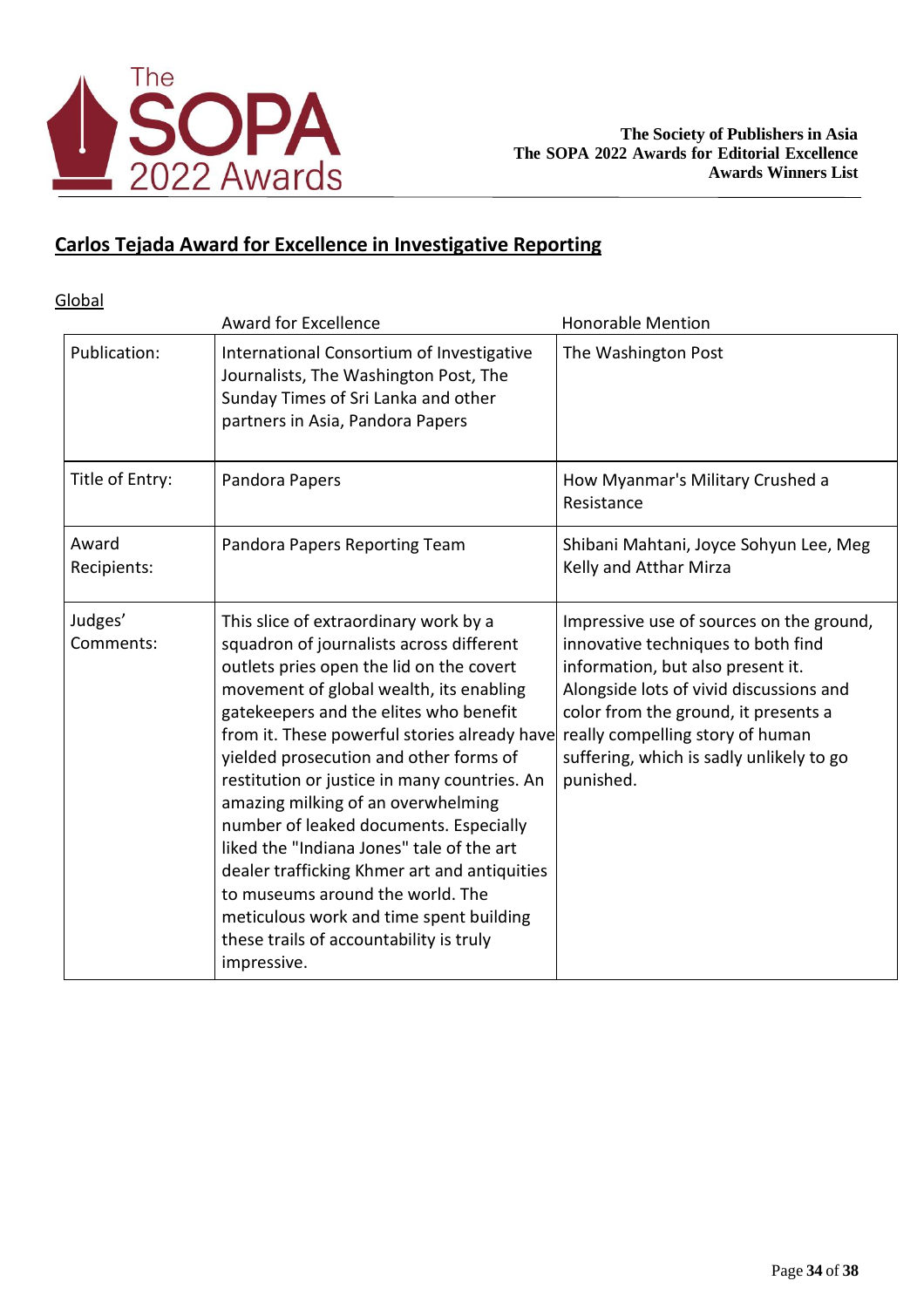

|                      | <b>Award for Excellence</b>                                                                                                                                                                                                                                                                                                                                                                                                                                                             | <b>Honorable Mention</b>                                                                                |
|----------------------|-----------------------------------------------------------------------------------------------------------------------------------------------------------------------------------------------------------------------------------------------------------------------------------------------------------------------------------------------------------------------------------------------------------------------------------------------------------------------------------------|---------------------------------------------------------------------------------------------------------|
| Publication:         | The Environmental Reporting Collective                                                                                                                                                                                                                                                                                                                                                                                                                                                  | Ozodlik, RFE/RL's Uzbek Service                                                                         |
| Title of Entry:      | Oceans Inc.                                                                                                                                                                                                                                                                                                                                                                                                                                                                             | The Uzbek President's Secret Mountain<br>Hideaway                                                       |
| Award<br>Recipients: | Keith Anthony S. Fabro, Jamal A. Nashr,<br>Yogi Eka Sahputra, Aseanty Pahlevi, Krisna<br>Pradipta, Vo Kieu Bao Uyen, Aliza Shah, Lai<br>Fu, Lulu Ning Hui, Richa Syal, Philip<br>Jacobson, Basten Gokkon, Taufik Wijaya,<br>Seulki Lee, Makoto Watanabe, Annelise<br>Giseburt, Alicia Chen, Casper Xu, Haohsiang<br>Ko, Claire Anthony, Jessica Aldred, Geela<br>Garcia, Kuek Ser Kuang Keng and Nithin<br>Coca                                                                         | Ozodlik, RFE/RL's Uzbek Service                                                                         |
| Judges'<br>Comments: | An ambitious collaboration from different<br>media organizations around the world. The<br>deaths of Indonesian fishers on Chinese<br>fishing boats have been documented<br>before, but this story took it a step further,<br>with multiple reporters interviewing<br>deckhands who have worked on 14 ships<br>operated by the same company to show a<br>pattern of abuse and negligence. The rich<br>presentation, with photos, videos and<br>charts, added to the readers' experience. | Thoroughly researched and very<br>impressive, in a country that is<br>exceptionally difficult to cover. |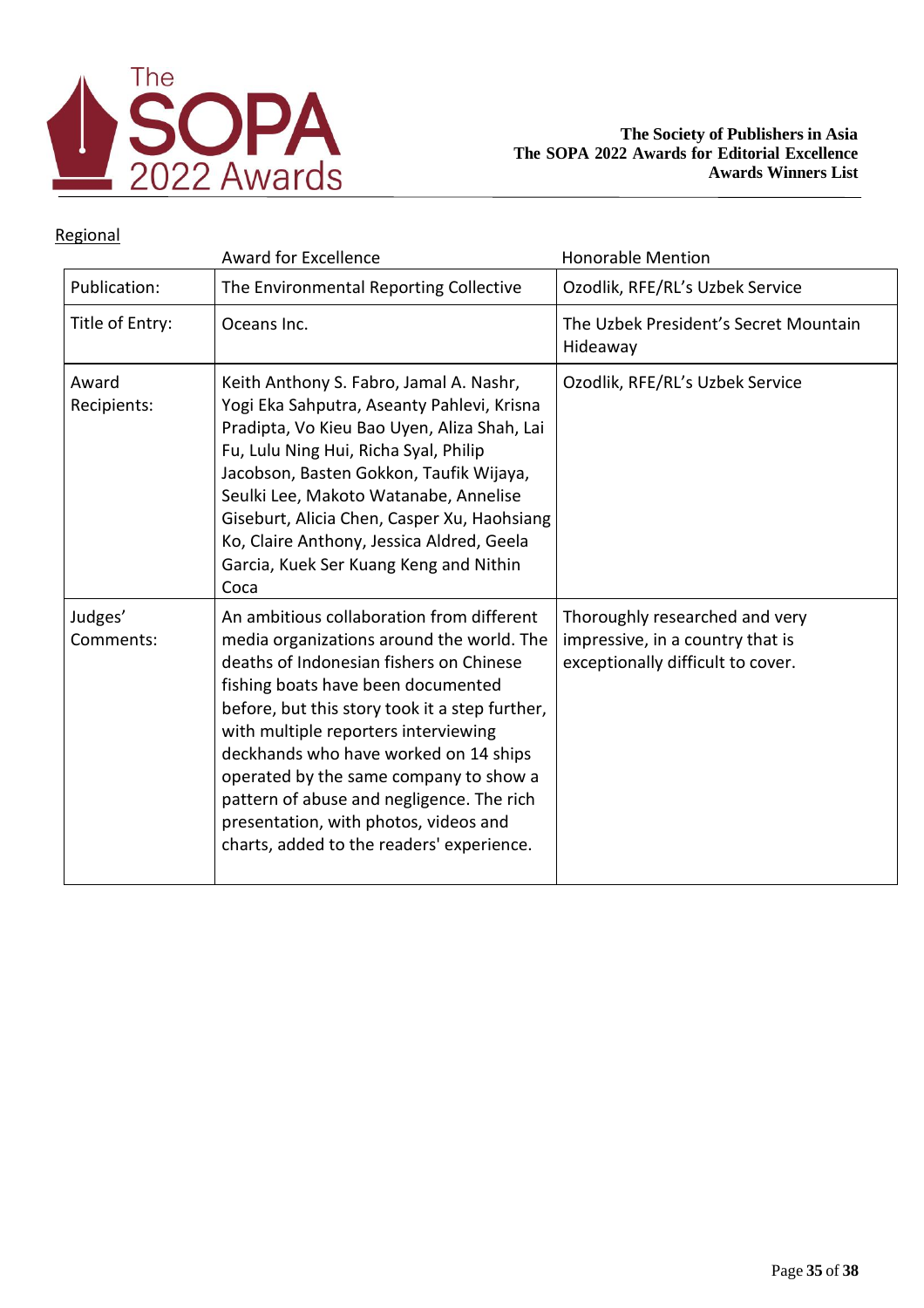

|                      | <b>Award for Excellence</b>                                                                                                                                                                  | <b>Honorable Mention</b>                                                                                                                                                                                                                                                                                                                                                                                   |
|----------------------|----------------------------------------------------------------------------------------------------------------------------------------------------------------------------------------------|------------------------------------------------------------------------------------------------------------------------------------------------------------------------------------------------------------------------------------------------------------------------------------------------------------------------------------------------------------------------------------------------------------|
| Publication:         | <b>Business Today</b><br>今周刊                                                                                                                                                                 | Mirror Media<br>鏡週刊                                                                                                                                                                                                                                                                                                                                                                                        |
| Title of Entry:      | Silent Invasion: How did China wage<br>economic warfare against Taiwan's tech<br>sector?<br>中資狼爪伸進台灣護國群山                                                                                     | The Stolen Faces: The Unmanageable Cyber<br><b>Gender-based Violence</b><br>臉被偷走之後:無法可管的 數位性暴<br>力?台灣 Deepfake 事件獨家調查                                                                                                                                                                                                                                                                                      |
| Award<br>Recipients: | Liu Yu-Ching, Lin Hung-Wen and Li Jia Ying<br>劉俞青、林宏文、李佳穎                                                                                                                                    | Hung-Chin Chen, Yi-Ting Chiang, Chang-<br>Yuan Chen, Si-Han Wang, You-Ru Lee, Li-Yu<br>Tseng, Hanshun Wang, Jui-Kun Wong, Pao-<br>Hsiang Tzou, Li-Kwen Su, Wei-Yen Ling, Yi-<br>Ching wu, Li-Ling Liang, Yi-Yuan Ho, Wen-<br>Hao Lee, Hung-Chien Ho, Cheng-He Mi,<br>Yuan-Ting Line and Yun-Chien Lwan, K.C<br>陳虹瑾、蔣宜婷、陳昌遠、王思涵、李<br>又如、曾立宇、王漢順、翁睿坤、鄒保<br>祥、蘇立坤、林韋言、吳宜菁、梁莉<br>苓、何懿原、李文顥、柯閎騫、米承<br>鶴、林媛婷、欒昀茜 |
| Judges'<br>Comments: | A meticulous investigation based on<br>company records and exclusive interviews<br>that reveals how industrial regulatory<br>loopholes in Taiwan allowed a mainland<br>China "infiltration." | A timely probe into the latest digital crime<br>trend that affects all walks of life, especially<br>the young.                                                                                                                                                                                                                                                                                             |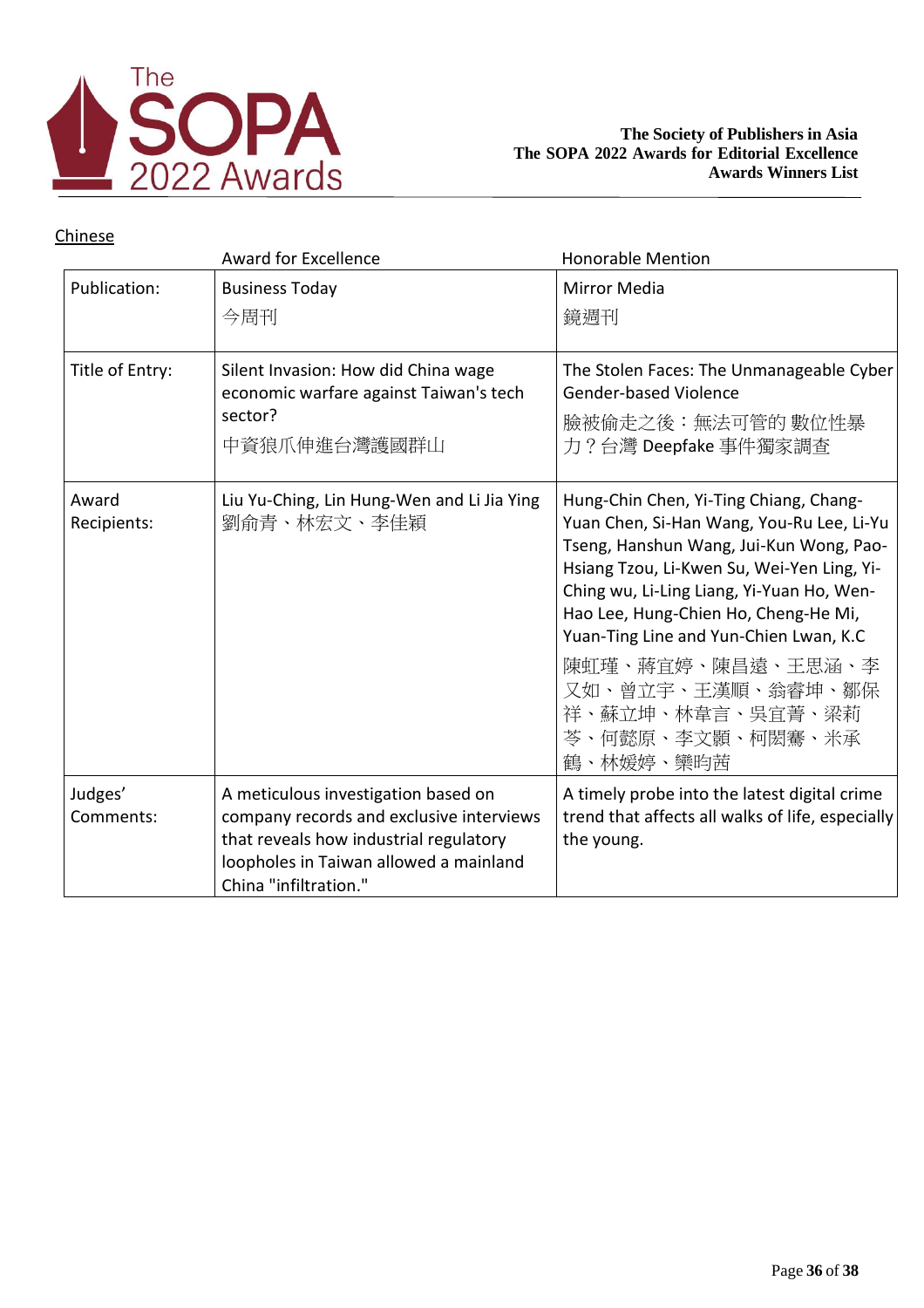

## **SOPA Award for Young Journalists**

Global/Regional/Chinese category

### Global, Regional and Chinese

|                          | Award for Excellence                                                                                                                             |
|--------------------------|--------------------------------------------------------------------------------------------------------------------------------------------------|
| Publication:             | The New York Times                                                                                                                               |
| Title of Entry:          | Can a 'Very Confident' Carrie Lam Salvage Her Legacy in Hong Kong?                                                                               |
| <b>Award Recipients:</b> | Vivian Wang                                                                                                                                      |
| Judges'<br>Comments:     | In a drastically-changing city, with little previous background of Hong Kong, Vivian<br>did impressive reporting that brings nuances to stories. |